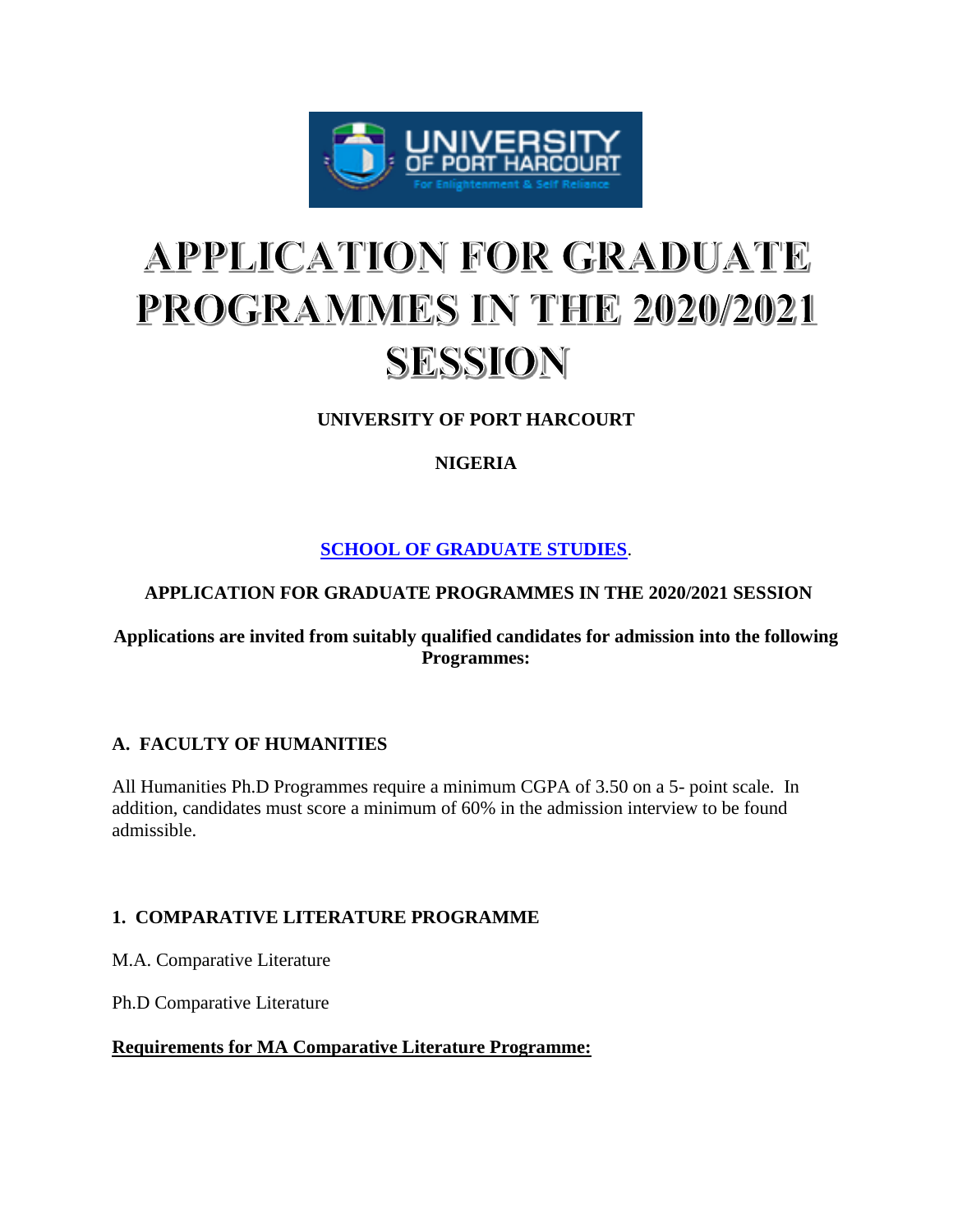Candidates must possess at least a Second Class Honours Degree with a CGPA of not less than 3.00 points on a 5-point scale or its equivalent in Literature from a recognized University. Graduates in English have to produce evidence of a minimum of two years (four semesters) academic exposure to French or another language of International communication.

## **African Language**

There is a Special African Language requirement for the Comparative Literature Programme. Any candidate who is deficient in speaking, reading or writing an African language will be required to take an appropriate course in the Department of Linguistics and Communication Studies and produce evidence of having passed that course.

## **Requirements for Ph.D Comparative Literature Programme:**

Candidates must have an M.A. Degree in Literature or M.A. Degree in other related discipline in addition to the other Faculty Requirements.

# **2. DEPARTMENT OF THEATRE AND FILM STUDIES**

Postgraduate Diploma (PGD), Master of Arts (MA), Master of Fine Arts (MFA) and Doctor of Philosophy (Ph.D)

(i) Postgraduate Diploma (PGD) in Theatre & Media Arts

# **Admission Requirements for PGD Programme in Theatre & Media Arts**

To qualify for admission into the Postgraduate Diploma programme, a candidate must obtain a first Degree in the disciplines within the Humanities or a first Degree from any other discipline.

(ii) Master of Arts (MA), Doctor of Philosophy (Ph.D) in the following areas:

- (a). Dramatic Theory and Criticism
- (b). Sociology of Drama
- (c). Film Studies.
- (d). Theatre and Cultural Administration.
- (e). Directing.
- (f). Theatre History.
- (g). Technical Theatre.
- (h). Playwriting.
- (i). Costume and Make-Up.
- (j). Theatre in Education.

# **Requirements for M.A. Theatre Arts**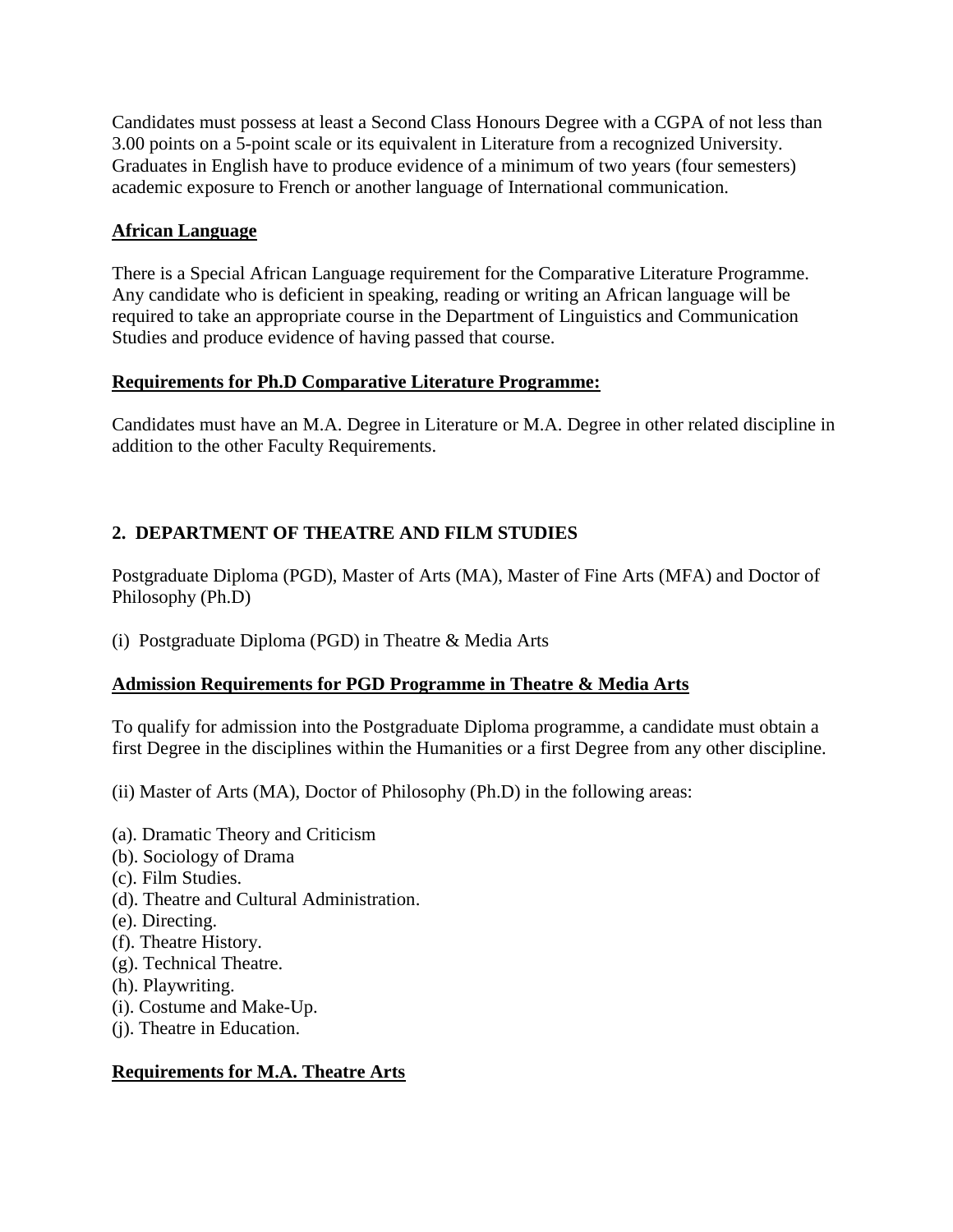Candidates must possess at least a Second Class Honours Degree in Theatre Arts with a CGPA of not less than 3.00 on a 5-point scale or its equivalent in Theatre Arts from a recognized University.

## **Requirements for M.A. Theatre & Film Studies**

Candidates must obtain a first Degree in Theatre and Media Arts or in a related discipline with a CGPA not less than 3.00 on a 5-point scale.

## **Requirements for M.A. Film & Television Studies**

Candidates must obtain a first Degree in Film/Television Studies or a related discipline with a CGPA of not less than 3.00on a 5-point scale.

## **Requirements for Master of Fine Arts (MFA - Professional) Programme in Film & Television Studies**

To qualify for admission into MFA (professional) programme, the candidate must obtain a first Degree in a related discipline to Film and TV Studies.

## **Requirements for Ph.D Theatre Arts**

Candidates must have an M.A. Degree in Theatre Arts in addition to the other Faculty Requirements.

# **Ph.D in Film & Television Studies**

Areas of Specialization:

- (i) Film History
- (ii) Film Theory & Criticism
- (iii) Film & Gender Studies
- (iv) Film & Popular Culture
- (v) Film/Video & Globalization

## **Requirements for Ph.D in Film & Television Studies**

Candidates must obtain a Master's Degree in Film/Television Studies. The following CGPAs and point scales will be used:

(a) Candidates with Master's Degree on a 5-point scale with a CGPA not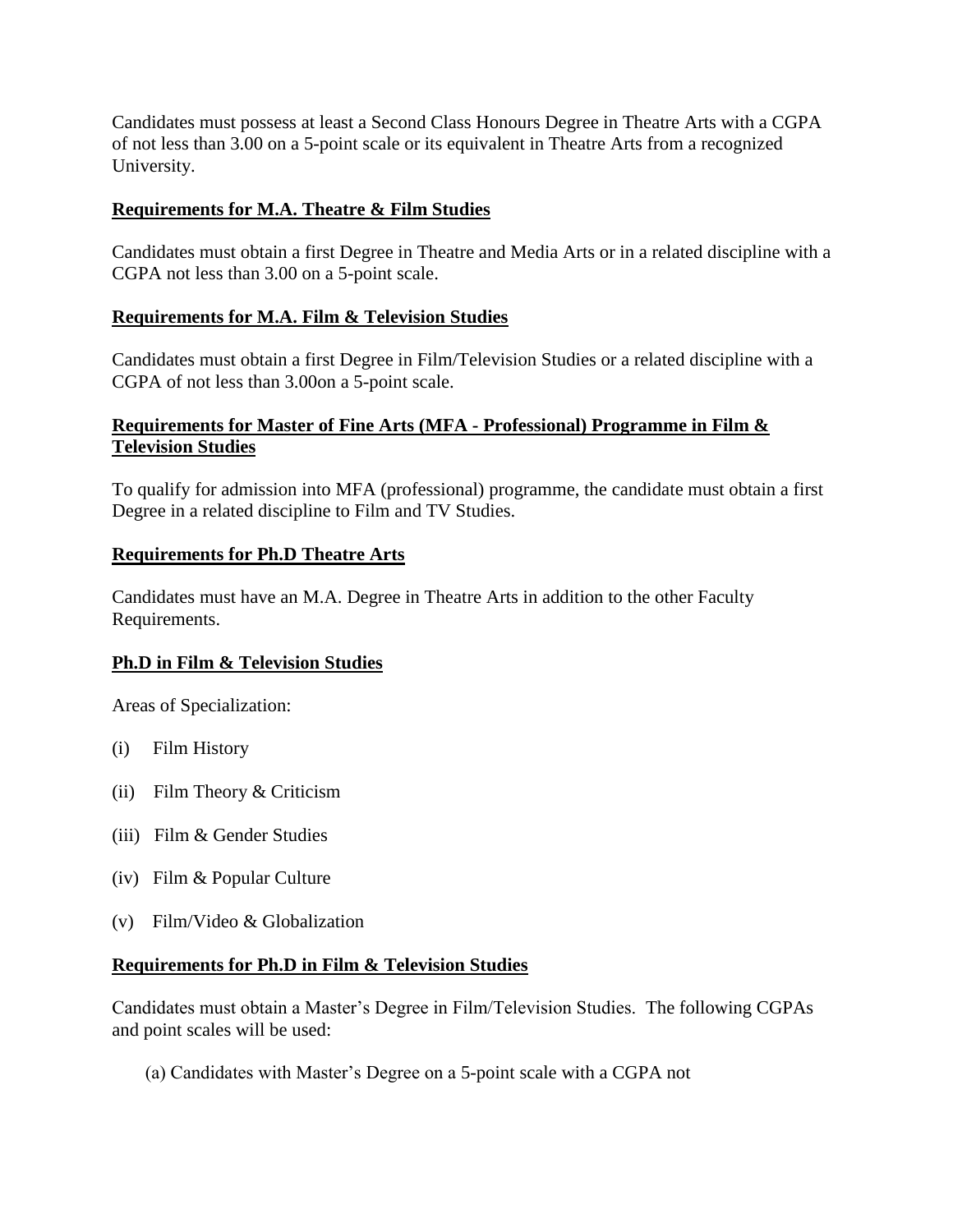below 3.50.

(b) Candidates with Master's Degree on 4-point scale with CGPA not below 3.00.

(c) Candidates based on percentage with not less than 60%.

 The Ph.D programme will run for a minimum of two years and maximum of five years for full-time mode of study and a minimum of three years and maximum of seven years for part-time mode of study.

#### **Ph.D in Theatre and Media Arts**

Areas of Specialization:

- (i) Theatre History
- (ii) Dramatic Theory and Criticism
- (iii) Play Directing
- (iv) Radio/Television
- (v) Stand-up Comedy
- (vi) Theatre Management
- (vii) Events Management
- (viii) Stage Acting
- (ix) Arts Administration
- (x) Dance and Choreography
- (xi) Technical Theatre
- (xii) Costume Design & Make-up

## **Requirement for Ph.D in Theatre and Media Arts**

Candidates must obtain a first Degree in Theatre Arts. CGPA requirements and duration of programmes are as stated in item a – c above.

## **3. DEPARTMENT OF ENGLISH STUDIES**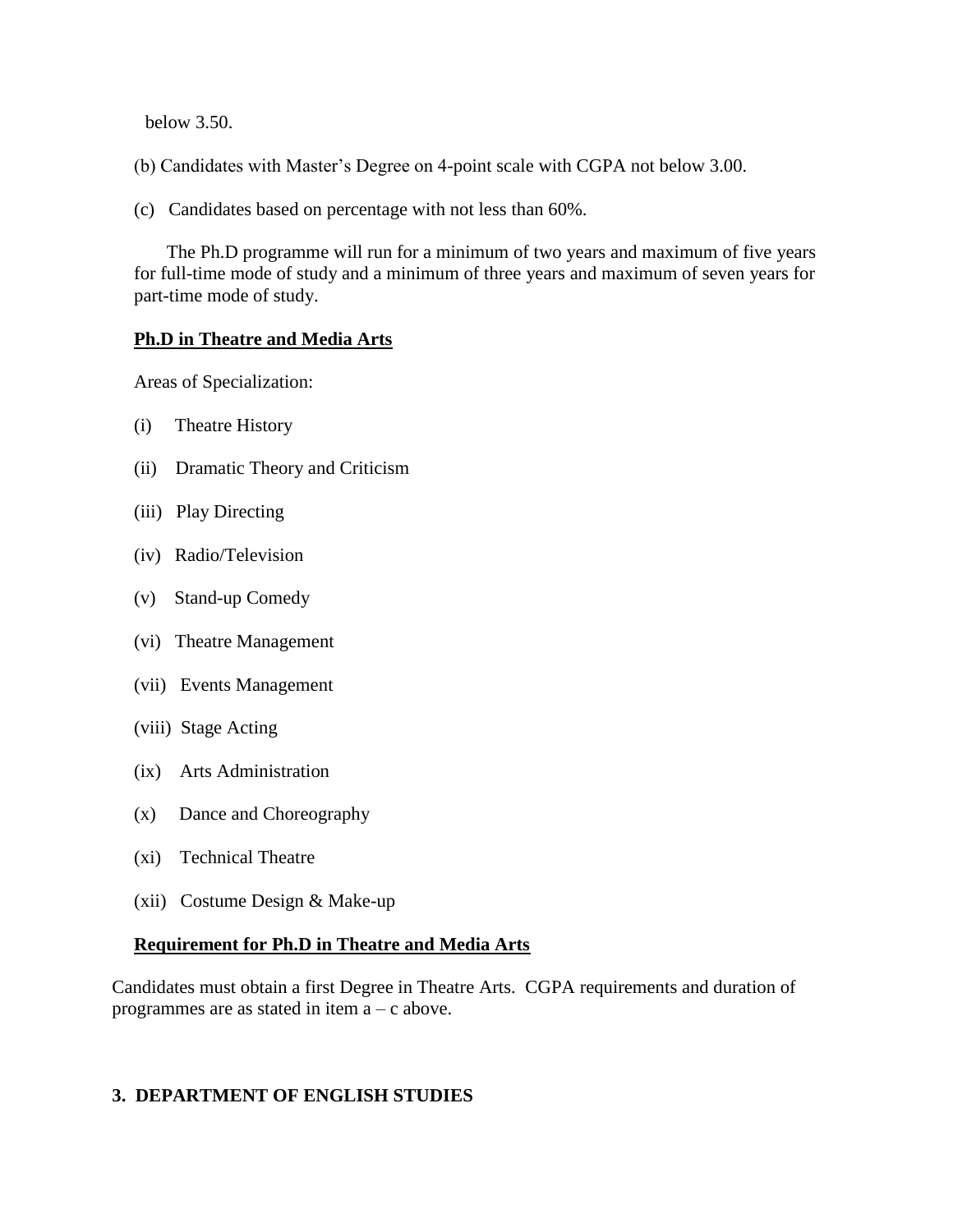- (a) M.A.**,** Ph.D in Literature with emphasis on:
	- (i) Theory of Literature
	- (ii) African Literature
	- (iii) African Oral Literature
- (b) M.A., Ph.D in English Language with emphasis on:
	- (i) Applied English Linguistics
	- (ii) English as a Second Language (ESL)
	- (iii) Discourse Analysis/Pragmatics
	- (iv) Sociolinguistics
	- (v) Phonology

#### **Requirements for M.A. English Studies**

Candidates must possess at least a Second Class Honours Degree with a CGPA of not less than 3.00 on a 5-point scale or its equivalent in English Studies from a recognized University.

#### **Requirements for Ph.D English Studies**

Candidates must have an M.A. Degree in English Studies or related discipline with a CGPA of not less than 3.50 on a 5-points scale.

## **4. DEPARTMENT OF FOREIGN LANGUAGES AND LITERATURES**

- (i) Postgraduate Diploma in French (PGDF)
- (ii) Postgraduate Diploma in Translation (PGDT)
- (iii) M.A. French in the following areas:
	- a. French Grammar and Linguistics
	- b. African Literature in French
	- c. French Literature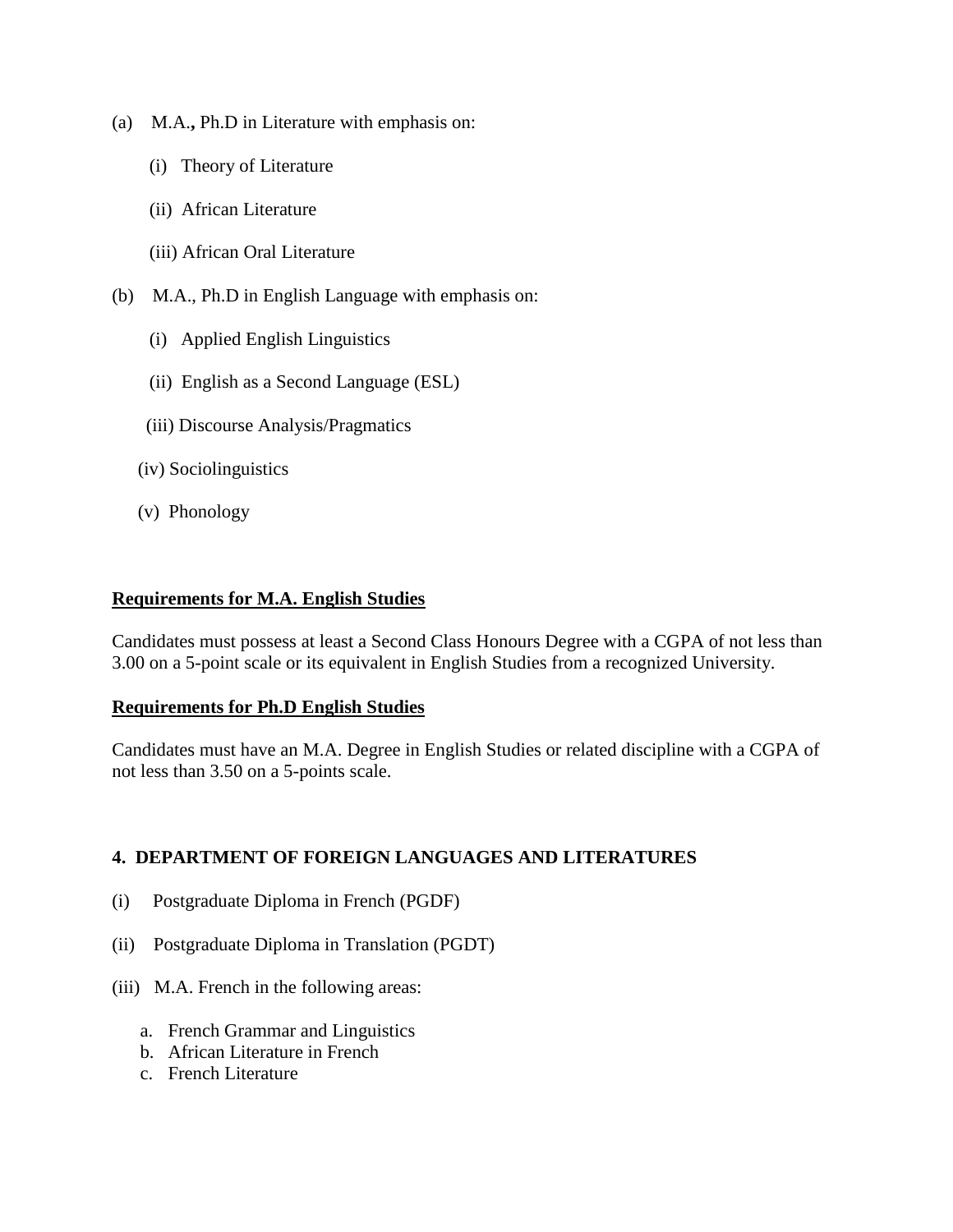- (iv) M.A. Translation (English/French)
- (v) Ph.D French/Translation (English/French)

#### **Requirements for M.A. Foreign Languages and Literatures**

Candidates must possess at least a Second Class Honours Degree with a CGPA of not less than 3.00 on a 5-point scale or its equivalent in Foreign Languages and Literatures from a recognized University or PGD Upper Credit.

#### **Requirements for Ph.D Foreign Languages and Literatures**

Candidates must have an M.A. Degree in Foreign Languages and Literatures in addition to the other Faculty Requirements.

## **5. DEPARTMENT OF HISTORY AND DIPLOMATIC STUDIES**

(i) Postgraduate Diploma in History & Diplomatic Studies (PGDHDS)

#### **Qualifications for Admission**

To be eligible for admission into Postgraduate Diploma Programme in History and Diplomacy, a candidate must have a good honours Degree not less than Third Class and a CGPA of not less than 1.50 and above in the Humanities, Social Sciences, Education, Law and the Management Sciences.

- (ii) Master of Arts (M.A.)and Doctor of Philosophy (Ph.D) in the following areas:
- (a) Social & Political History
- (b) Economic History
- (c) Diplomatic & International Studies

#### **Qualifications for Admission into the Masters Programme**

To qualify for admission into the M.A Degree Programmes of the Department, candidates must possess at least a Second Class Honours Degree with a CGPA of not less than 3.00 on a 5-point scale or its equivalent of the University of Port Harcourt or from any other recognized University in the relevant subjects.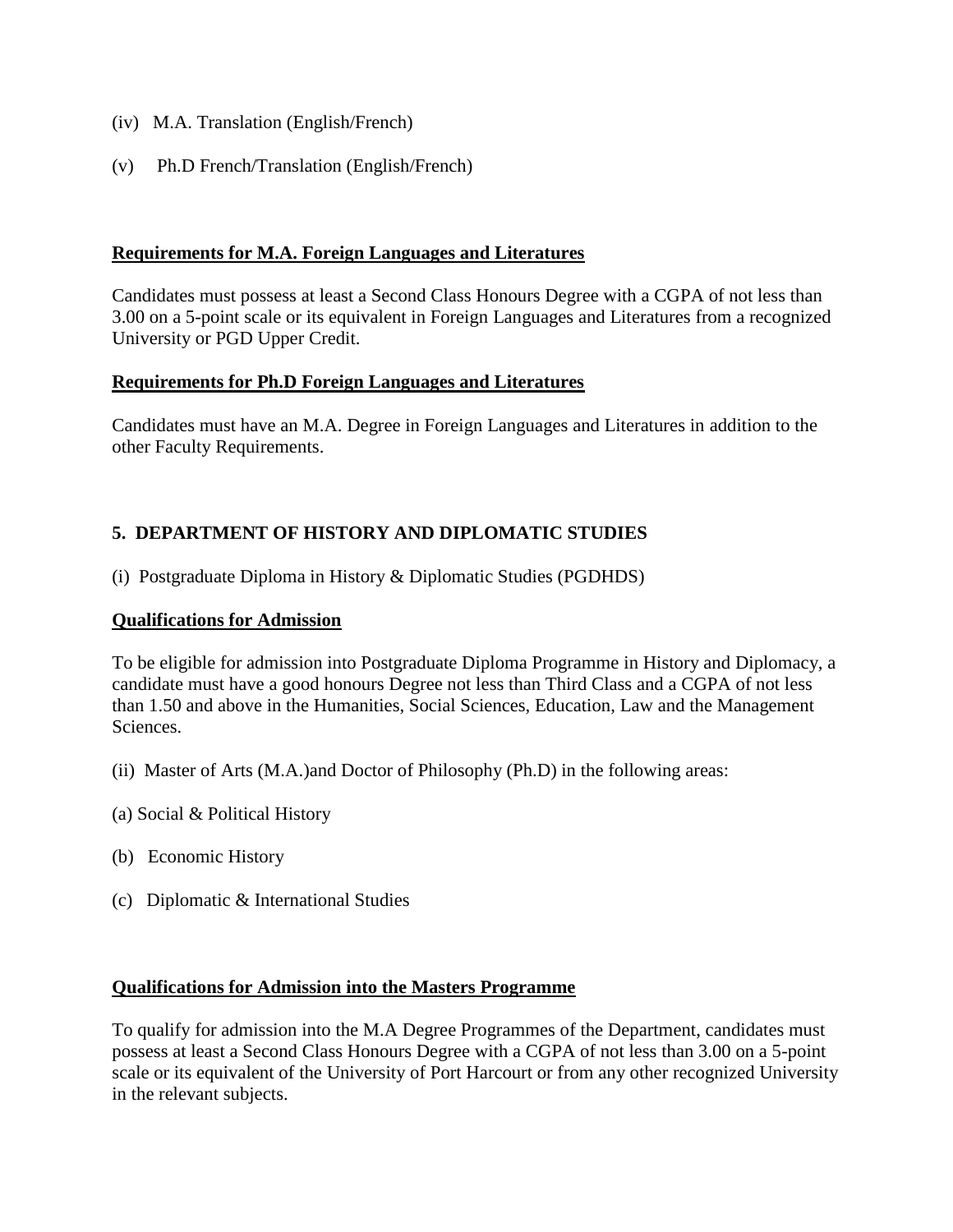Except for Archaeology/Cultural Heritage Management, candidates from non-History backgrounds will be required to pass through the Department's Postgraduate Diploma Programme in History and Diplomacy before admission into the MA programmes.

## (iii) Doctor of Philosophy (Ph.D) programme

## **Qualifications for Admission into the Doctor of Philosophy (Ph.D) Programme**

To be eligible for admission into the Doctor of Philosophy programme in History and Diplomatic studies, a candidate must have an MA/M.Sc Degree with a CGPA of 3.50 and above on a 5-point scale in History from any Nigerian University or abroad. Except for Archaeology, candidates from non-History backgrounds are expected to pass through the Department's Postgraduate Diploma Programme in History and Diplomatic Studies to be admitted into Ph.D Degree programmes. In addition, candidates will be required to present a written proposal on a thesis topic in their chosen field and score a minimum of 60% in pre-admission oral interview.

# **6. DEPARTMENT OF LINGUISTICS AND COMMUNICATION STUDIES**

- (i) Postgraduate Diploma in Communication Studies (PGDCS)
- (ii) (a) M.A., Ph.D in Linguistics in the following areas:
	- Descriptive Linguistics
	- Applied Linguistics (Language Teaching)
	- Applied Linguistics (Clinical Linguistics)

Historical Linguistics

- Sociolinguistics
- (b) M.A., Ph.D (Linguistics and a Nigerian Language:

Igbo, Ikwerre, Izon, Kalabari and Khana)

- (c) M.A., Ph.D (Communication Studies) in the following areas:
- Corporate Communication/Conflict Management
- Development Communication
- International Communication
- Public Relations/Advertising
- Broadcast Media
- Print Media
- Integrated Marketing Communication
- Film Studies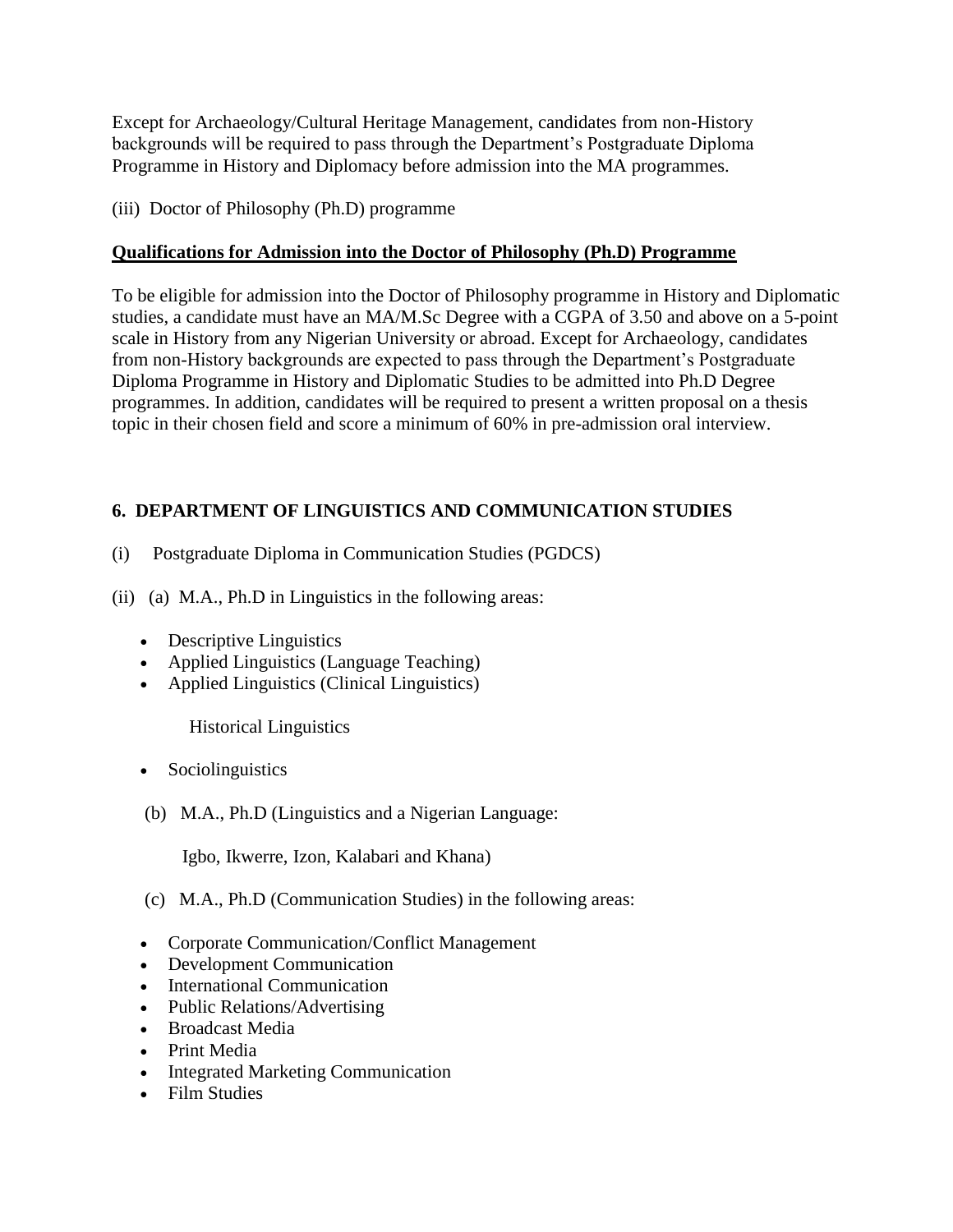## **Requirements for Postgraduate Diploma in Communication Studies:**

To be eligible for admission into the programme, a candidate must have a good honours Degree in any field from any recognized University. Candidates with HND Upper Credit are also eligible for admission into the PGD Programme. Candidates with pass Degree will not be admitted.

## **Requirements for M.A. Linguistics & Communication Studies:**

Candidates wishing to enroll in the Communication component must hold at least a Second Class Honours Degree with a CGPA of not less than 3.00 on a 5-point scale or a Lower Credit with a CGPA of 3.50 on a 5-point scale in Postgraduate Diploma in Mass Communication, Communication Studies/Arts. Candidates wishing to enroll in the Linguistics component must possess the same qualifications in Linguistics or a subject with a strong linguistic component.

## **Requirements for Ph.D Linguistics & Communication Studies**

Candidates wishing to enroll in the Communication component must hold at least a Master's Degree with a CGPA of at least 3.50 on a 5-point scale in Mass Communication, Communication Studies/Arts. Candidates wishing to enroll in the Linguistics component must possess the same qualifications in Linguistics or a subject with a strong linguistic component.

# **7. DEPARTMENT OF PHILOSOPHY**

M.A., Ph.D in Philosophy in the following areas:

- (a) African Philosophy
- (b) Political Philosophy
- (c) Philosophy of Law
- (d) Philosophy of Science
- (e) Philosophy of Social Science
- (f) Ethics
- (g) Metaphysics
- (h) Epistemology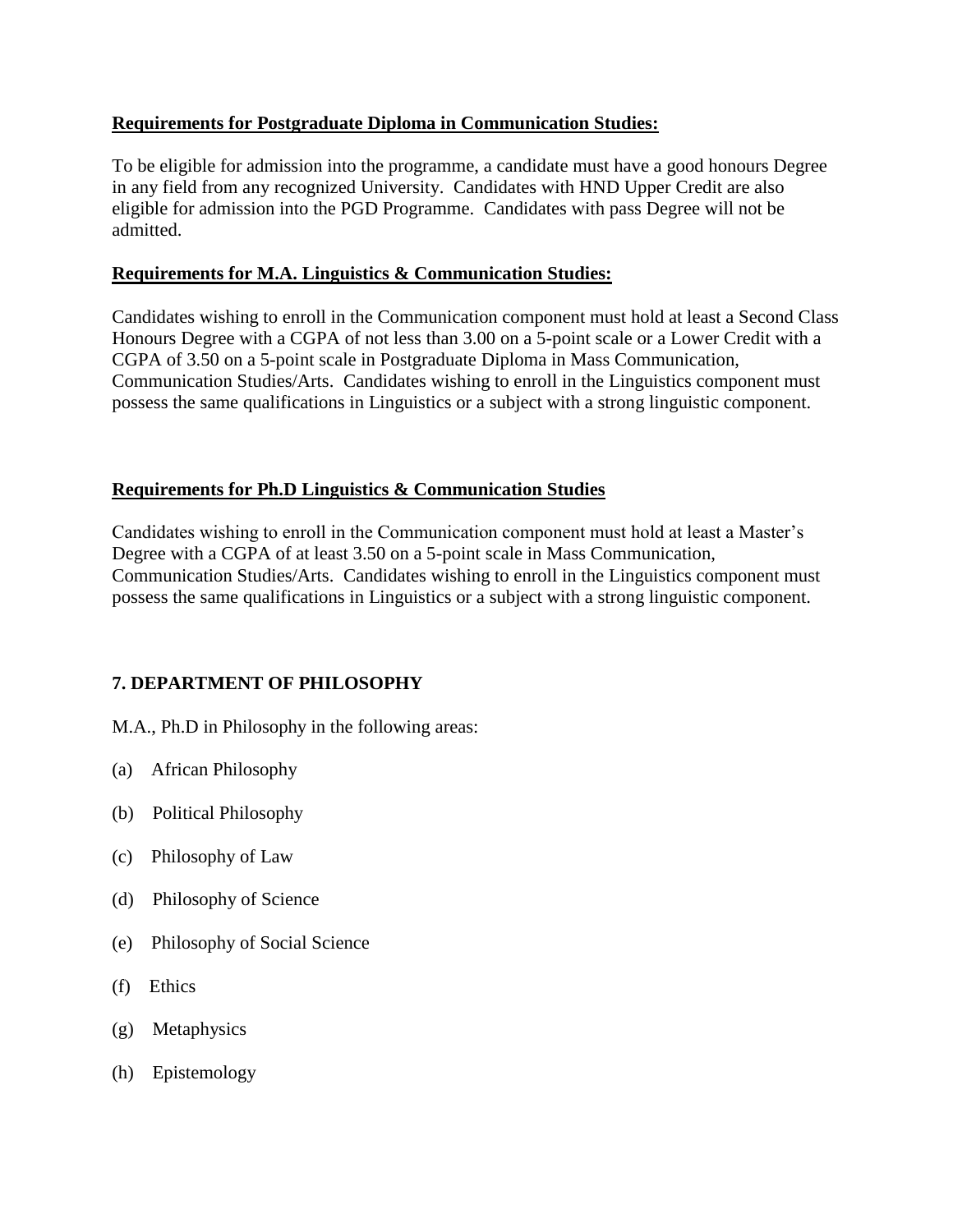- (i) Logic and Methodology
- (j) History of Philosophy
- (k) Philosophy of Development

#### **O'Level Requirements**

All candidates must possess O'Level credit passes in five relevant subjects including English Language and Mathematics.

#### **Requirements for M.A. Philosophy**

Candidates must have a minimum of a Bachelor's Degree with a CGPA of 3.00 on a 5-point scale or its equivalent in Philosophy (single honours) or combined honours Degree with Philosophy as a component.

#### **Requirements for Ph.D Philosophy**

Candidates must have a Master's Degree in Philosophy with a CGPA of at least 3.50 or its equivalent in addition to the other faculty requirements.

# **8. DEPARTMENT OF RELIGIOUS AND CULTURAL STUDIES**

- i. Postgraduate Diploma (PGD) in Religious & Cultural Studies
- ii. M.A., Ph.D in Religious and Cultural Studies in the following areas:
- (a) African Indigenous Religion
- (b) Biblical Studies
- (c) Church History
- (d) Islamic Studies
- (e) Religious Ethics
- (f) Sociology of Religion
- (g) Philosophy of Religion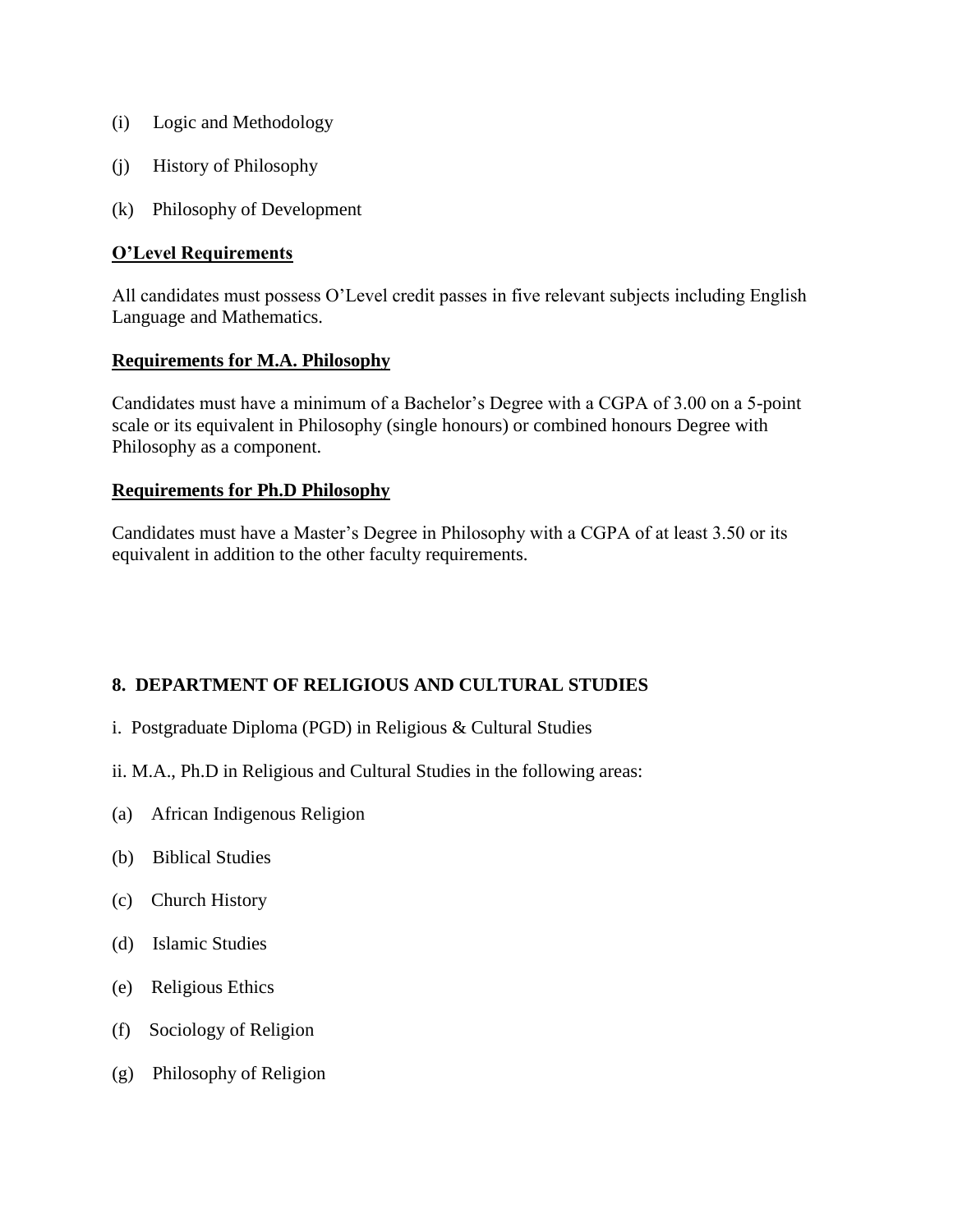## **Requirements for PGD in Religious and Cultural Studies:**

Candidates must possess good honours Degree in the Humanities, Social Sciences, Education, Law, Management Sciences, and Science from the University of Port Harcourt or any other institution recognized by the Senate of the University of Port Harcourt.

## **Requirements for MA in Religious and Cultural Studies:**

Admission to the MA programme will be open to candidates with the B.A. Degree in Religious and Cultural Studies, Islamic Studies, Theology or other related disciplines such as Philosophy, History, Sociology and Anthropology on a CGPA of 3.00 on a 5-point scale, from the University of Port Harcourt or any other institution recognized by the Senate of the University of Port **Harcourt** 

## **Requirements for Ph.D Religious and Cultural Studies:**

Candidates must have an M.A. Degree in Religious and Cultural Studies in addition to the other faculty requirements.

# **9. DEPARTMENT OF FINE ARTS & DESIGN**

- M.A; Ph.D in Fine Arts & Design in the following areas:
- (a) African Art History
- (b) Design History
- (c) Painting
- (d) Sculpture
- (e) Ceramics Design

(f) Graphics & Communication Design with Specialization in Advertising, Printmaking, Animation & Photography.

(g) Textiles & Fashion Design

# **O'Level Requirements**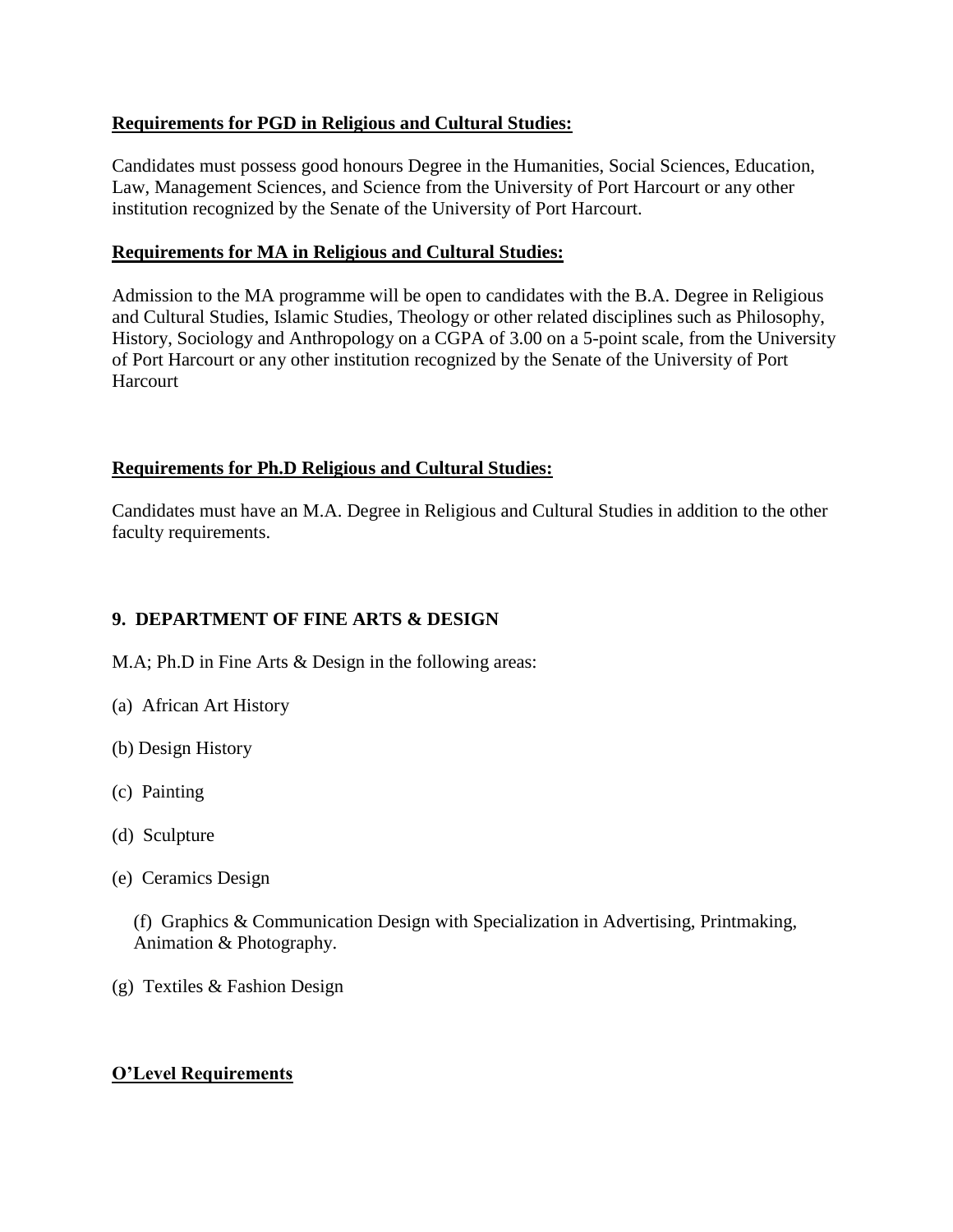All candidates must possess a minimum of five O'Level Credit passes which must include English Language and Mathematics in addition to other faculty requirements.

# **10. DEPARTMENT OF MUSIC**

- (i) Postgraduate Diploma in Music (PGDM)
- (ii) Master of Arts in Music

## **Requirements for Postgraduate Diploma in Music**:

Candidates with first degree with a minimum CGPA of 2.50 on a 5-point scale in disciplines other than Music, with demonstrative competent potentials for music studies; or graduates with bachelor's degree in Music with a minimum CGPA of 2.00 on a 5-point scale are eligible to apply. HND holders in Music with appropriate CGPA may be considered. In addition, all applicants into the programme shall be auditioned.

# **Requirements for Master of Arts in Music**:

Candidates with a recognized University bachelor's degree in Music, with a minimum CGPA of 3.00 on a 5-point scale, or as may be stipulated by the School of Graduate Studies from time to time.

Bachelor of Church Music (BCM) holders from a recognized theological institution or any other accredited institution may be considered for admission into the M.A. programme if their transcripts reveal that the courses and tutelage covered in the BCM programmes are equivalent to those in Bachelor of Music and Bachelor of Arts in Music programmes of conventional higher Institutions. In cases where remediable deficiencies are discovered in the BCM programmes undertaken, the candidate shall audit relevant courses at the undergraduate level, or go through the PGDM programme.

# **B. FACULTY OF EDUCATION (FULL-TIME, PART-TIME AND SANDWICH)**

M.Ed and Ph.D Programmes on Full-Time and Part-Time basis; M.Ed Sandwich (Long Vacation) programme. All Education Ph.D Programmes require a minimum CGPA of 4.00 on a 5-point scale. All Ph.D

candidates are expected to attend a pre-admission oral interview, at which they are required to defend their written proposals. All Masters candidates must have a minimum CGPA of 3.00 on a 5-point scale.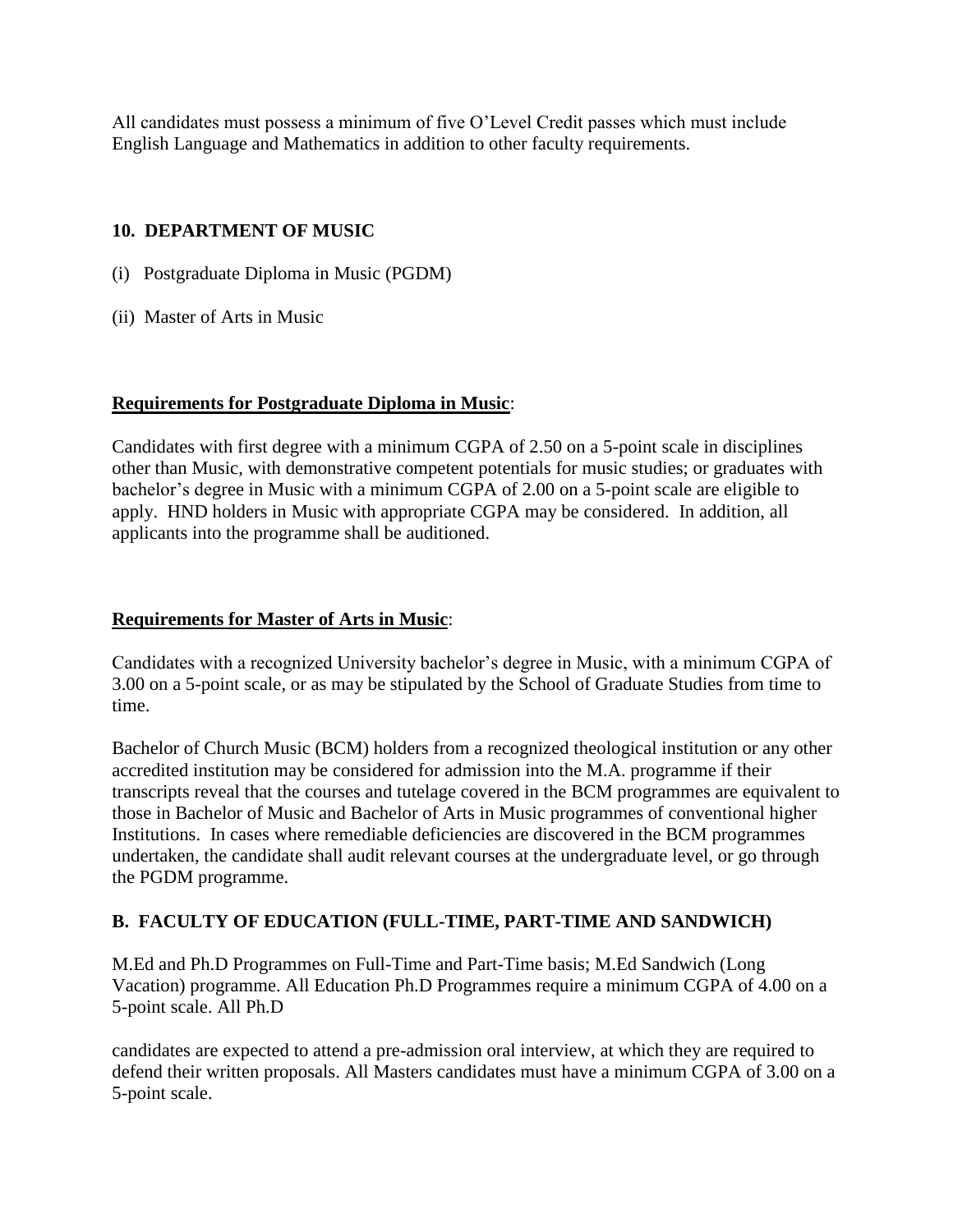## **11. DEPARTMENT OF CURRICULUM STUDIES AND**

## **EDUCATIONAL TECHNOLOGY**

Both the Full-Time and Part-Time (Ph.D & M.Ed) and Sandwich (Long Vacation) M.Ed Programmes have the following areas:

- (a) Curriculum and Instruction
- (b) Educational Technology
- (c) Language Education
- (d) Mathematics Education
- (e) Science Education
- (f) Social Studies Education

#### **Requirement: Same as Faculty.**

## **12. DEPARTMENT OF EDUCATIONAL FOUNDATIONS**

Both the Full-Time and Part-Time (Ph.D & M.Ed) and Sandwich (Long Vacation) M.Ed Programmes have the following areas:

- (a) Philosophy of Education
- (b) History and Policy of Education
- (c) Sociology of Education
- (d) Comparative Education

#### **Requirement: Same as Faculty.**

## **13. DEPARTMENT OF EDUCATIONAL MANAGEMENT**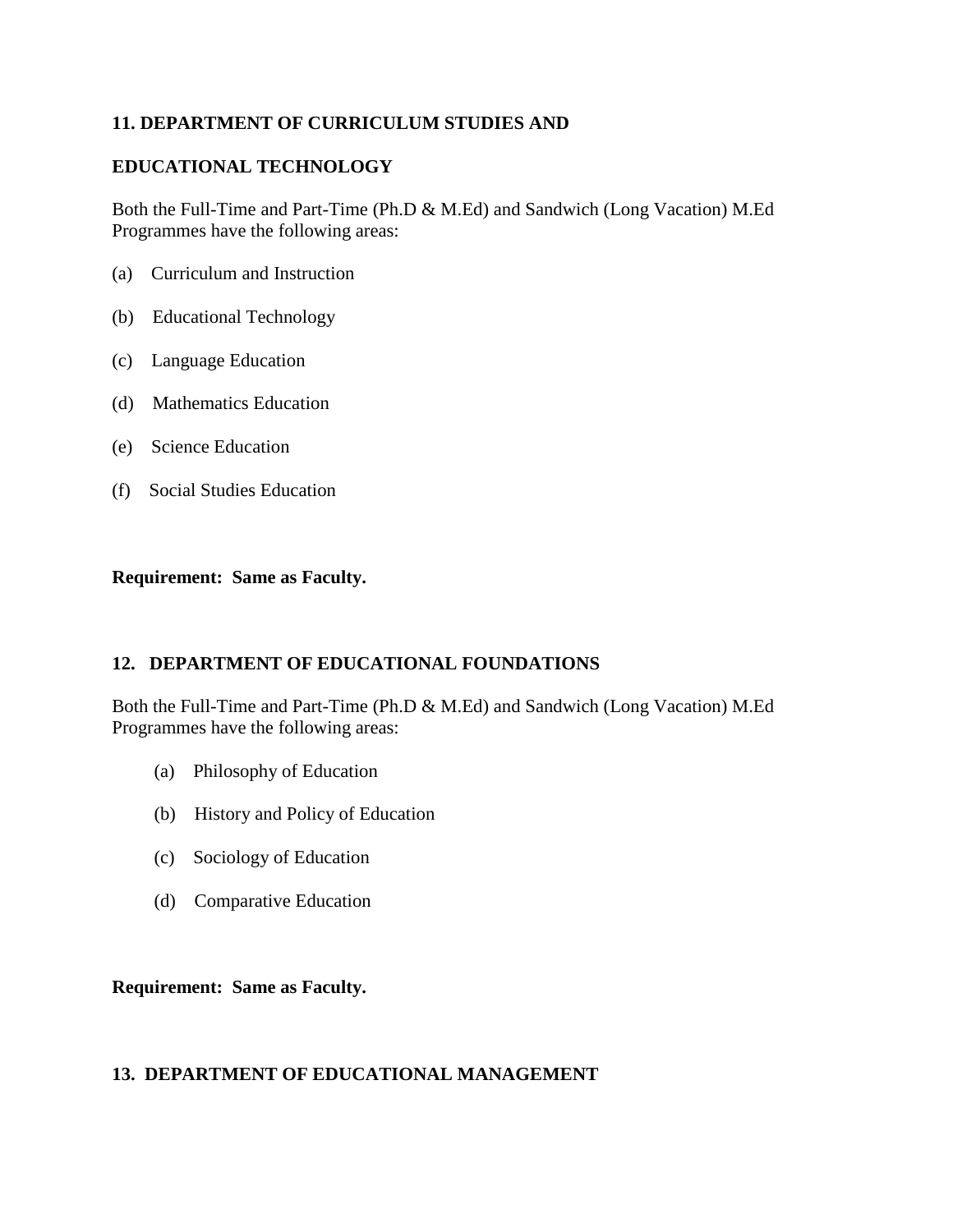Both the Full-Time and Part-Time (Ph.D & M.Ed) and Sandwich (Long Vacation) M.Ed Programmes have the following areas:

- (a) Educational Administration
- (b) Educational Planning
- (c) Economics of Education
- (d) Administration of Higher Education

#### **Requirement: Same as Faculty.**

## **14. DEPARTMENT OF EDUCATIONAL PSYCHOLOGY, GUIDANCE AND COUNSELLING**

Both the Full-Time and Part-Time (Ph.D & M.Ed) and Sandwich (Long Vacation) M.Ed Programmes have the following areas:

- (a) Educational Psychology
- (b) Guidance and Counselling
- (c) Educational Measurement and Evaluation

#### **Requirement: Same as Faculty.**

## **15. DEPARTMENT OF ADULT AND NON-FORMAL EDUCATION**

Both the Full-Time and Part-Time (Ph.D & M.Ed) and Sandwich (Long Vacation) M.Ed Programmes have the following areas:

- (a) Literacy Education
- (b) Distance Education
- (c) Environmental Adult Education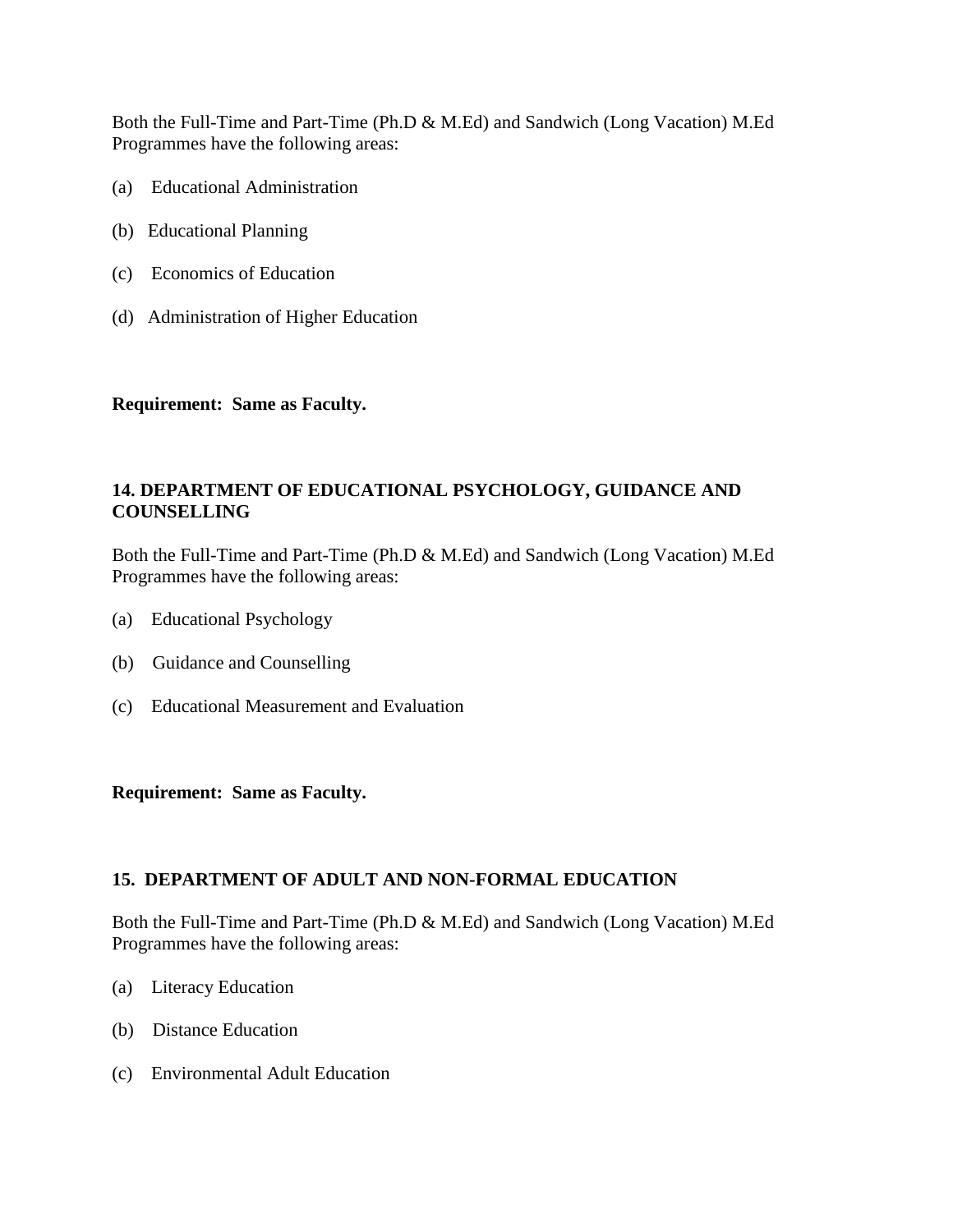(d) Community Development

#### **Requirements for M.Ed Programme**

The following categories of candidates may be admitted on application into the Programme:

(i) Graduates of the University of Port Harcourt or any other approved University who have obtained approved Bachelor's Degree in Adult Education with at least a CGPA of3.00 on a 5 point scale or its equivalent.

(ii) Candidates who did not major in Adult Education but obtained at least 2nd

Class Honours Degree or above and with a minimum CGPA of 3.50 in the

Postgraduate Diploma in Education. Such candidates would be required to do some remedial courses as prescribed in the handbook.

#### **16. DEPARTMENT OF HUMAN KINETICS AND HEALTH EDUCATION**

Both the Full-Time and Part-Time (Ph.D & M.Sc (Ed) and Sandwich (Long Vacation) M.Sc (Ed) Programmes have the following areas:

(A) M.Sc (Ed) Human Kinetics

Areas of Specialization

- (a) Physiology of Exercise
- (b) Sports Administration and Marketing
- (c) Sport Psychology
- (d) Sociology of Sport
- (e) Rehabilitation Therapy

#### **Requirements**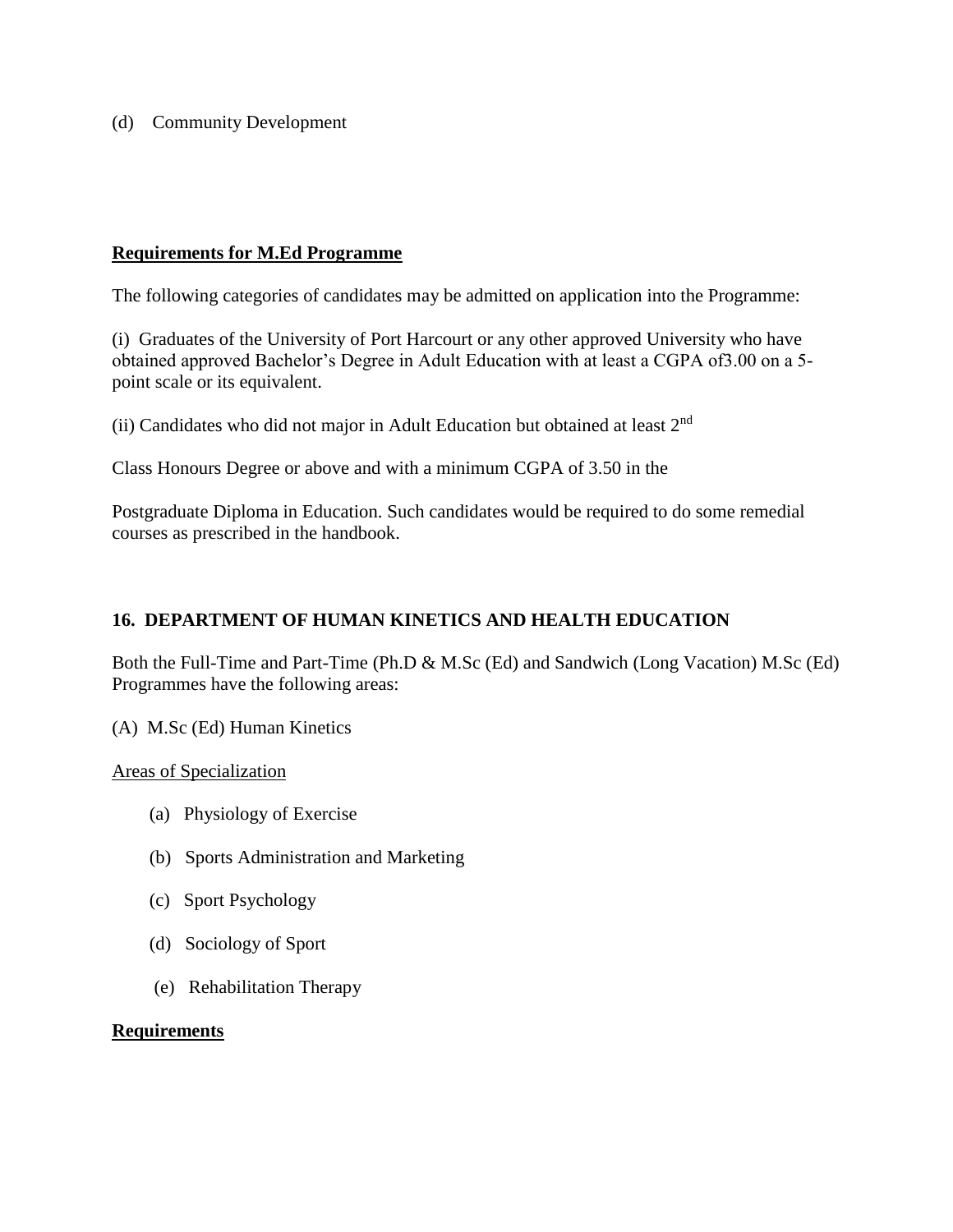(i) Candidates must possess a Bachelor's Degree in Human Kinetics or Human Kinetics and Health Education (Integrated Major). Preferably holders of Second Class Honours Degree from a recognized University with at least a CGPA of 3.00 on a 5-point scale or its equivalent.

(ii) Candidates with a Bachelor's Degree in Science or Science Education

after having obtained the Nigerian Certificate in Education (NCE) in Human Kinetics or Human Kinetics and Health Education (this category of candidates may be required to take some additional courses in Human Kinetics and related courses as may be prescribed by the Department).

(iii) An Upper Credit in Postgraduate Diploma in Education (PGDE).

(B) M.Sc (Ed) Health Education

## Areas of Specialization

- (a) Community Health Education
- (b) Occupational Health and Safety Education
- (c) Environmental Health and Safety Education

## **Requirements**

(i) Candidates must possess Second Class Honours Degree with a minimum CGPA of 3.00 on a 5-point scale or its equivalent from a recognized University in Health Education or Health and Human Kinetics (Integrated Major)

(ii) A Degree in Medicine or appropriate Medical Sciences in Nursing or Advanced Graduate Diploma in Health Education (AGDHE), Pharmacy, Dentistry and other Health and Environmental related disciplines.

(iii) Candidates with a Second Class Honours Degree with a minimum CGPA of 3.00 in related discipline after having obtained the Nigerian Certificate in Education (NCE) in Health Education or Human Kinetics and Health Education (Integrated Major). Such candidates may be required to take additional courses in Human Kinetics and Health Education as may be prescribed by the Department.

(C) Ph.D in the following areas:

(i) Sports Management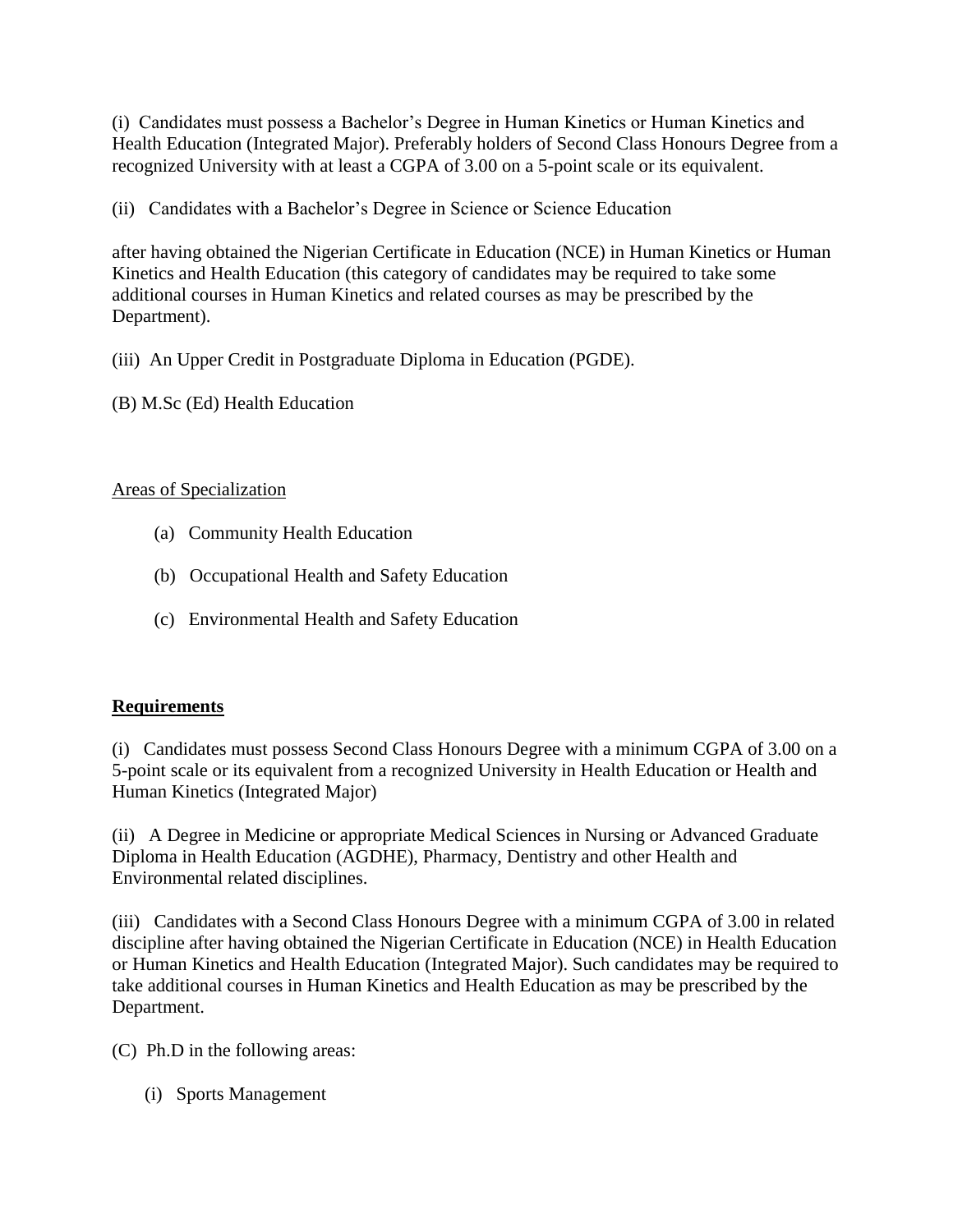- (ii) Psychology and Sociology of Sports
- (iii) Sports Marketing
- (iv) Community Health Education
- (v) Environmental Health and Safety Education
- (vi) Occupational Health and Safety Education

#### **Requirements**

Candidates must possess either an M.Ed Degree in Human Kinetics and Health Education or other relevant Discipline in addition to the other Faculty Requirements.

## **17. INSTITUTE OF EDUCATION**

#### (a) CENTRE FOR HIGHER EDUCATION STUDIES (CHES)

Postgraduate Diploma in Education (PGDE) Full-Time and Part-Time programme.

The programme consists of the following courses:

- (a) History and Philosophy of Education
- (b) Educational Psychology
- (c) Teaching Method and Instructional Technology
- (d) Method Course
- (e) Sociology of Education
- (f) Educational Administration
- (g) Curriculum Development
- (h) Educational Research, Test, Measurement and Evaluation
- (i) Supervised Practice in Teaching
- (j) Supervised Project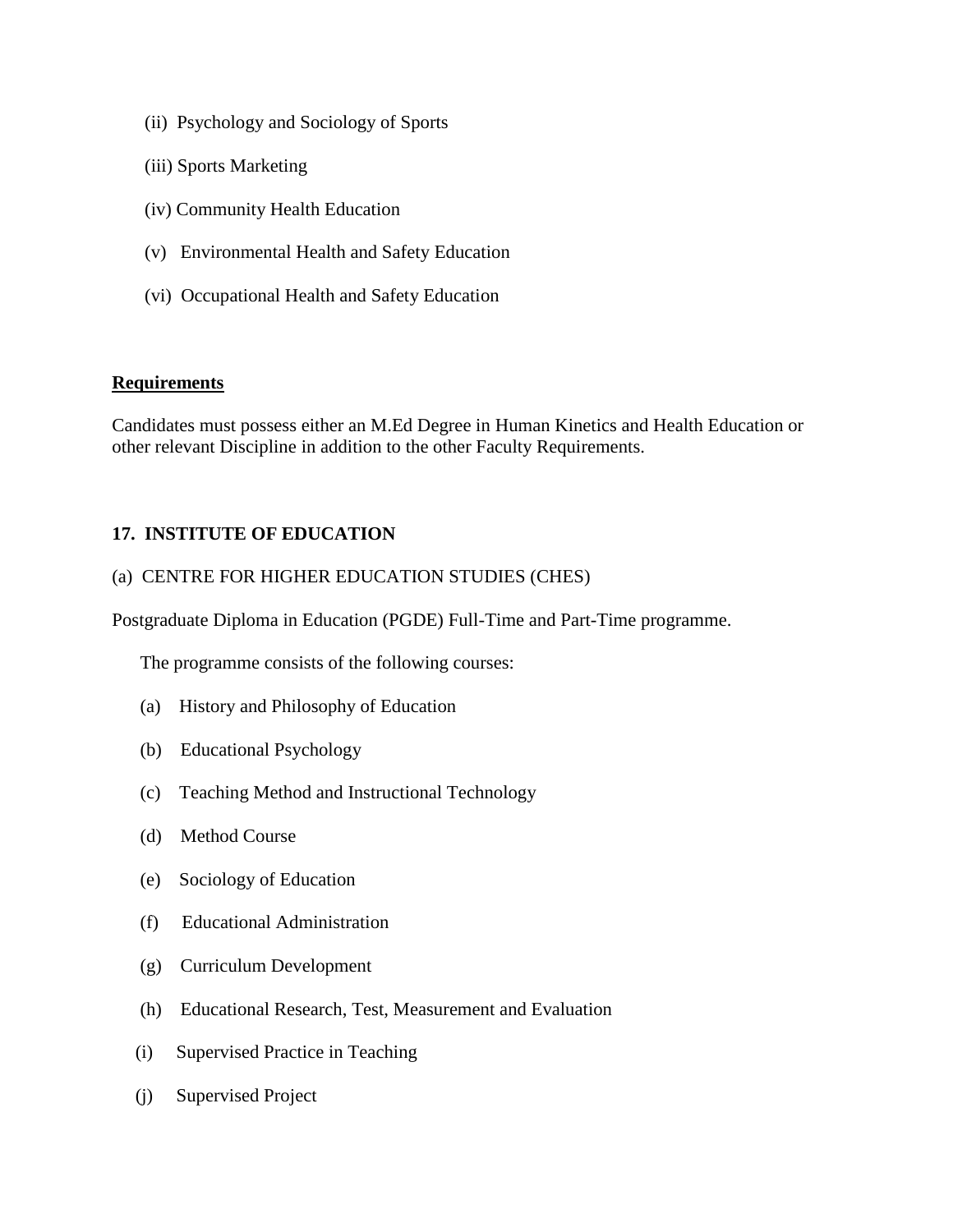#### (i) **Requirements -**

(a) Candidates who graduated from the Faculty of Education or other disciplines with at least a third class degree with a minimum CGPA of 1.50 are eligible to apply.

(b) HND Upper Credit and its equivalent from recognized Polytechnics.

#### (ii) **Duration**

- a. Full-Time: The Programme will last for a minimum of 12 calendar months and maximum of 24 calendar months.
- b. Part-Time: The programme which will run for three terms is for a minimum of one year and maximum of two years.

## **C. FACULTY OF SOCIAL SCIENCES**

All Social Sciences Ph.D Programmes require a minimum CGPA of 3.50 on a 5-point scale **except** Economics and Demography and Population Studies in the Department of Sociology which require a minimum CGPA of 4.00 on a 5-point scale.

## **18. DEPARTMENT OF ECONOMICS**

(i)Postgraduate Diploma in Economics

- (ii) M.Sc, Ph.D in Economics in the following areas:
- (a) Economic Theory
- (b) Development Economics
- (c) Monetary Economics
- (d) Quantitative Economics (with sub-area in Mathematical Economics

And Econometrics)

(e) Labour and Manpower Economics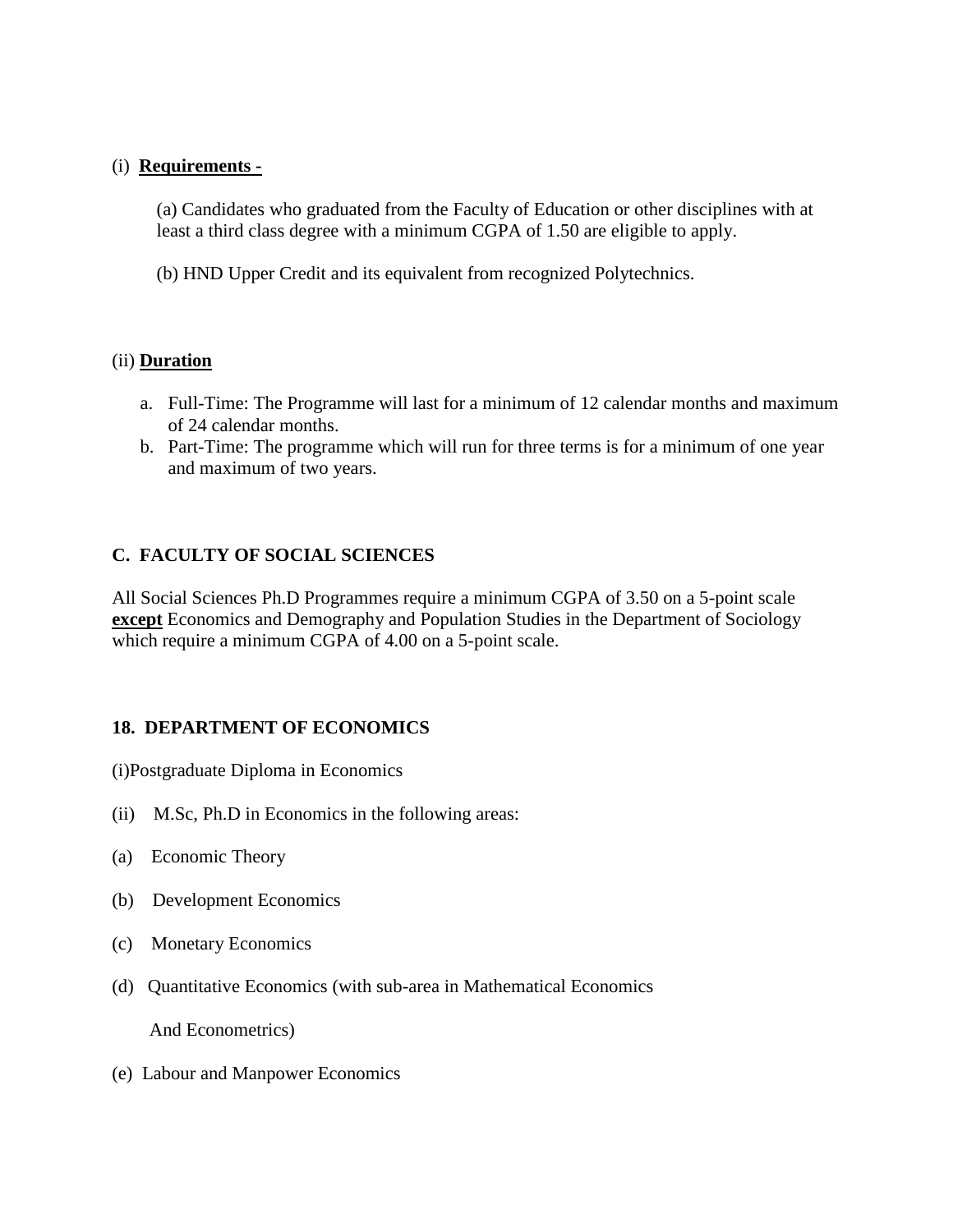#### **Requirements for Ph.D Economics:**

Candidates must have an M.Sc Degree in Economics in addition to the other faculty requirements with a CGPA of 4.00 and above.

## **19. DEPARTMENT OF GEOGRAPHY AND ENVIRONMENTAL**

## **MANAGEMENT**

- (i) PGD Geography and Environmental Management (PGDGEM)
	- (ii) M.Sc, Ph.D in Geography and Environment Management in the following areas:
	- (a) Rural Land Use and Rural Development
	- (b) Urban Geography
	- (c) Transport Geography
	- (d) Regional Development Planning
	- (e) Biogeography
	- (f) Climatology
	- (g) Geomorphology
	- (h) Environmental Management
	- (i) Watershed and Wetlands Management (M.Sc only)
	- (j) Geographic Information System (GIS) (M.Sc only)
		- (k) Cartography (M.Sc only)
	- (l) Disaster Risk Management (Ph.D only)

#### **O'Level Requirements**

a. Geography component (Rural land use and Rural Development, urban Geography, Transport, Regional Development Planning, Biogeography, Climatology and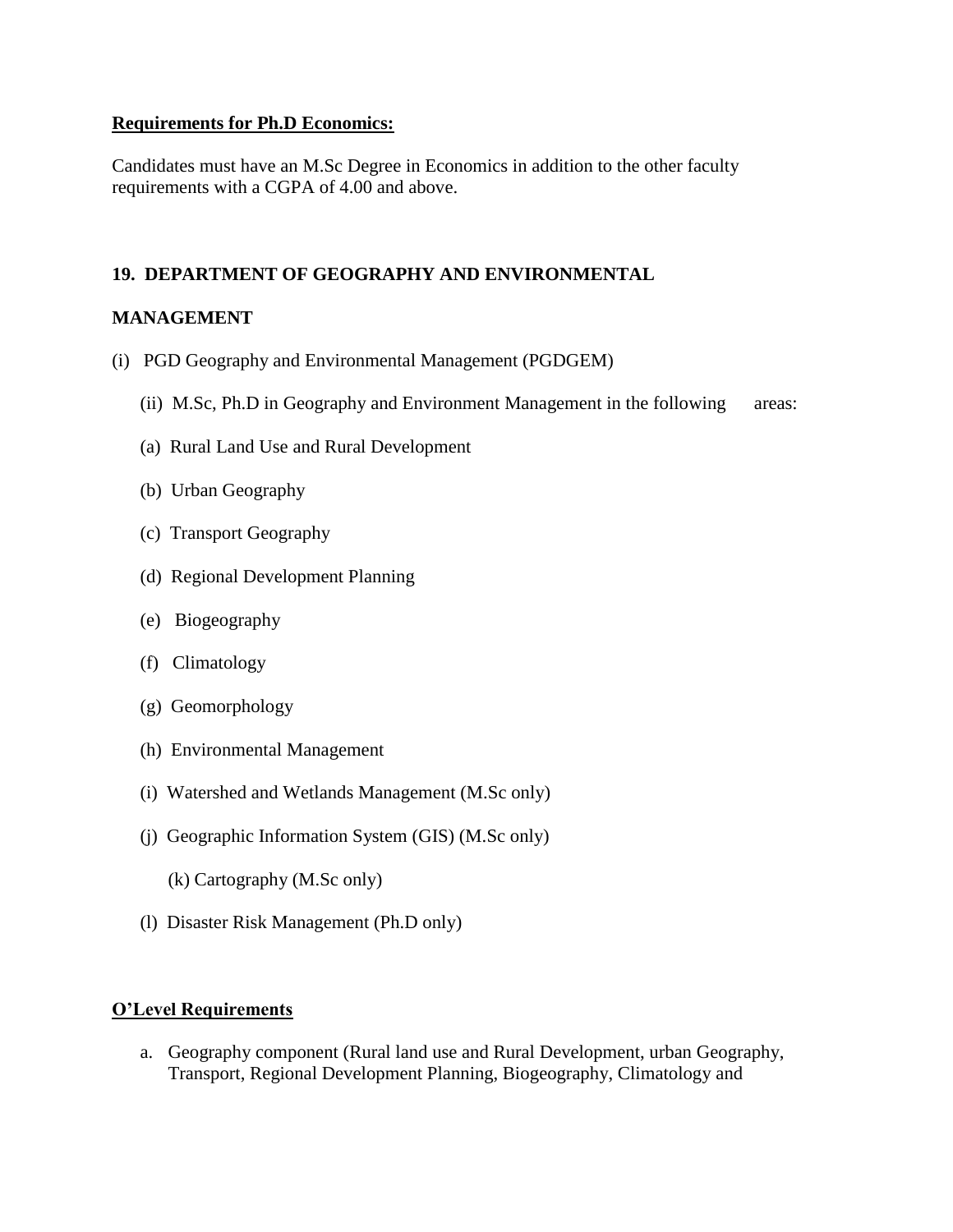Geomorphology), candidates must have credit passes in Geography, English Language, Mathematics and any other two Art or Science subjects.

- b. Environmental Management: Candidates must have credit passes in Mathematics, English Language, plus any other three Art or science subjects.
- c. Disaster Risk Management: Same as item (b) above.

## **Requirements for M.Sc in Geographic Information System (GIS):**

Admission to the M.Sc Degree programme in GIS is open to graduates of this University and other approved universities recognized by Senate with a

minimum of second class Bachelor's in Science, Social Medicine, Agriculture and Forestry, Environmental Science, Social Sciences and Engineering etc. Work experience in scientific management and policy-oriented establishments will be an added advantage.

## **Requirements for M.Sc in Watershed and Wetlands Management:**

Admission to the M.Sc Degree programme in Watershed and Wetlands Management is open to graduates of this University and other approved universities recognized by Senate. They must either hold the Postgraduate Diploma in Geography and Environmental Management with a CGPA of 3.50 and above or a Bachelor's Degree in Geography, Civil, Water and Environmental Engineering, Geological Sciences, Environmental Resource Management, Agriculture and Forestry or Environmental Science with a minimum of second class honours and minimum CGPA of 3.00 on a 5-point scale. Work experience in scientific, management and other related establishments will be an added advantage.

## **Requirements for Master of Science in Geography and Environmental Management: Cartography option**:

To be eligible for admission into the Professional Masters (PM) programme, applicants should have the following:

(a) At least five (5) O'Level credit passes including English Language and Mathematics.

(b) A good Bachelor's Degree in Geography, Cartography or other cognate disciplines in Geoinformatics with a minimum of second class lower Degree and a CGPA of 3.00 on a 5-point scale, from an approved university with its programme fully accredited.

(c) Candidates with a Postgraduate Diploma Degree in Geography, Cartography, GIS or from a cognate discipline awarded by a recognized institution must have not less than 1.50 CGPA.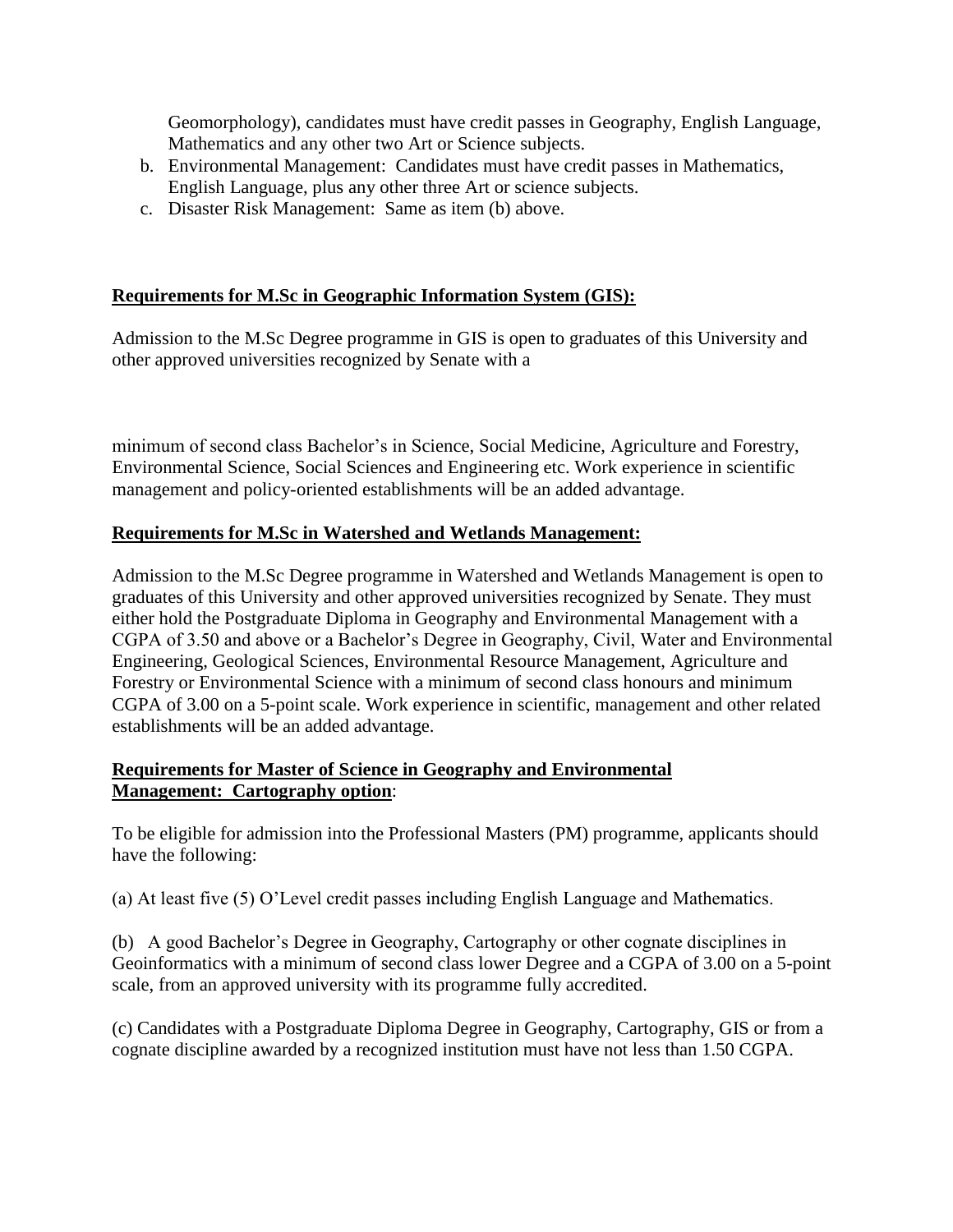(d) Candidates with Higher National Diploma (HND) in Mapping and Surveying disciplines such as Cartography, Remote Sensing, Land Surveying or Geoinformatics, etc, must have a minimum of Upper Credit and a Postgraduate Diploma Degree in relevant areas.

#### **Requirements for Ph.D in Environmental Management:**

Admission to the Ph.D Degree programme is open to graduates of this University who have attained a specific level of performance in the M.Sc programme in GIS, Geography and Environmental Management and related disciplines of the University of Port Harcourt or any other recognized University with at least a CGPA of 3.50 in a 5-point scale.

## **Requirements for Ph.D in Disaster Risk Management:**

Admission to the Ph.D Degree programme in Disaster Risk Management is open to graduates of this University who have attained a specific level of performance in the M.Sc programme in Disaster Risk Management, Geography and Environmental Management and related disciplines of the University of Port Harcourt or any other recognized University with at least a CGPA of 3.50 on a 5-point scale.

# **20. DEPARTMENT OF SOCIOLOGY**

(i) Postgraduate Diploma in Sociology (PGDS)

Candidates must possess at least a Third Class in Sociology or a minimum of Second Class Honours lower Division in related disciplines in the Social Sciences and Humanities.

- (ii) M.Sc, Ph.D in Sociology in the following areas:
- (a) Industrial Relations & Personnel Management
- (b) Criminology and Police Science
- (c) Sociology of Development

## **Requirement for M.Sc in Sociology**

Candidates must possess a B.Sc in Sociology with a CGPA of not less than 3.00 or a PGD in Sociology with CGPA of at least 3.50.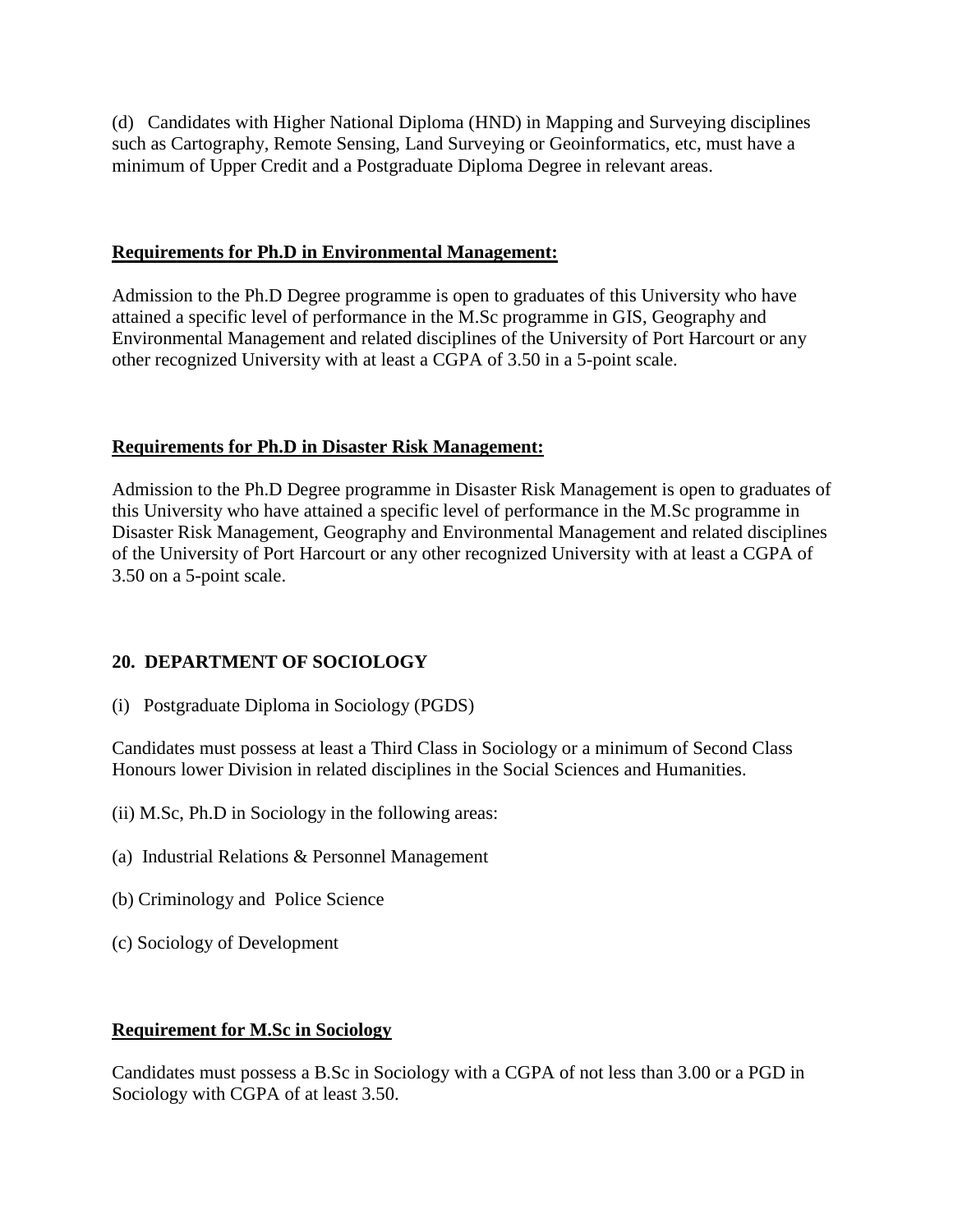#### **Requirements for Ph.D in Sociology**

An M.Sc degree in Sociology with at least 3.50 CGPA is required.

# **21. DEPARTMENT OF POLITICAL AND ADMINISTRATIVE**

#### **STUDIES**

- (i) Postgraduate Diploma in International Affairs (PGDIA)
- (ii) Postgraduate Diploma (PGD) in Public Administration
- (iii) M.Sc, Ph.D in the following areas:
	- (a) Political Theory and Methodology
	- (b) Development Studies
	- (c) International Relations
	- (d) Nigerian Government and Politics
- (iv) Master of Science in Public Administration
- (v) PhD in Peace and Conflict Studies

#### **O'Level Requirements**

Candidates must have five credit passes in English Language, Mathematics, Government or History, Economics and any other Social Science subject.

#### **Requirements for Postgraduate Diploma Programme**

Candidates must obtain first Degree from recognized Universities with at least a 3<sup>rd</sup> class or a minimum CGPA of 1.50 on a 5-point scale.

Candidates for the Postgraduate Diploma in Public Administration must have at least a CGPA of 1.50 in Public Administration or Political Science and other related disciplines.

#### **Requirements for M.Sc Programme**

Candidates must possess a B.Sc Degree with a minimum CGPA of 3.00 or a Postgraduate Diploma with at least a CGPA of 3.50.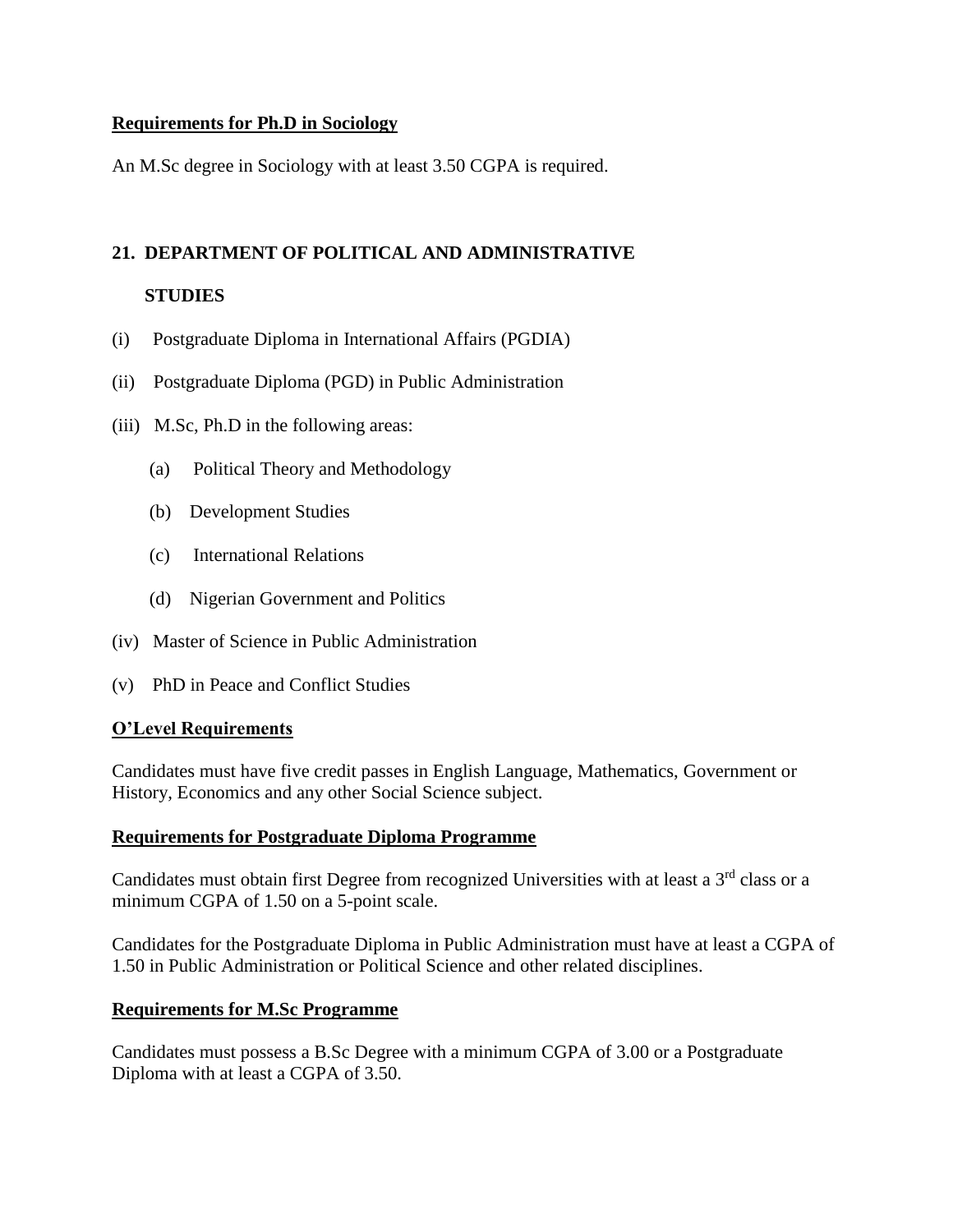## **Requirements for Master of Science in Public Administration**:

(a) Admission to the Master of Science in Public Administration Programme is open to graduates of the University of Port Harcourt or other recognized universities who possess a minimum of second class honours in Public Administration or Political science with a minimum CGPA of 3.00 on a 5-point scale.

(b) Candidates for admission with a Postgraduate Diploma in Public Administration or Political Science of the University of Port Harcourt or any other recognized university must have at least a CGPA of 3.50 on a 5-point scale.

## **Requirements for Ph.D in Political and Administrative Studies:**

Candidates must have an M.Sc Degree in Political and Administrative Studies with a CGPA of 3.50 in addition to other faculty requirements.

## **CENTRE FOR CONFLICT AND GENDER STUDIES (CCGS)**

- (i) Postgraduate Diploma in Gender and Development Studies (PGD)
- (ii) Postgraduate Diploma in Peace and Conflict Studies (PGD)
- (iii) Master of Science in Gender and Development Studies (M.Sc)
- (iv) Master of Science in Peace and Conflict Studies (M.Sc)

#### **O'Level Requirements**:

Candidates for Peace and Conflict Studies, and Gender and Development Studies must have Mathematics, English Language and three other Arts or Science subjects to apply for any of the prpgrammes.

#### **Requirements for PGD in Gender and Development Studies**:

(a) Candidate must posses a minimum of Third Class Degree or its equivalent in any field of discipline with a CGPA of 1.50 on a 5-point scale of the University of Port Harcourt or any other recognized University.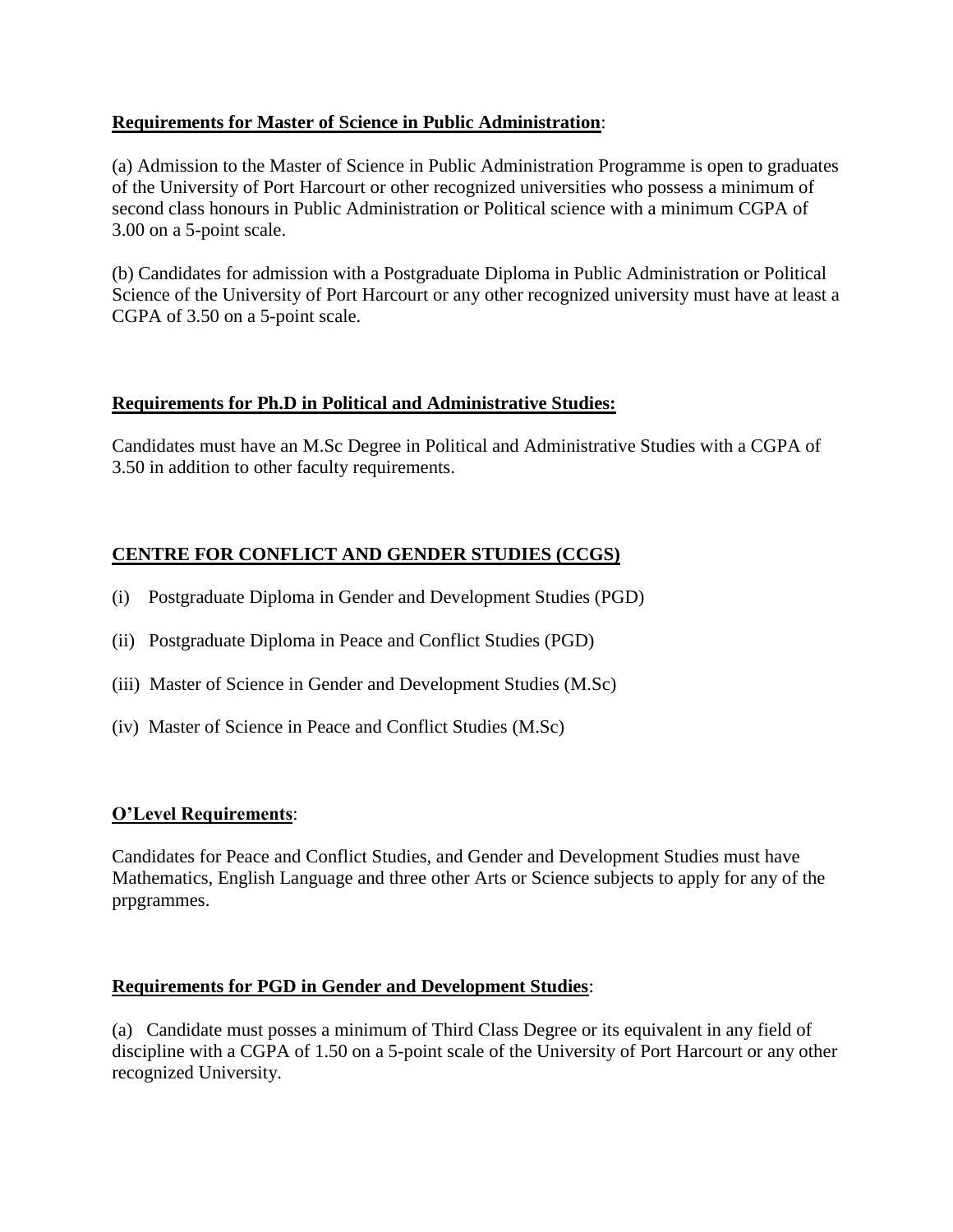(b) Candidate with HND must posses a minimum of Upper Credit to be qualified for the programme.

## **Requirements for PGD in Peace and Conflict Studies: Same as above**.

## **Requirements for M.Sc in Gender and Development Studies**:

Candidate must possess a Bachelor's Degree of at least a Second Class Honours (Lower Division) in Gender Studies or a Degree in any field from any recognized University with a CGPA of 3.00 on a 5-point scale or a minimum grade of Merit at Postgraduate Diploma level in Gender Studies.

## **Requirements for M.Sc in Peace and Conflict Studies**:

Candidates must possess at least a Lower Credit in Peace and Conflict Studies or related discipline at the Postgraduate Diploma level or a degree in related disciplines from any recognized University with a CGPA of not less than 3.00 on a 5-point scale.

## **Requirements for PhD in Peace and Conflict Studies**:

(a) Candidates for admission to the programme shall possess an appropriate Master of Science Degree of the University of Port Harcourt or any other recognized university. Appropriate Degree here means an MSc or Master of Arts (MA) Degree in Peace and Conflict, in addition to a good Bachelor's Degree. Preference shall be given to candidates doing related jobs in Government ministries, the private sector, and security services.

(b) Candidates for admission shall possess a good Master of Science or Master of Arts Degree with at least 3.50 CGPA obtained from University of Port Harcourt or any other recognized university to qualify for admission.

# **DURATION**

The Programme is designed to last for a minimum of twelve (12) calendar months and a maximum of twenty-four (24) calendar months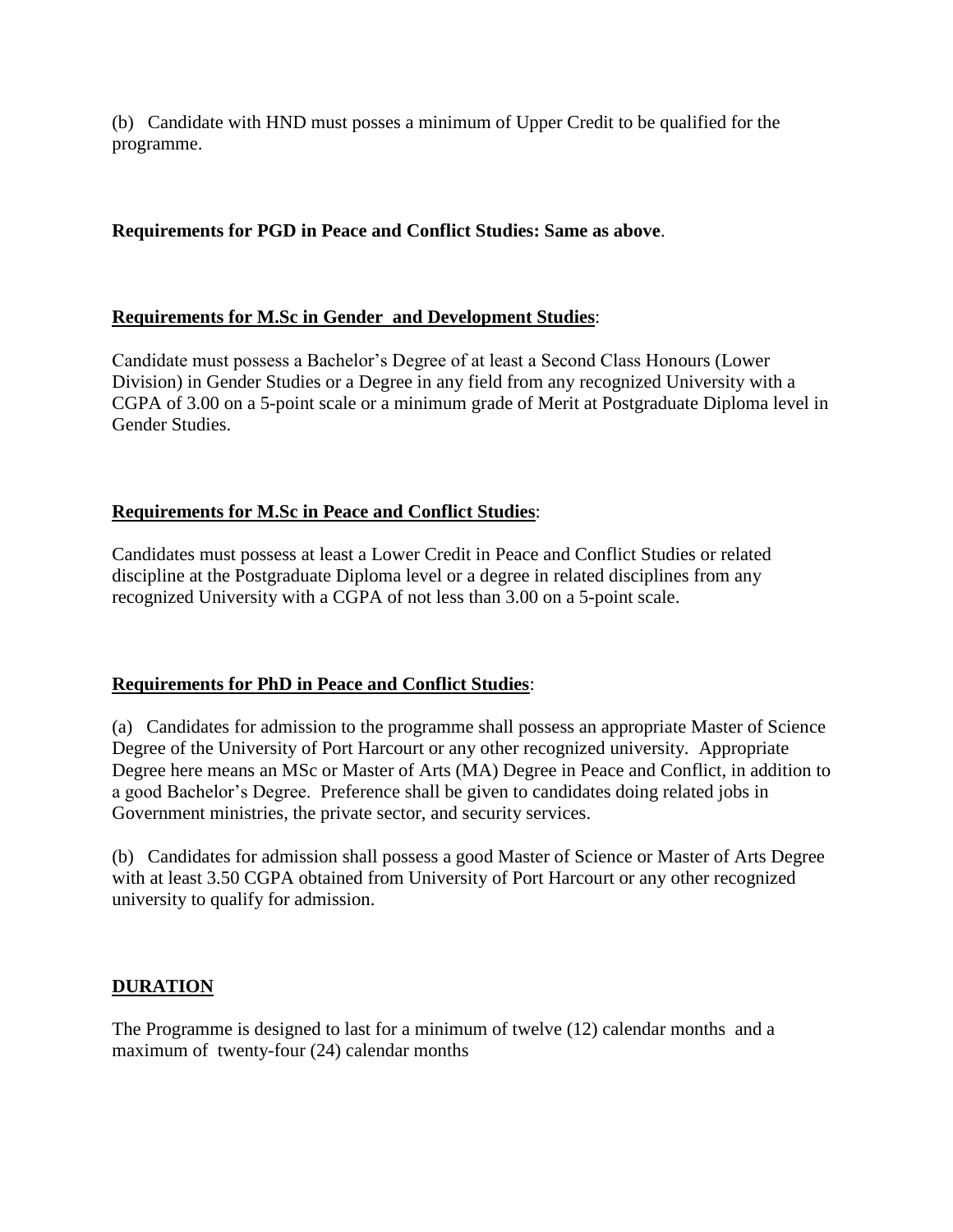**Note: Please go to the Centre of Conflict and Gender Studies to obtain information on the Application Form Fee and mode of payment.**

## **22. CLAUDE AKE SCHOOL OF GOVERNMENT**

(i) Executive Master's Degree Programme in Public Administration (MPA)

#### **Requirements for Executive Master's Degree Programme in PA.**

A candidate for the MPA Programme is expected to be a graduate of the University of Port Harcourt or any other approved University with at least a Second Class Honours Lower Division, with a CGPA of not less than 3.00 on a 5.00-point scale or 4.20 on a 7- point scale. However, candidates with Third

Class Degree may be considered provided they have relevant employment experience for five (5) years.

## **DURATION**

The Programme is designed to last for twelve (12) calendar months, consisting of two semesters and field research/report writing and presentation period.

**Note: Please go to the Claude Ake School of Government to obtain information on the Application Form Fee and mode of payment**

## **D. FACULTY OF SCIENCE**

All Science Ph.D Programmes require a minimum CGPA of 3.50 on a 5-point scale and thesis score not lower than 60% (B). All Ph.D candidates are expected to attend a pre-admission oral interview, at which they are REQUIRED to defend their written proposals.

#### **23. DEPARTMENT OF BIOCHEMISTRY**

- (i) Postgraduate Diploma in Biochemistry (PGDB)
- (ii) M.Sc, Ph.D in the following areas:
	- (a) Enzymology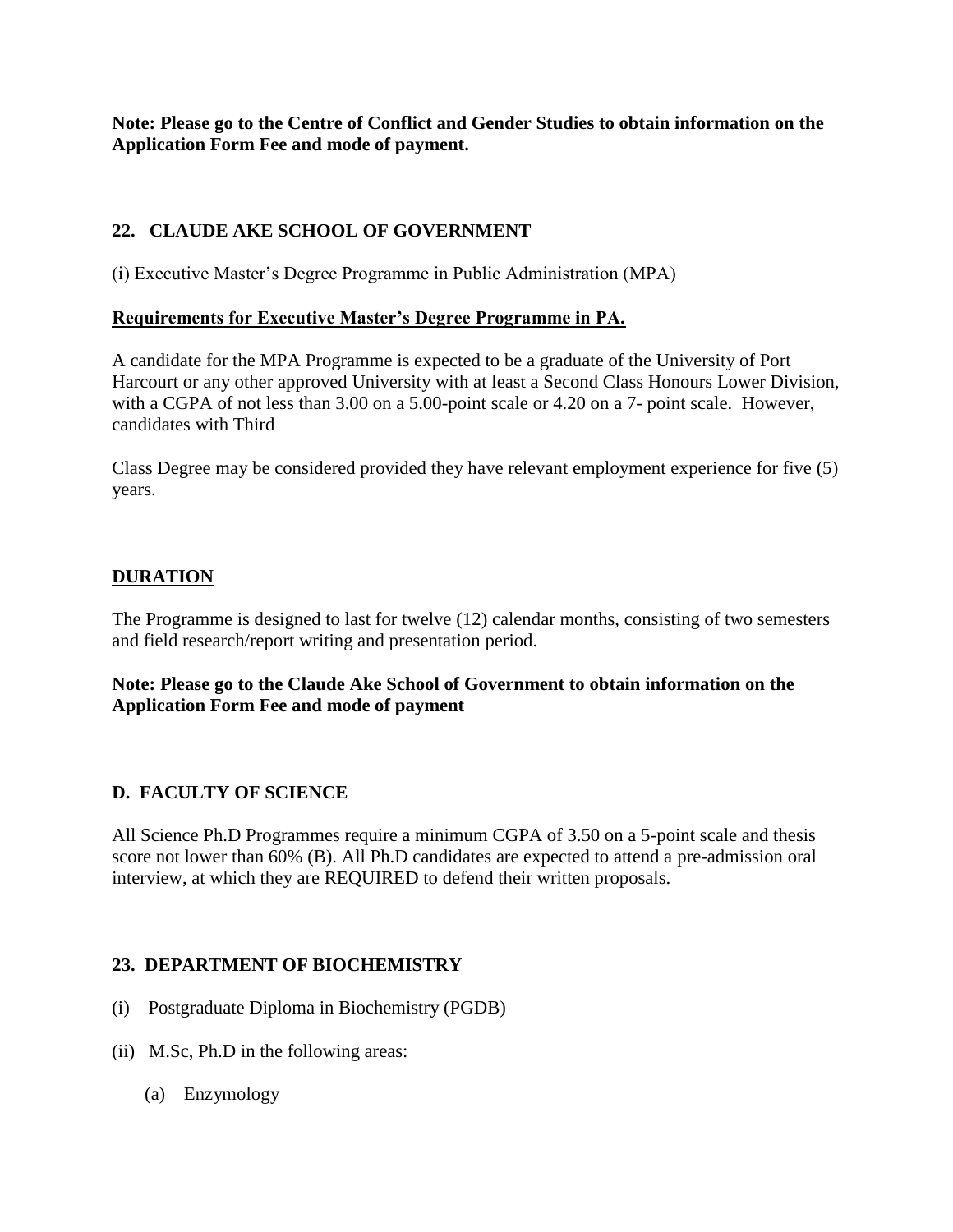- (b) Nutrition and Toxicology
- (c) Medical Biochemistry/Immunochemistry
- (d) Environmental Biochemistry
- (e) Pharmacological Biochemistry

#### **24 DEPARTMENT OF PURE AND INDUSTRIAL CHEMISTRY**

Postgraduate Diploma (PGD), Master of Science (M.Sc) and Doctor of Philosophy (Ph.D)

#### **General Entry Requirements for all programmes:**

Candidates must have five O'level credits in English Language, Mathematics, Physics, Chemistry and Biology

(i) Postgraduate Diploma in Chemistry (PGDC)

Candidates with at least a Third Class Degree with a CGPA of not less than 1.50 on a 5-point scale can apply. Candidates with HND certificates are not eligible for the PGDC programmes.

- (ii) M.Sc, Ph.D in Pure & Industrial Chemistry in the following areas:
	- (a) Analytical Chemistry
	- (b) Inorganic Chemistry
	- (c) Physical Chemistry
	- (d) Organic Chemistry
	- (e) Environmental Chemistry
	- (f) Pharmaceutical/Medicinal Chemistry
	- (g) Petroleum Chemistry and Petrochemicals
	- (h) Mineral Processing and Chemical Metallurgy
- (i) Polymer Science/Technology

## **Requirements for M.Sc in Pure & Industrial Chemistry:**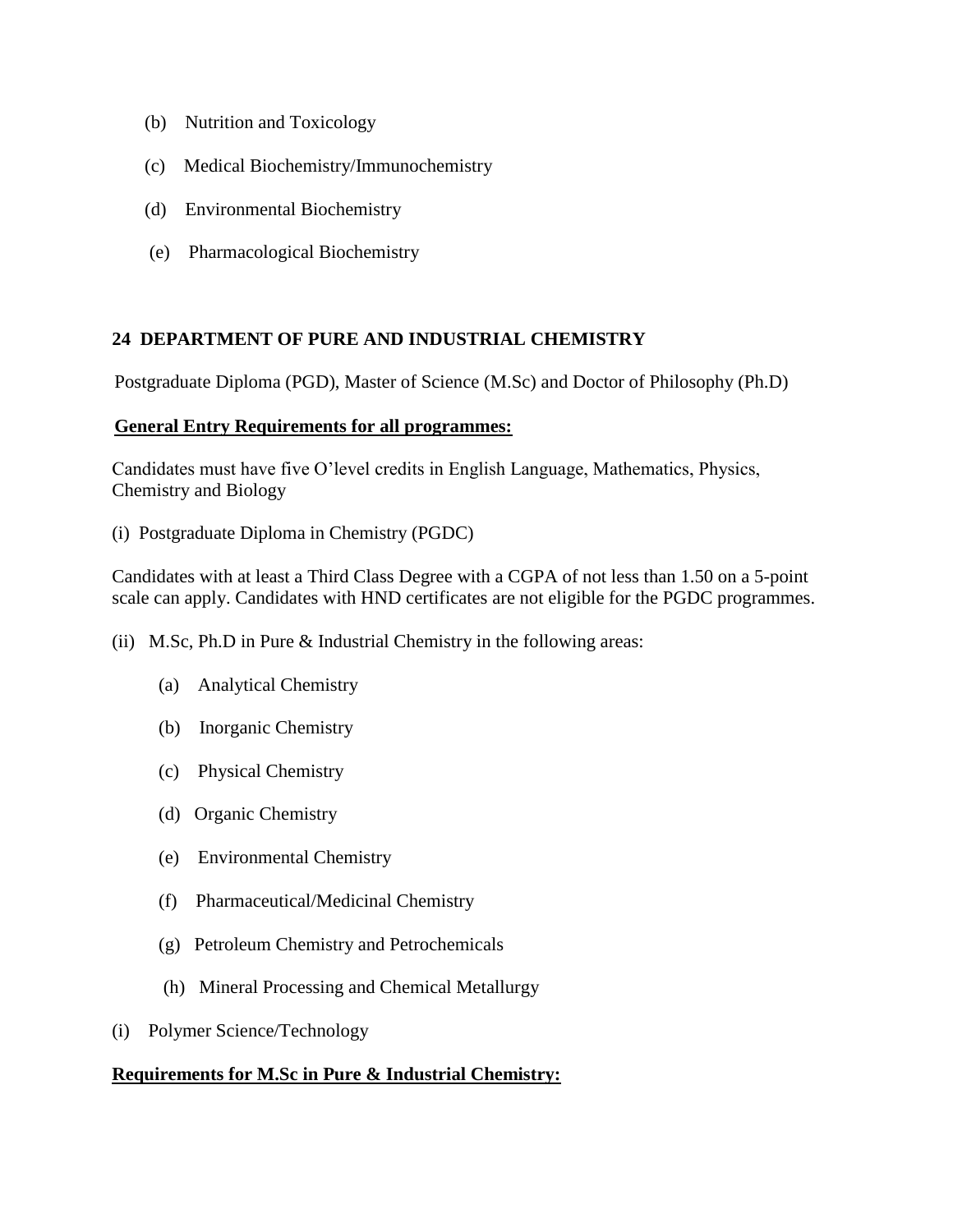Candidates must have a B.Sc in Pure and Industrial Chemistry with at least a CGPA of 3.00 on a 5-point scale or a PGDC with at least a CGPA of 3.50 on a 5-point scale.

# **Requirements for Ph.D in Pure & Industrial Chemistry:**

Candidates must have an M.Sc Degree in Pure and Industrial Chemistry with a CGPA of at least 3.50 on a 5-point scale in addition to the other Faculty requirements

# **25. DEPARTMENT OF PLANT SCIENCE AND BIOTECHNOLOGY**

- (i) Postgraduate Diploma Programme in the following options:
	- (a) Biosystematics/Plant Taxonomy
	- (b) Genetics and Breeding
	- (c) Environmental Plant Science
	- (d) Herbarium Management
	- (e) Biotechnology
	- (f) Ethnobotany and Phytomedicine
	- (g) Horticulture

## **Requirements for PGD Plant Science and Biotechnology:**

Candidates must possess at least a Second Class Lower Degree  $(2^2)$  or a strong Third Class  $(3^{rd})$ Bachelors' Degree in Botany/Plant Science, or any good Honours Degree in Microbiology, Agriculture, Crop Science, Biochemistry, Genetics, Biotechnology or related field (depending on the option of the PGD) from the University of Port Harcourt or any other recognized University within or outside Nigeria. Potential Candidates with HND in relevant fields deemed suitable by the Department of Plant Science and Biotechnology's Graduate Board of Studies would be considered for the requisite programmes.

- (ii) M.Sc, Ph.D in the following areas:
- (a) Plant Physiology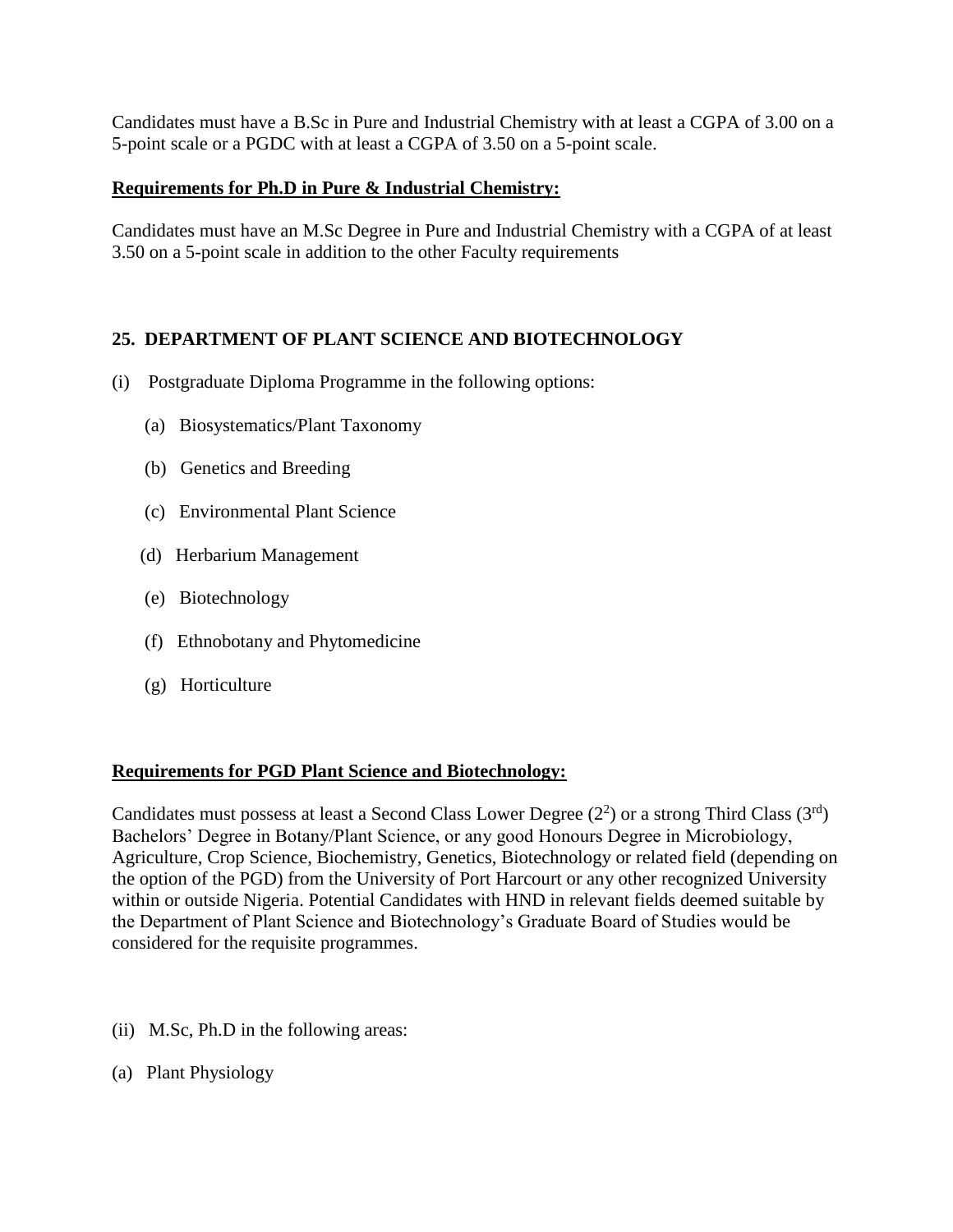- (b) Mycology and Plant Pathology
- (c) Plant Ecology
- (d) Plant Biosystematics and Taxonomy

#### **26. DEPARTMENT OF MICROBIOLOGY**

- (i) Postgraduate Diploma in Microbiology (PGDM)
- (ii) M.Sc in Industrial Microbiology
- (iii) M.Sc in Environmental Microbiology and Bioremediation
- (iv) M.Sc in Food Microbiology
- (v) M.Sc in Pathogenic Microbiology & Biotecchnology
- (vi) Ph.D in Microbiology

#### **General Entry Requirements for all the Programmes:**

Candidates must have 5 O'level credits in not more than two sittings in Mathematics, Physics, Chemistry, Biology and English Language

(i) Postgraduate Diploma in Microbiology

#### **Entry Requirements for PGDM:**

Candidates must have at least a Third Class B.Sc Degree in Microbiology with a CGPA of at least 1.50 – 2.99 on a 5-point scale, B.Sc in relevant disciplines e.g. Biochemistry, Plant Science & Biotechnology, Animal & Environmental Biology, Botany, Zoology, Microbiology Technology and Biomedical Technology.

- (ii) Master of Science (M.Sc) in the following areas:
- (a) Environmental Microbiology & Bioremediation
- (b) Industrial Microbiology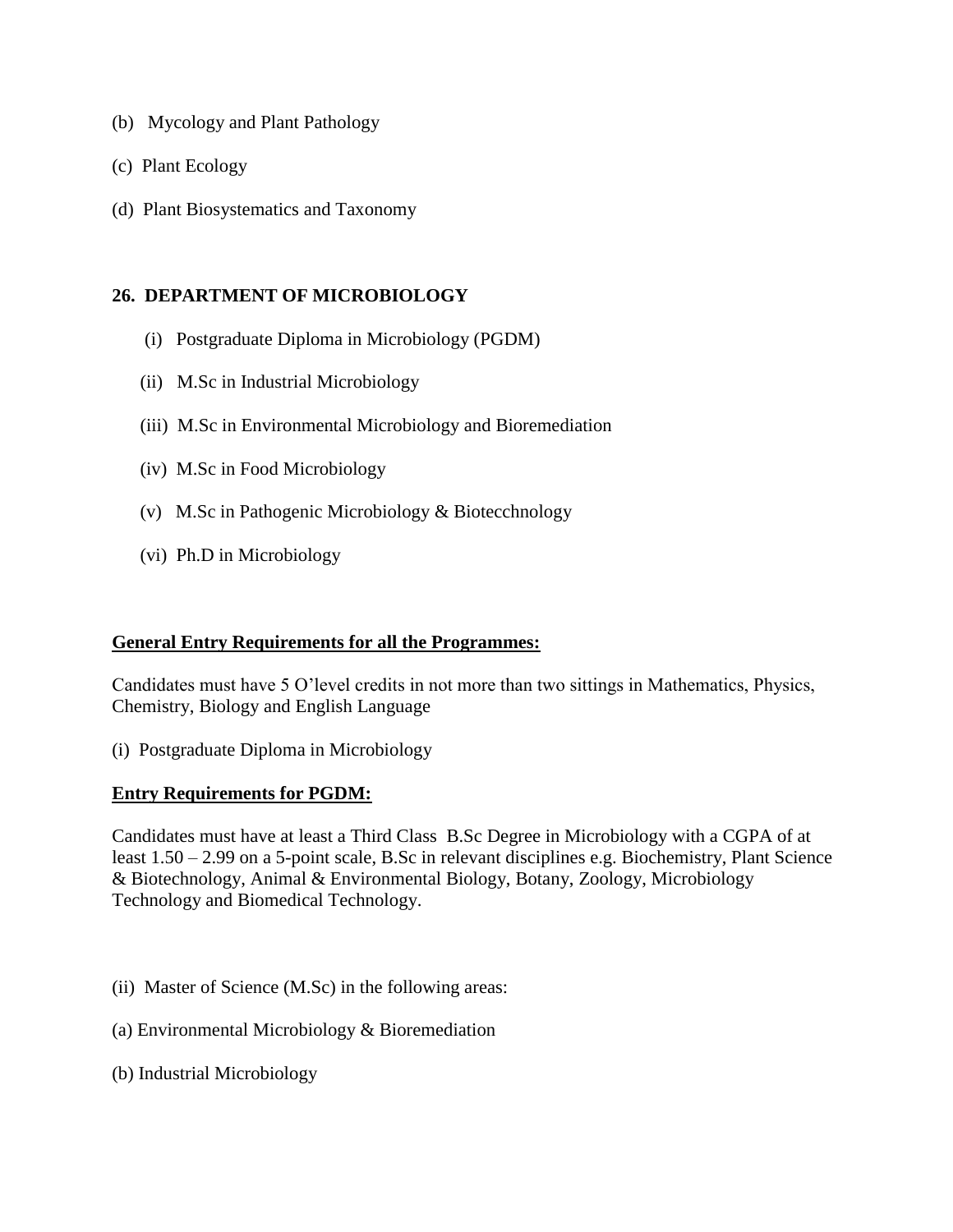(c) Food Microbiology

## **Entry Requirements for M.Sc:**

Candidates must have a B.Sc Degree in Microbiology with a minimum CGPA

of 3.00 on a 5-point scale and a minimum of 3.50 on a 5-point scale in a Postgraduate Diploma in Microbiology.

#### **Admission Requirements for M.Sc in Pathogenic Microbiology & Biotechnology**

Admission into the M.Sc programme in Pathogenic Microbiology and Biotechnology shall be open to the following categories of applicant:

- a. B.Sc Degree in Microbiology from any reputable university with a CGPA not less than 3.00 in a 5-point scale.
- b. B.Sc in a related discipline including Biotechnology, Pharmacy, and Medicine with a CGPA not less than 3 where applicable.
- c. HND upper credit with a Postgraduate Diploma in Microbiology (PGDM) from the University of Port Harcourt with a CGPA not less than 3.50
- (iii) Doctor of Philosophy (Ph.D) in the following areas:
- (a) Environmental Microbiology
- (b) Food Microbiology
- (c) Industrial Microbiology
- (d) Medical Microbiology

## **Entry Requirements for Ph.D:**

Candidates must have an M.Sc Degree in the relevant Microbiology area with a CGPA of at least 3.50 on a 5-point scale.

## **27. DEPARTMENT OF ANIMAL & ENVIRONMENTAL BIOLOGY**

(i) PGD in Animal and Environmental Biology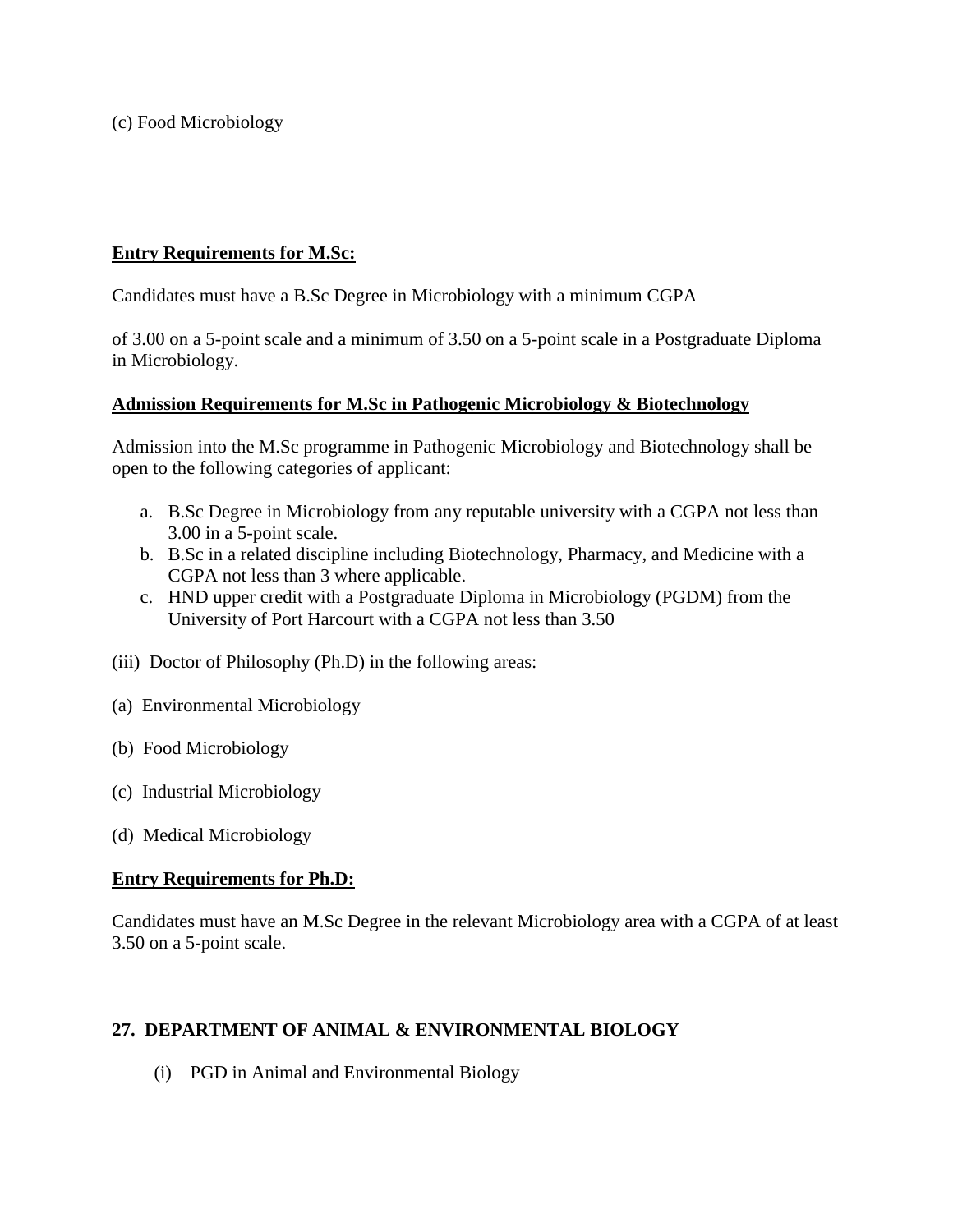- (ii) M.Sc, Ph.D in the following areas:
- (a) Hydrobiology and Fisheries Biology
- (b) Environmental Parasitology and Public Health
- (c) Environmental Entomology & Pest Management
	- (d) Environmental Animal Physiology
	- (e) Environmental & Conservation Biology

## **Requirements for M.Sc in Animal & Environmental Biology:**

Candidates must possess at least a Second Class Honours Degree of the University of Port Harcourt or any other recognized University in the relevant subject (e.g. Zoology, Biology, Crop Science, Environmental Sciences, Biology, Education etc. with a minimum CGPA of 3.00 on a 5-point scale or its equivalent.

## **Requirements for Ph.D in Animal & Environmental Biology:**

Candidates for the Ph.D programme must have a Master's Degree and should normally have an average of at least 60% or CGPA of 3.50 in the relevant discipline at the Masters level.

For candidates who obtained their Masters exclusively by research assessment, admission will be based on the quality of their thesis. Candidates may be required to attend a pre-admission interview session. Final selection of a candidate shall be based on his/her interview performance and other criteria.

## **28. DEPARTMENT OF PHYSICS**

## **Requirements for PGD in Physics:**

Candidates must possess a Bachelor's Degree in Physics from the University of Port Harcourt or any other recognized University.

## **Requirements for M.Sc in Physics:**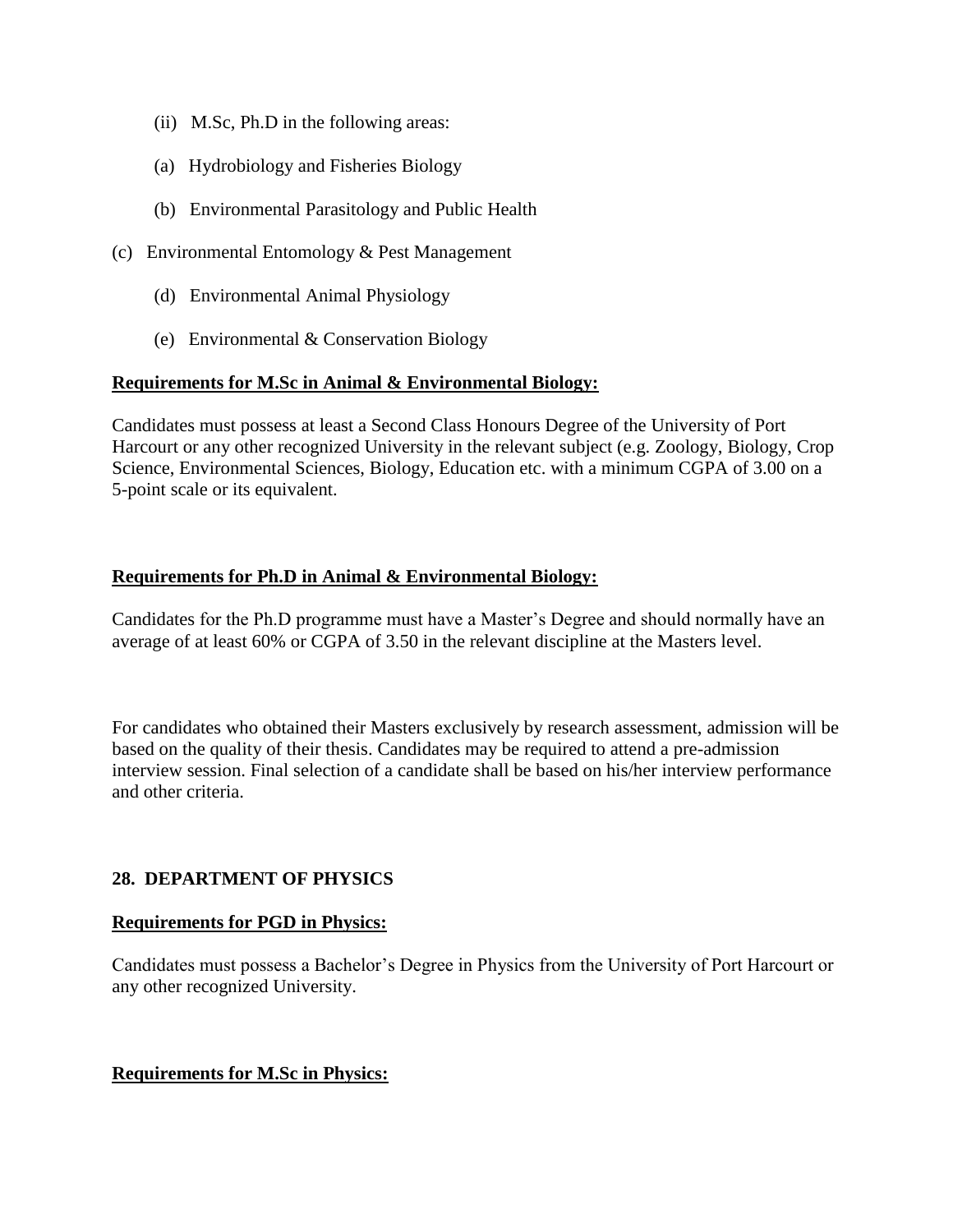A minimum of Second Class Lower Degree with a CGPA of not less than 3.00 is required for M.Sc programme of the Department.

M.Sc, Ph.D in the following areas:

- (a) Solid State Electronics
- (b) Applied Geophysics
- (c) Material Science
- (d) Theoretical Physics
- (e) Environmental Physics & Radiation Protection

## **Requirements for Ph.D in Physics:**

Candidate must have MSc Degree in the relevant field in addition to the other Faculty Requirements.

## **29. DEPARTMENT OF GEOLOGY**

- (i) Postgraduate Diploma in Geology (PGDG)
- (ii) M.Sc, Ph.D in the following areas:
	- (a) Biostratigraphy
	- (b) Engineering Geology
	- (c) Environmental Geology
	- (d) Exploration Geophysics
	- (e) Structural Geology
	- (f) Hydrogeology
	- (h) Petroleum Geology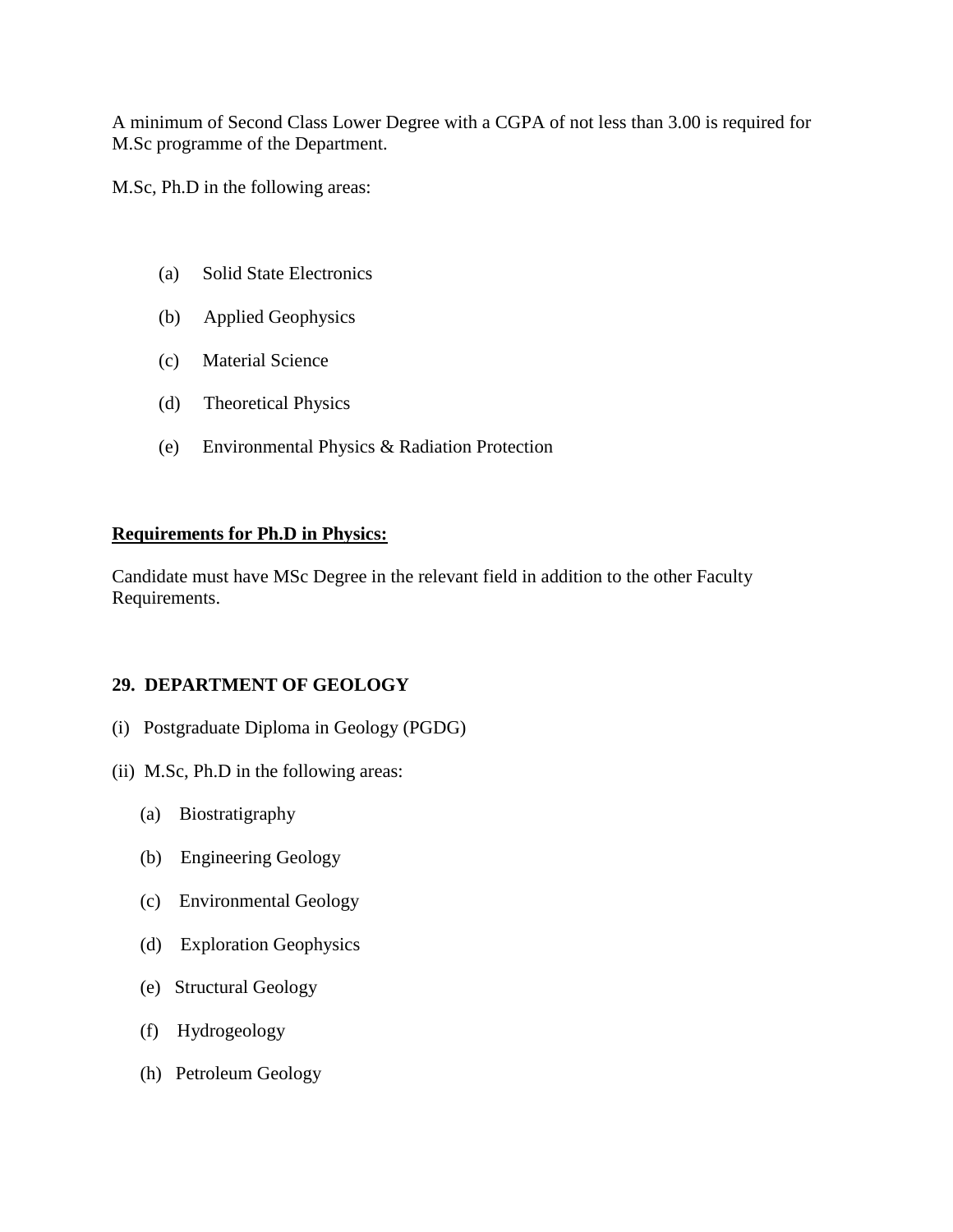- (i) Marine Geology
- (j) Sequence Stratigraphy
- (k) Remote Sensing
- (l) Sedimentology and Reservoir Geology
- (m) Organic Geochemistry

#### **O'Level Requirements**

All candidates must have five credit passes including English, Mathematics, Physics, Chemistry and Biology.

#### **Requirements for PGD in Geology**

(i) Candidates with Bachelor's Degree from approved universities must obtain a Third Class Degree in the relevant science disciplines as determined by the Department.

(ii) Holders of HND in relevant programmes from approved institutions with a minimum of Upper Credit may also be considered for admission.

#### **Requirements for M.Sc in Geology**

Candidates must possess a B.Sc degree or its equivalent from the University of Port Harcourt or other recognized Universities with a CGPA of not less than 3.00 on a 5-point scale. Candidates with PGD in Geology must have at least a CGPA of 3.50 on a 5-point scale to qualify for admission.

#### **Requirements for Ph.D in Geology**

(i) Candidates must obtain an M.Sc in Geology or any relevant discipline of the University of Port Harcourt or any approved University and have a CGPA of not less than 3.50 on a 5 point scale or equivalently computed for scales other than 5.

(ii) Candidates must score a minimum of 70% in a Ph.D admission interview organized by the Departmental Graduate Studies Committee.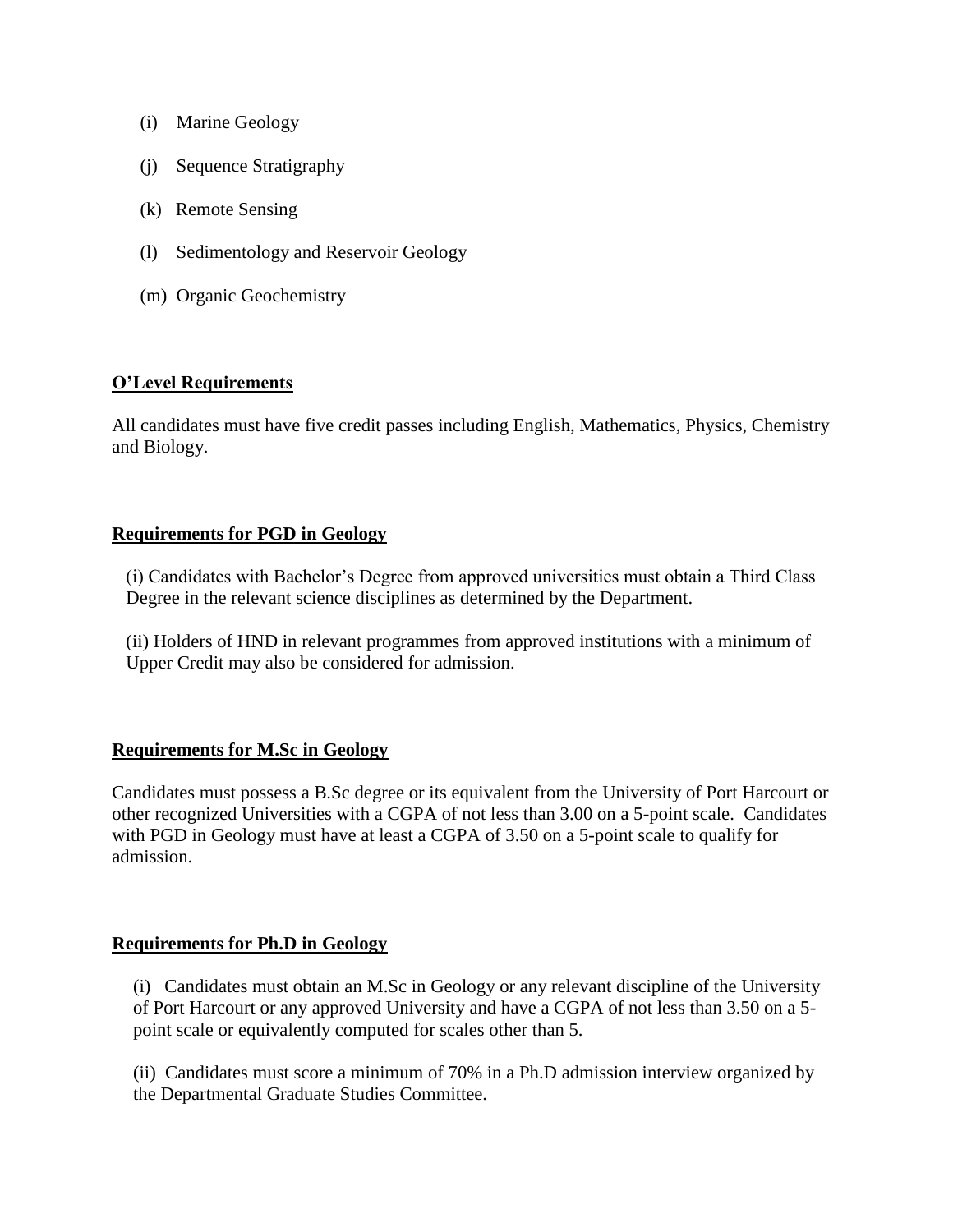(iii) Candidates deficient in any area in the M.Sc programme will be required to remedy the deficiency from M.Sc courses.

# **30. DEPARTMENT OF MATHEMATICS/STATISTICS**

#### **O'Level Requirements**

All candidates must have five credit passes including English Language, Mathematics, Chemistry, Physics, Biology or Agricultural Science or Economics.

- (i) Postgraduate Diploma in the following areas:
	- (a) Statistics (PGDST)
	- (b) Mathematics (PGDM)

#### **Requirements for PGD Statistics Programme:**

Candidates must be holders of the B.Sc Degree in the Sciences or related disciplines obtained from University of Port Harcourt or any other recognized University.

- (ii) M.Sc, Ph.D in the following areas:
	- (a) Pure Mathematics
	- (b) Applied Mathematics
	- (c) Mathematics/Mathematical Physics
	- (d) Statistics

#### **Requirements for Masters Programme:**

Admission to the Master's Degree Programmes shall be as obtained in general School of Graduate Studies requirements for admission into the M.Sc Programme

## **Requirements for Ph.D Programme:**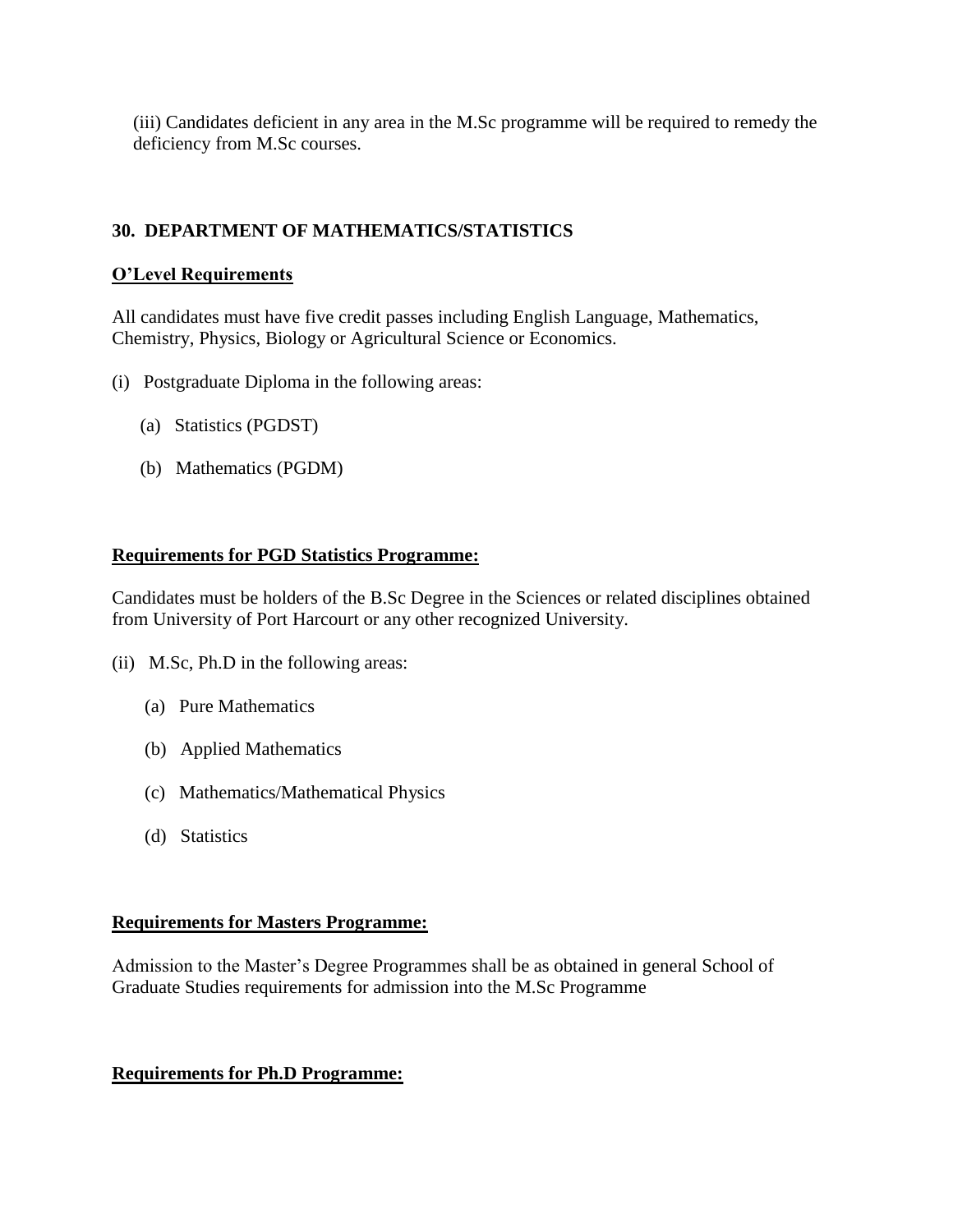(i) Candidates should have obtained an M.Sc Degree in Mathematics of the University of Port Harcourt or any other approved University and have a CGPA of not less than 3.50 on a 5-point scale or 3.00 on a 4-point scale.

(ii) Scored a minimum of 60% in a Ph.D admission interview.

# **31. DEPARTMENT OF COMPUTER SCIENCE**

#### **General Admission Requirements**

All candidates must have five credit passes including English Language, Mathematics and three other related science subjects preferably Physics, Chemistry and Biology at O'level.

(i) Postgraduate Diploma in Computer Science (PGDCS)

#### **Requirements for PGDCS in Computer Science**

Candidates with  $3<sup>rd</sup>$  Class Degree from an approved university with a minimum CGPA of 1.50 on a 5-point scale may be considered for admission. Holders of HND in relevant programmes from approved institutions with at least an upper credit in the sciences or related disciplines may also be considered for admission.

(ii) M.Sc in Computer Science

## **Requirements for M.Sc in Computer Science**

Candidates with Bachelor's Degree in Computer Science or Computer Engineering from an approved University must obtain a minimum of second class lower division with a minimum CGPA of 3.00 on a 5-point scale. Candidates with PGD in Computer Science must have a minimum CGPA of 3.50 on a 5-point scale.

(iii) Ph.D in Computer Science with specialization in the following areas:

- (a) Software Engineering
- (b) Algorithms

 (c) Artificial Intelligence – expert systems, neutral networks, fuzzy logic, pattern recognition, etc.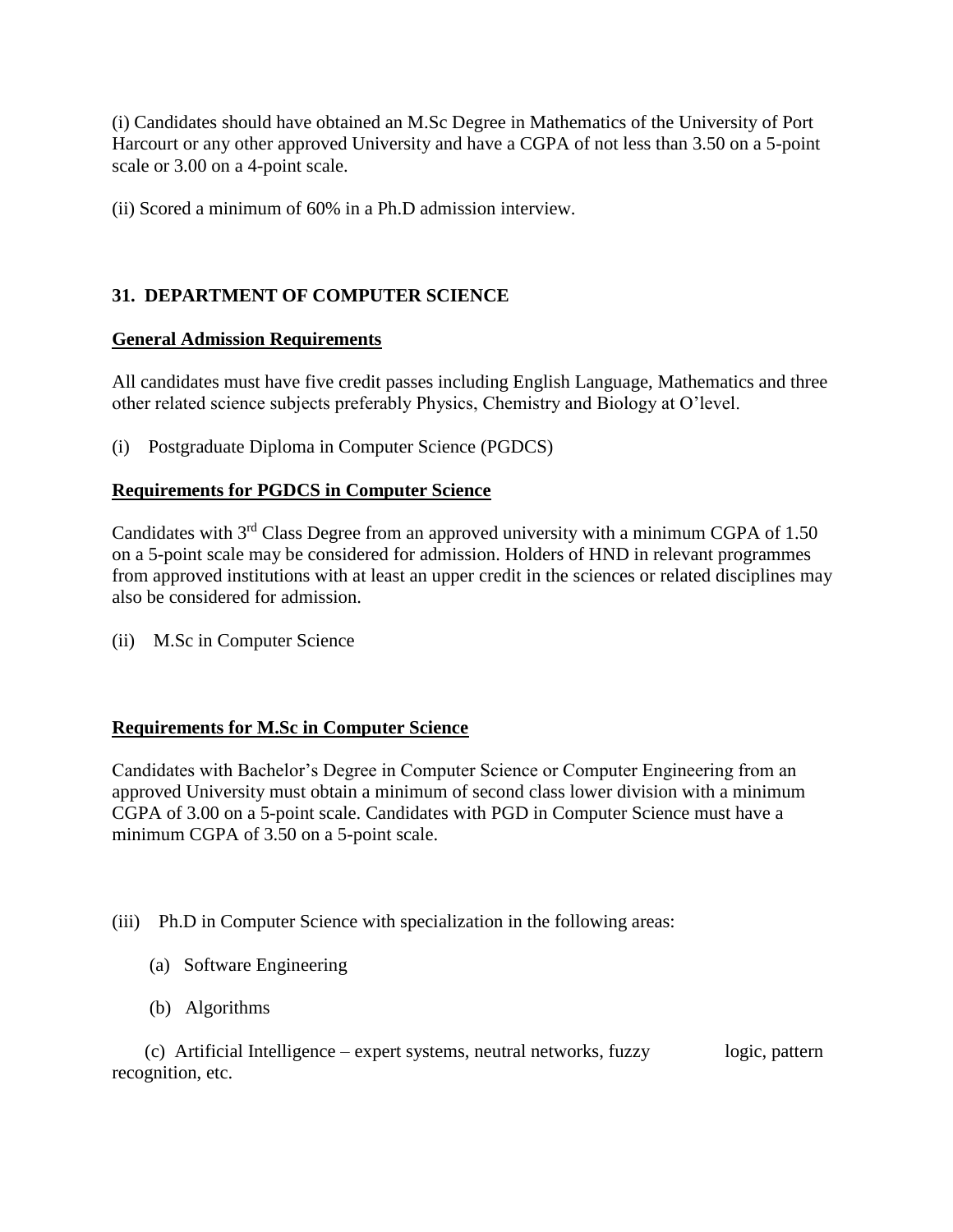(d) Database Systems – object databases, data mining, information

retrieval, etc.

- (e) Systems Programming
- (f) Web Applications

#### **Requirements for Ph.D in Computer Science:**

Candidate should have a Master's Degree in Computer Science or Information Technology with a minimum of 3.50 on a 5-point scale and a Dissertation score not lower than 60% (B). Candidates with PGD in Computer Science with at least CGPA of 3.50 on a 5-point scale in Master's Degree and Dissertation score not lower than 60% may be considered.

## **32. SCHOOL OF SCIENCE LABORATORY TECHNOLOGY (SSLT)**

## **(i) Postgraduate Diploma in Science Laboratory Technology (PGD)**

#### **Areas of Specialization**

- (a) Biochemistry/Chemistry Technology
- (b) Biomedical Technology
- (c) Geology/Mining Technology
- (d) Microbiology Technology
- (e) Industrial Chemistry/Petrochemical Technology
- (f) Chemical/Petroleum Technology
- (g) Physics with Electronics Technology
- (h) Physics with Production Technology

## **O'Level Requirements**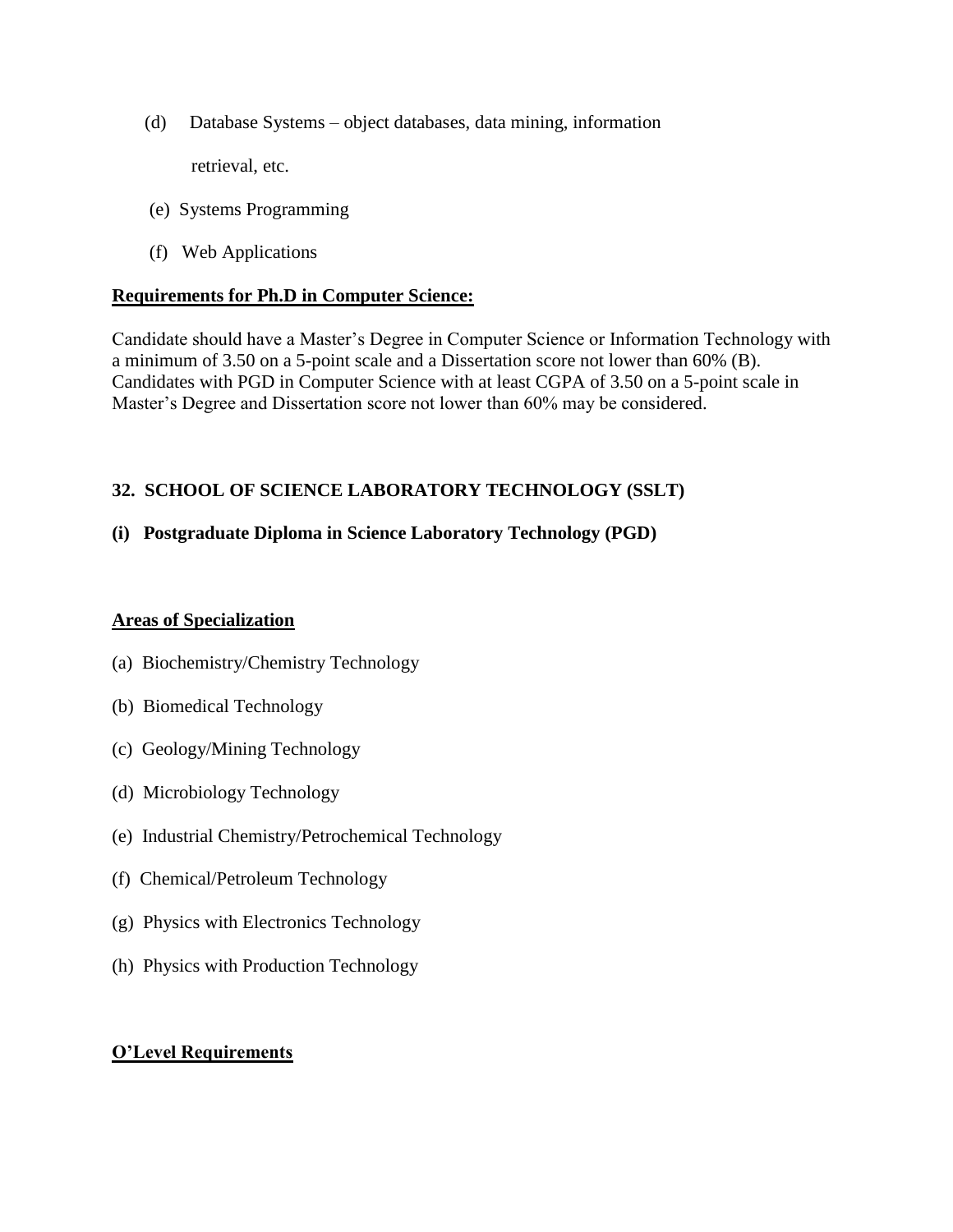All candidates require a credit pass in English Language and Mathematics for all the courses. However, candidates who obtained their O'Level Certificates before 2012 without a credit pass in Mathematics or any of the Science subjects but have taken a remedial course in the School of Basic Studies may be considered.

## **Requirements for PGD Programmme (PGD-SLT)**

Candidates must have either a B.Sc, B.Tech or BSLT Degree not lower than a Third Class with minimum CGPA of at least 1.50 or HND with a minimum of Upper Credit in any of the following areas: Biochemistry/Chemistry Laboratory Technology, Biochemistry, Chemistry, Medical Biochemistry, Pure and Industrial Chemistry, Pure and Applied Chemistry, Agricultural Technology, Virology Laboratory Technology, Microbiology Laboratory Technology, Nursing, Medical Laboratory Science, Physiology, Anatomy and

Pharmacology, Geology, Geology/Mining Laboratory Technology, Mining Science, Mining Engineering Technology and Mineral Resources Engineering Technology, Microbiology, Biology, Biology/Biotechnology Laboratory Technology. Industrial Chemistry/Petrochemical Laboratory Technology, Chemical/Petroleum Laboratory Technology, Food Science Technology, and any of the Science Laboratory Technology Degree obtained from institutions recognized by the Senate of the University of Port Harcourt.

## **(ii) Master of Science Laboratory Technology (MTech)**

## **Areas of Specialization**

- (a) Biochemistry/Chemistry Technology
- (b) Biomedical Technology
- (c) Geology/Mining Technology
- (d) Microbiology Technology
- (e) Industrial Chemistry/Petrochemical Technology
- (f) Chemical/Petroleum Technology
- (g) Physics with Electronics Technology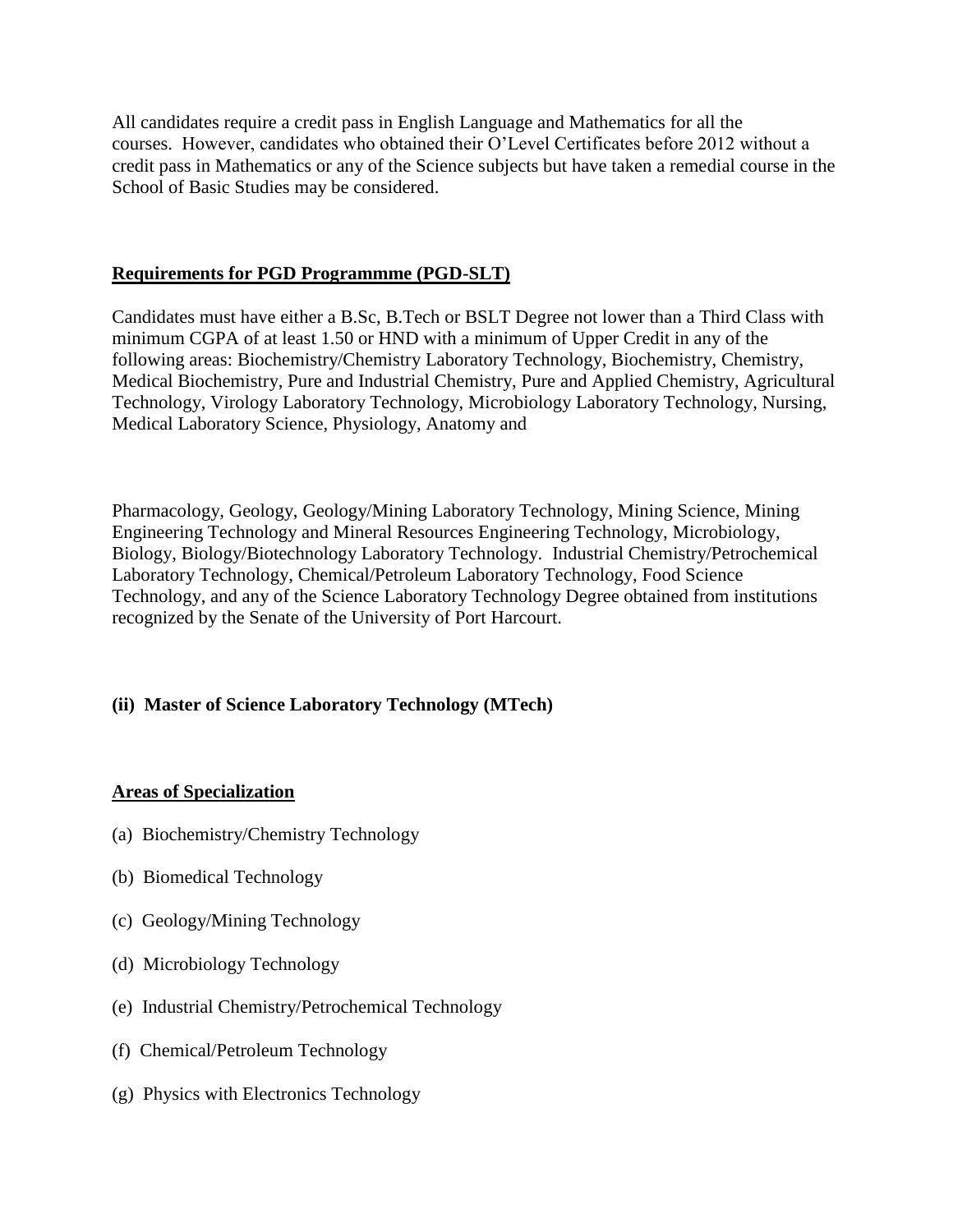(h) Physics with Production Technology

#### **Requirements for MSLT:**

Candidates seeking admission into MSLT in the various options must possess a B.Sc, B.Tech or BSLT with not less than CGPA of 2.40 on a 4-point scale and CGPA of 3.00 on a 5-point scale. Candidates with HND degree must possess Upper Credit and PGD-SLT in addition to a CGPA of 3.50 on a 5-point scale in any of the Science Laboratory Technology options.

#### E. **FACULTY OF AGRICULTURE**

#### **33. DEPARTMENT OF CROP & SOIL SCIENCE**

- (i) Postgraduate Diploma Programme (PGD) in Crop & Soil Science
- (ii) Master of Science (M.Sc) Programme in Crop Protection with

specialization in

- (a) Crop Protection (Agric Entomology)
- (b) Crop Protection (Crop Pathology)
- (c) Crop Protection (Plant Nemathology)
- (d) Crop Protection (Weed Science)
- (iii) Master of Science (M.Sc) Programme in Soil Science
- (iv) Master of Science (M.Sc) Programme in Crop Production with specialization in
	- a. M.Sc Crop Production (Crop Physiology)
	- b. M.Sc Crop Production (Horticulture)
	- c. M.Sc Crop Production (Crop Breeding and Genetics)
- (v) Doctor of Philosophy (Ph.D) Programme in Crop Production with specialization in:
	- (a) Crop Physiology
	- (b) Farming Systems/Field Crops Production
	- (c) Horticulture and Landscaping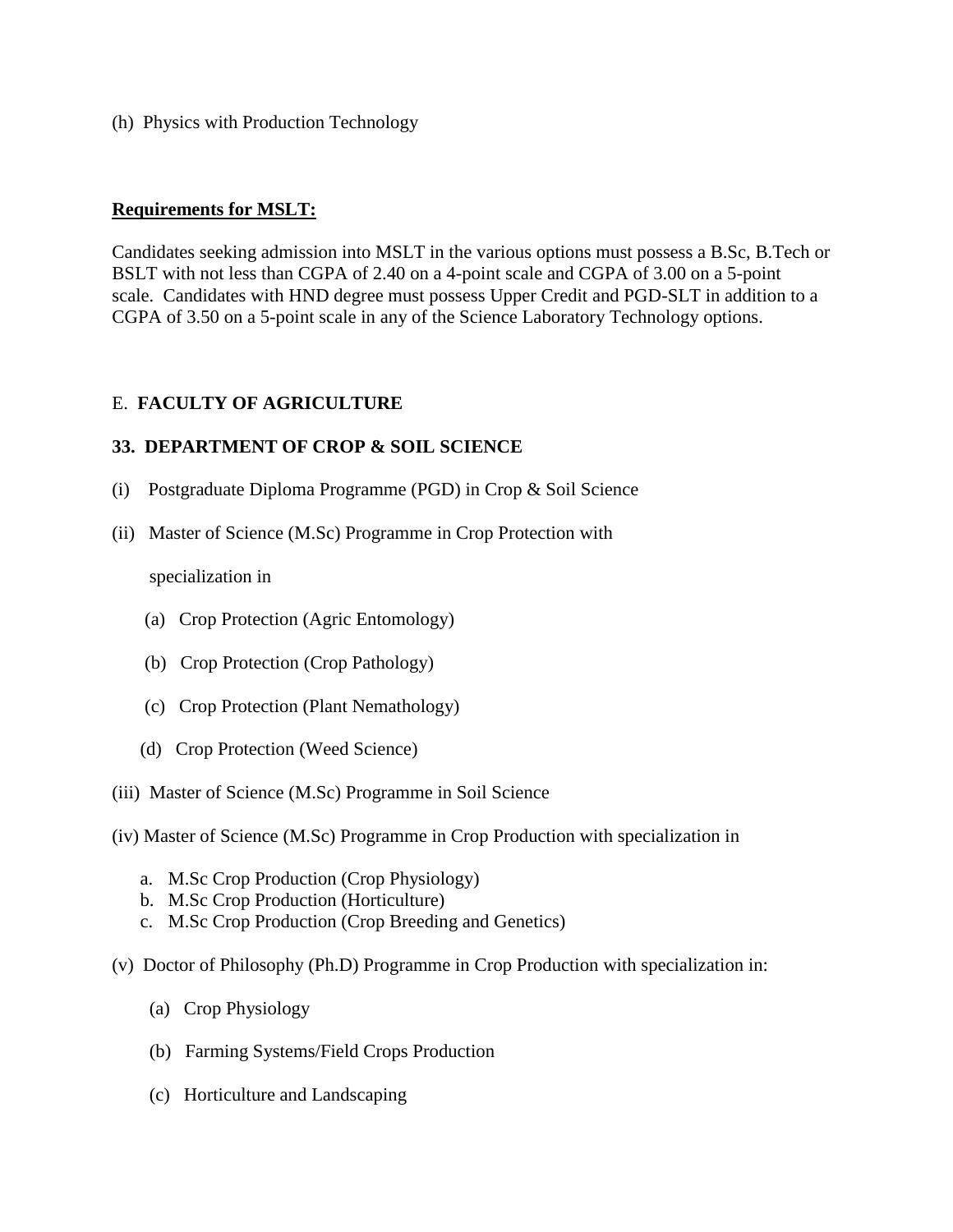- (d) Plant Breeding and Genetics
- (e) Weed Science

(vi) Doctor of Philosophy (Ph.D) Programme in Crop Protection with specialization in:

- a. Agricultural Entomology
- b. Plant Pathology
- c. Applied Nematology

(vii) Doctor of Philosophy (Ph.D) Programme in Soil Science with specialization in:

- a. Soil Physics and Conservation
- b. Soil Survey and Land-Use Planning
- c. Soil Chemistry, Fertility and Mineralogy

#### **Admission Requirements for PGD in Crop & Soil Science:**

Prospective candidates must possess at least a Third Class Bachelors' Degree with a minimum CGPA of 1.50 in related fields or HND (Upper Credit) in a relevant agricultural discipline.

#### **Requirements for M.Sc in Crop Protection:**

 Candidates seeking admission into the programme must have a Bachelor of Agriculture or a Bachelor of Science in Crop Science, Horticulture,

Agronomy and Forestry or in related fields from a recognized University with at least a CGPA of 3.00 on a 5-point scale or 2.40 on a 4-point scale.

- Have a Bachelor's Degree in any of the agricultural disciplines listed above with a CGPA of not less than 3.00 on a 5-point scale or Bachelor's Degree in a related science with a CGPA of 3.00 plus a PGD in Crop and Soil Science with a minimum CGPA of 3.50.
- Fulfill the general requirements as contained in the brochure of the School of Graduate Studies

## **Requirements for Ph.D in Crop Protection:**

- Hold M.Agric or M.Sc or M.Phil in Crop Protection, Entomology, Nematology, Plant Pathology or Weed Science of an approved University.
- Hold a master's Degree in the specialized areas specified with a minimum CGPA of 3.50 on a 5-point scale or 2.80 on a 4-point scale.
- Comply with the general regulations, conditions and policies guiding graduate studies as specified by the School of Graduate Studies of the University of Port Harcourt.
- Candidates must submit a short research proposal to the Head of Department, at least 2 weeks to the date of interview and present themselves at the interview. Only candidates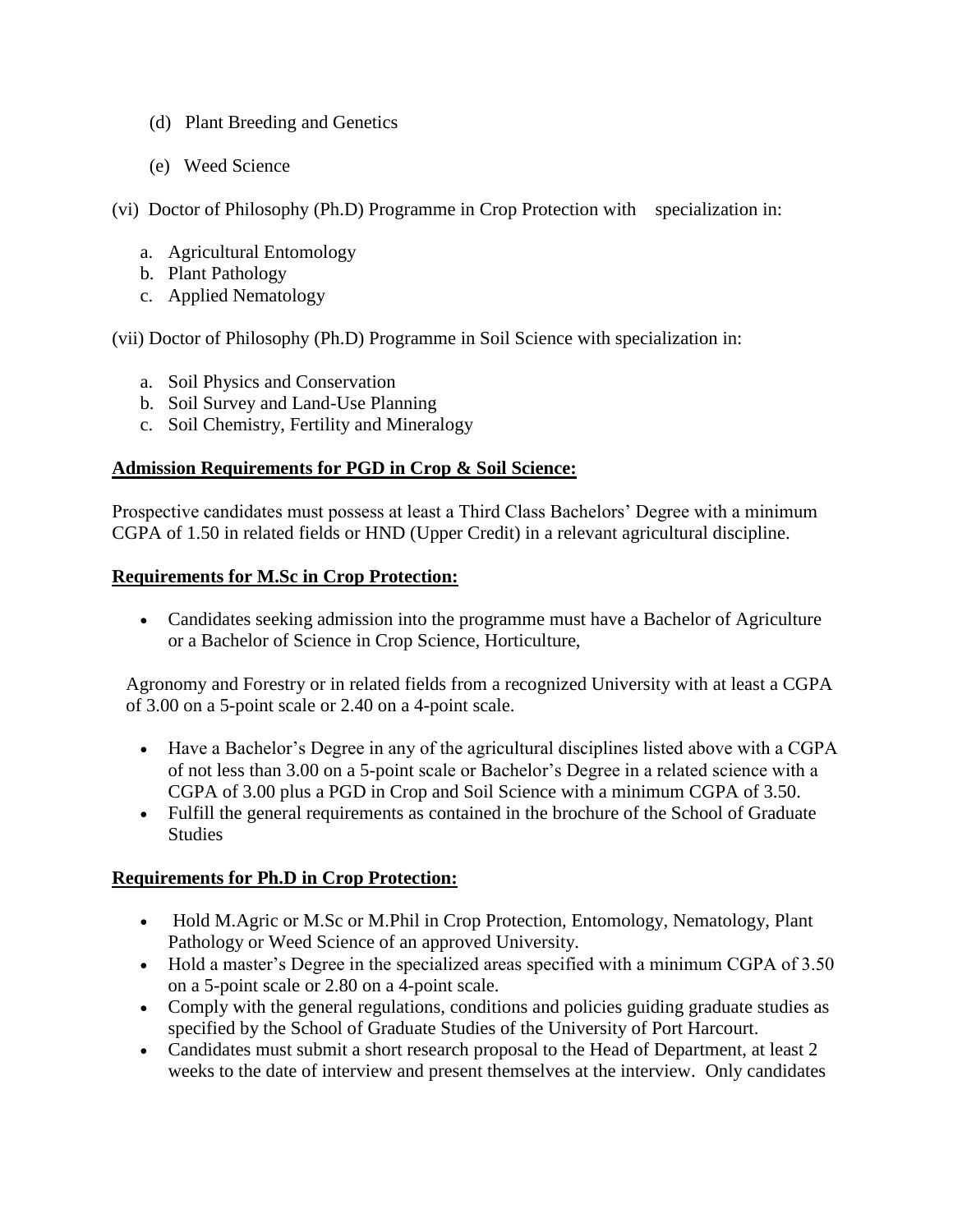who score a minimum of 60% on average at the interview will be recommended for admission.

# **Requirements for M.Sc in Soil Science:**

- Graduates of the University of Port Harcourt or other recognized Universities who have obtained the approved Degree of Bachelor in related fields with at least Second Class Honours Degree, with CGPA of 3.00 on a 5-point scale or 2.50 on a 4-point scale.
- Appropriate Postgraduate Diploma of the University of Port Harcourt or other recognized Universities with at least a lower credit pass of 3.50 CGPA on a 5-point scale.

## **Requirements for Ph.D in Soil Science:**

- Graduates of the University of Port Harcourt or of other recognized Universities who have obtained an appropriate Master's Degree for the proposed area of study with a minimum CGPA of 3.50 on a 5-point scale or 2.80 on a 4-point scale, provided that satisfactory research work formed part of the Master's Degree.
- Candidates who hold qualifications other than the above, and are acceptable to the Senate of the University of Port Harcourt.
- Candidates from recognized Universities where grade point average (CGPA) is not given would be required to have average Master's Degree score of 60% or above.
- Qualified candidates shall present themselves for interview and score at least 60% at the interview to be recommended for admission.

## **Requirements for M.Sc in Crop Production:**

Candidates seeking admission into the programme must:

- Have a Bachelor of Agriculture or a Bachelor of Science in Crop Science, Horticulture, Agronomy and Forestry or in related fields from a recognized University with at least a CGPA of 3.00 on a 5-point scale or 2.40 on a 4-point scale.
- Have a Bachelor's Degree in any of the agricultural disciplines listed above with a CGPA of not less than 3.00 on a 5-point scale or Bachelor's Degree in a related science with a CGPA of 3.00 plus a PGD in Crop and Soil Science with a minimum CGPA of 3.50 or HND (Upper Credit) in a relevant agricultural discipline. Fulfill the general requirements as contained in the brochure of the School of Graduate Studies.

## **Requirements for Ph.D in Crop Production:**

- Hold M.Agric or M.Sc or M.Phil in Agronomy, Crop Physiology, Horticulture/Landscaping, Plant Breeding/Genetics, Crop Protection, Entomology, Nematology, Plant Pathology or Weed Science of an approved University.
- Passed the masters' degree in the specialized areas specified with a minimum CGPA of 3.50 on a 5-point scale or 2.80 on a 4-point scale.
- Comply with the general regulations, conditions and policies guiding graduate studies as specified by the School of Graduate Studies of the University of Port Harcourt.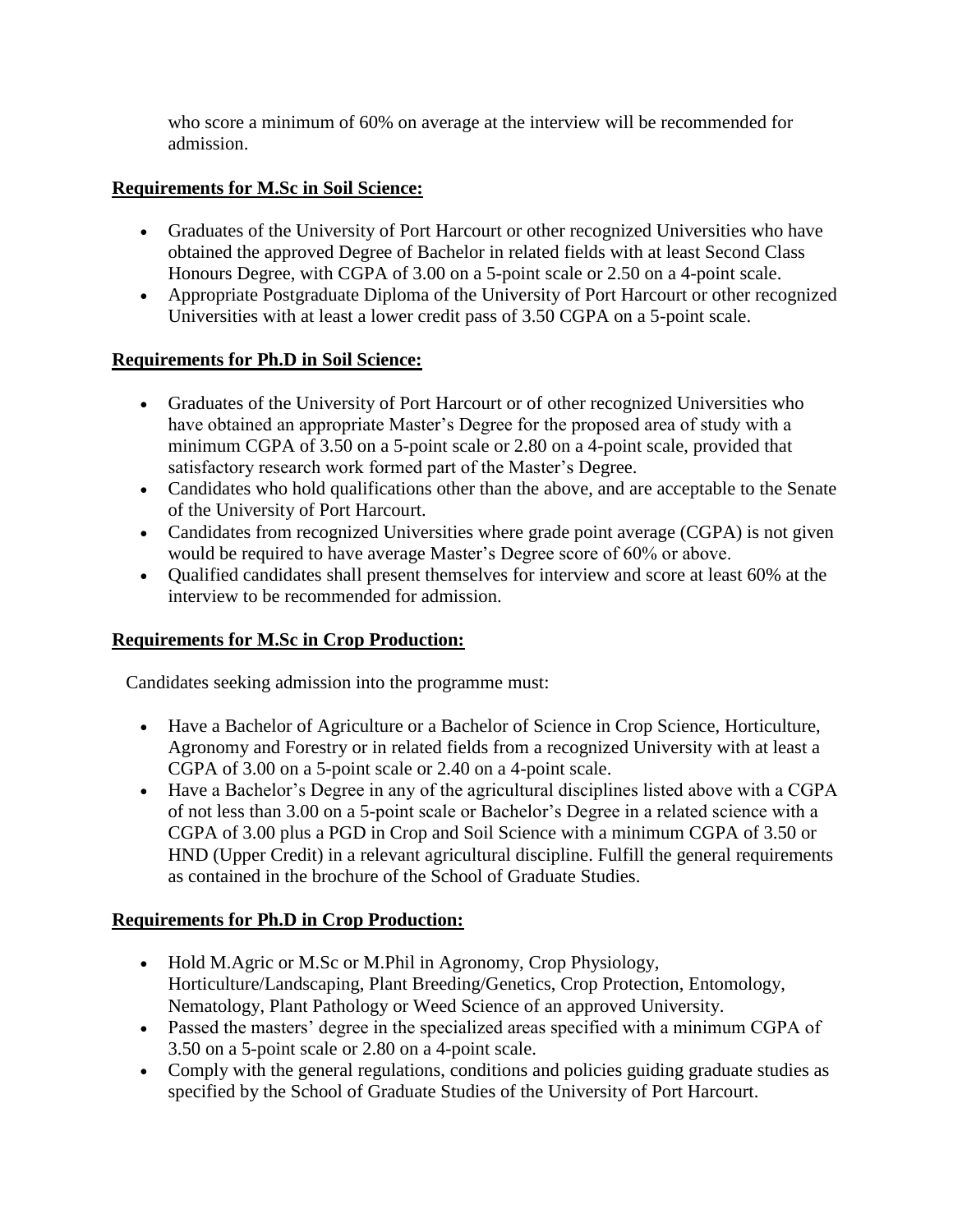• Candidates must submit a short research proposal to the Head of Department, at least 2 weeks to the date of interview and present themselves at the interview. Only candidates who score a minimum of 60% on average at the interview will be recommended for admission.

## **34. DEPARTMENT OF FORESTRY & WILDLIFE MANAGEMENT**

(i) Postgraduate Diploma Programme (PGD) in Forestry & Wildlife

#### Management

- (ii) Master of Science (M.Sc) in Forestry with specialization in:
	- a. Silviculture and Forecast Biology
	- b. Forest Economics and Management
	- c. Biometrics and Measurement
	- d. Wood Science
- (iii) Master of Science (M.Sc) in Wildlife and Ecotourism Management
- (iv) Doctor of Philosophy in Wildlife and Ecotourism Management
- (v) Doctor of Philosophy in Forestry

## **Requirements for PGD in Forestry & Wildlife Management:**

Candidates must possess at least a second class (Lower Division) Bachelors' Degree in Forestry or Botany, Biology, Agriculture, Biochemistry, Geology and other related disciplines obtained from any recognized University. In addition, candidates must have the matriculation requirements of the Faculty of Agriculture, University of Port Harcourt. Candidates with Third Class

Degree may be admitted for a terminal diploma programme (i.e.), they will not be considered for admission to pursue Master's Degree thereafter.

## **Requirements for M.Sc in Forestry and M.Sc in Wildlife & Ecotourism Management:**

Candidates for admission into M.Sc programme must have a good Bachelor's Degree in Forestry/Forest Resources Management/Wood Science or Wildlife Management. The prospective candidates must possess at least a second class (Lower Division) Bachelors' Degree with a CGPA of at least 3.00 (on a 5-point scale) in Forestry/Forest Resources Management/Wood Science, Wildlife Management or Agriculture, and other equivalent fields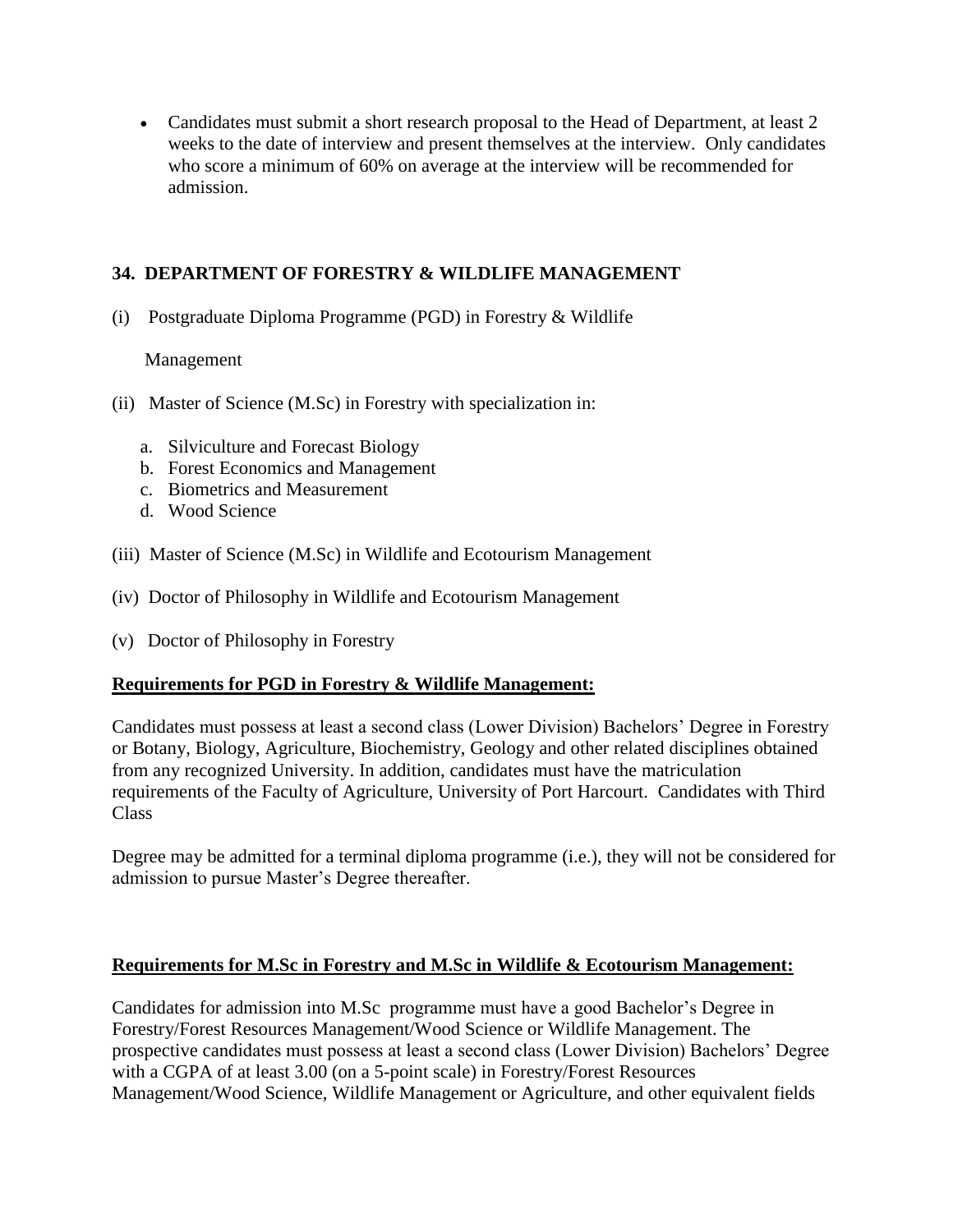obtained from any University recognized by the Senate of the University of Port Harcourt. Candidates must have full Ordinary Level Certificate with a credit

level pass in English Language. In exceptional cases, candidates with Bachelor's Degree in Environmental/Biological Science or related field who meet the above stated requirements, but have minimal deficiencies in Forestry, may be admitted. Such deficiencies through approved courses recommended by the Departmental Graduate Studies Committee will be audited.

## **Requirement for Ph.D in Wildlife and Ecotourism Management**:

Candidates must have a good Master's Degree in Wildlife and Ecotourism Management with a CGPA of 3.50 on a 5-point scale from the University of Port Harcourt or any other approved University. In exceptional cases, candidates with Master's Degree in Forestry, Tourism, Environmental or Biological Science who meet the above stated requirements, but have minimal deficiencies in Wildlife Management and Ecotourism, may be admitted

## **Requirement for Ph.D in Forestry**

Candidates must have a good Master's Degree in Forestry/Forest Resources Management/Wood Science with a CGPA of 3.50 on a 5-point scale from the University of Port Harcourt or any other approved University. In exceptional cases, candidates with Master's Degree in Environmental or Biological Science who meet the above stated requirements but have minimal deficiencies in Forestry may be admitted.

# **35. DEPARTMENT OF ANIMAL SCIENCE**

- (i)Postgraduate Diploma (PGD) Programme in Animal Science
- (ii)Master of Science (M.Sc) programme in Animal Nutrition and Agricultural Biochemistry.
- (iii) Master of Science in Animal Breeding, Genetics and Biotechnology
- (iv) Master of Science in Livestock Production, Pasture and Range Management

Options: (a) Livestock Production and Management

- (b) Pasture and Range Management
- (v) Doctor of Philosophy (P.hD) in Animal Nutrition and Agricultural Biochemisty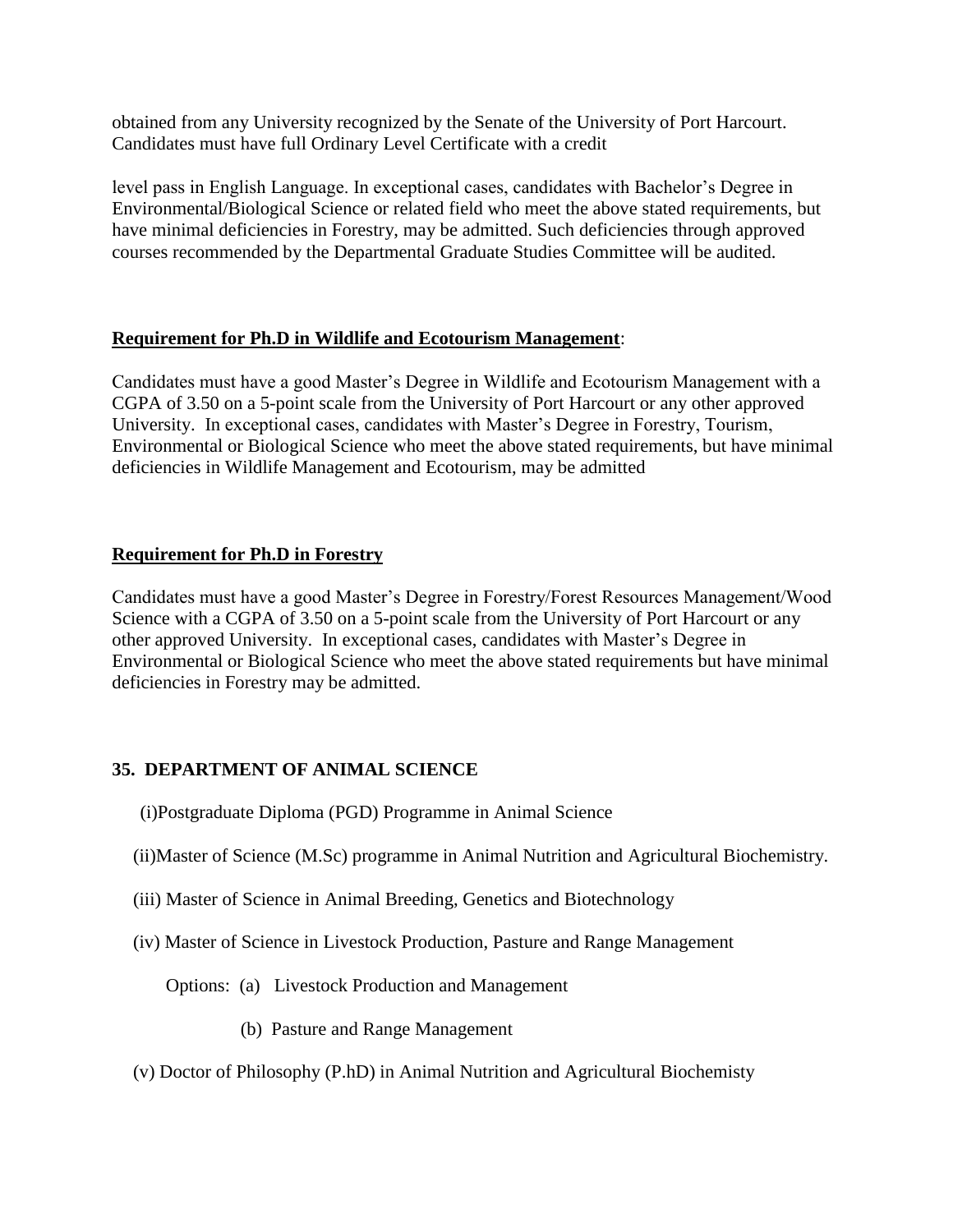#### **Admission Requirements:**

Generally, candidates seeking admission into graduate programmes in Animal Science in the University of Port Harcourt shall normally be graduates of the University or any other similar Institutions recognized by the University. They must possess a first Degree, preferably Bachelor of Agriculture (B. Agric, Animal Science option), Bachelor of Science (B.Sc, Animal Science) or in related area. The Degrees must ordinarily be registrable with the Nigerian Institute of Animal Science (NIAS).

## **O'Level Admission Requirement**s:

Candidates must possess a credit pass in Mathematics, English Language, Chemistry, Biology or Agricultural Science and any one of Physics, Economics or Geography at not more than two sittings.

#### **Admission Requirements for PGD in Animal Science**

(a) Minimum of 3rd Class honours Degree in Animal Science/Animal Production or related discipline with at least 1.50 CGPA.

(b) HND (Upper Credit) in Animal Science/Animal Production.

## **Admission Requirements for M.Sc in Animal Science:**

(a) A good honours Degree in Animal Science or related discipline (of University of Port Harcourt or similar recognized institution) with a minimum of Second Class lower division with CGPA of 3.00 and above on a 5-point scale or 2.40 on a 4-point scale.

(b) HND (Upper Credit) in Animal Science/Animal Production plus PGD in Animal Science/Animal Production, with a CGPA of 3.50 in addition to satisfying the matriculation requirements of the University of Port Harcourt

#### **Admission Requirements for Ph.D in Animal Science**

Candidate must possess an M.Sc Degree in Animal Science or Animal Production of the University of Port Harcourt or other recognized accredited institutions with a minimum CGPA of 3.50 on a 5-point scale.

## **36. DEPARTMENT OF AGRICULTURAL ECONOMICS &**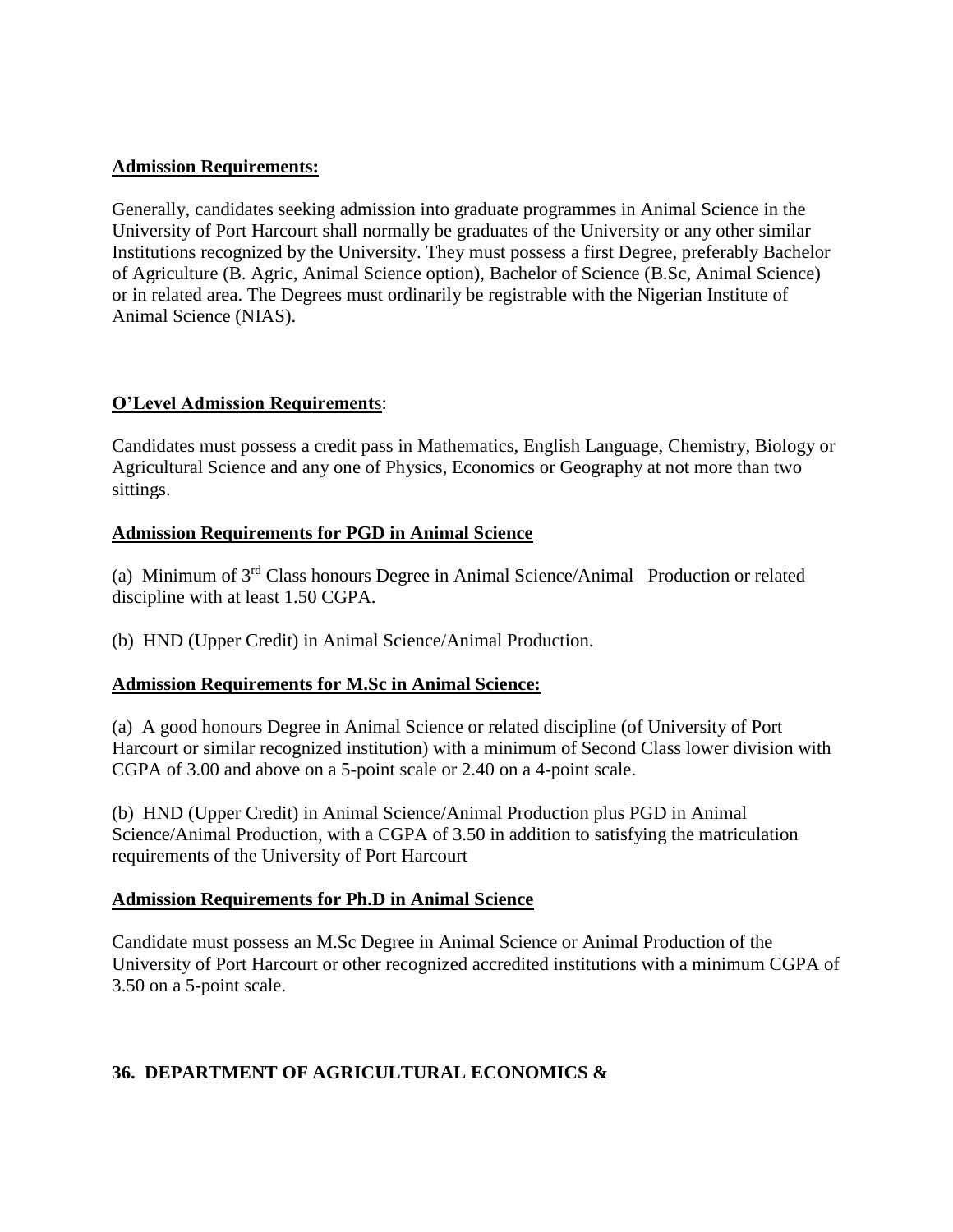## **EXTENSION**

- (1) Postgraduate Diploma (PGD) in Agricultural Economics & Extension
- (2) M.Sc and Ph.D in Agricultural Economics
- (3) M.Sc and Ph.D in Agricultural Extension
- (4) M.Sc in Agricultural Resources and Environmental Economics
- (5) M.Sc in Agricultural Extension Administration and Programme Planning.
- (i) PGD in Agricultural Economics & Extension

## **Admission Requirements for PGD in Agricultural Economics & Extension:**

An applicant should be a graduate of University of Port Harcourt, or a graduate from any other University recognized by the Senate of University of Port Harcourt. Candidates seeking admission into the (PGD) programme in agricultural economics and extension shall possess at least a second-class lower Degree in a non-agricultural based discipline or a Third Class Degree in Agricultural Economics and Extension option. Candidates seeking admission with HND must have an upper credit pass. In addition, candidates must possess the matriculation requirements of the Faculty of Agriculture, University of Port Harcourt.

(ii) M.Sc in Agricultural Economics with the following areas of

Specialization in

- (a) Farm Management & Production Economics
- (b) Agricultural Finance & Project Analysis

## **Admission Requirements for M.Sc in Agricultural Economics**

Candidates seeking admission into the Master of Science Degree programme in Agricultural Economics shall possess:

(a) A Bachelor's Degree in Agricultural economics or its related discipline with a minimum of Second Class (Lower Division) with a CGPA of at least 3.00 on a 5-point scale or 2.50 on a 4 point scale from any recognized University.

(b) Appropriate Postgraduate Diploma of the University of Port Harcourt or other recognized Universities with at least a lower credit pass of 3.50 CGPA on a 5-point scale.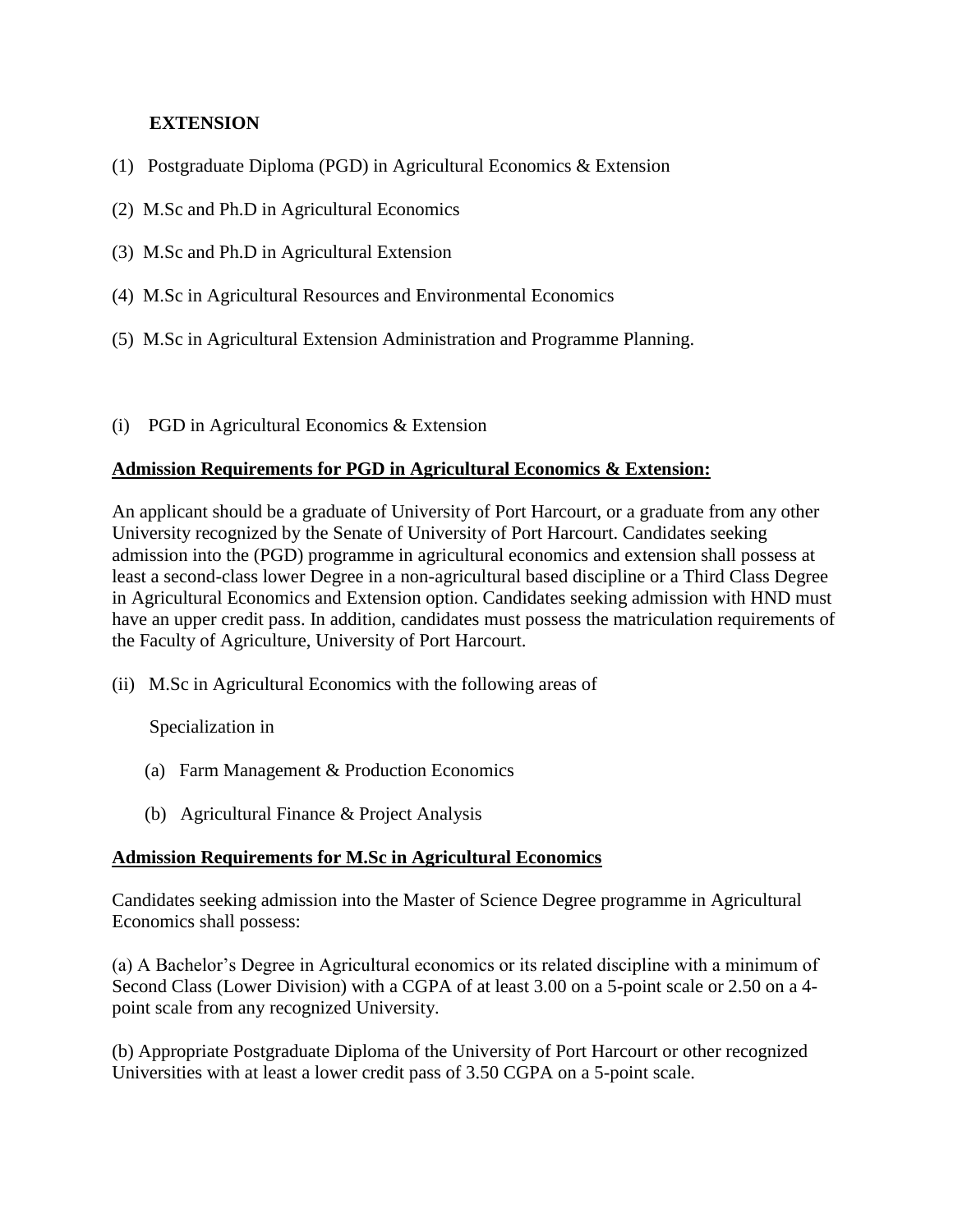(c) HND Upper Credit plus a PGD.

(iii) M.Sc in Agricultural Extension in the following areas of specialization:

- a. Agricultural Extension & Rural Development
- b. Agricultural Communication/Information Communication Technology

## **Admission Requirements for M.Sc in Agricultural Extension**

Candidates seeking admission into the Master of Science Degree programme in Agricultural Extension shall possess:

(a) A Bachelor's Degree in Agricultural extension or related disciplines with a minimum of Second Class (Lower Division) with a CGPA of at least 3.00 on a 5-point scale or 2.40 on a 4 point scale from any recognized University.

(b) Appropriate Postgraduate Diploma of the University of Port Harcourt or other recognized Universities with at least a lower credit pass of 3.50 CGPA on a 5-point scale.

(c) HND Upper Credit plus a PGD in Agricultural extension and related fields

(iv) M.Sc in Agricultural Resources and Environmental Economics:

## **Areas of specialization**:

- a. Agricultural Resources and Environmental Economics
- b. Agribusiness Management

# **Admission Requirements**:

(a) A Bachelor's Degree in Agricultural economics or its related disciplines with a minimum of Second class (Lower Division) with a CGPA of at least 3.00 on a 5-point scale or 2.80 on a 4 point scale from any recognized university.

(b) Appropriate Postgraduate Diploma of the University of Port Harcourt or other recognized Universities with at least a credit pass of 3.50 CGPA on a 5-point scale.

(c) HND Upper Credit in addition to a Postgraduate Diploma.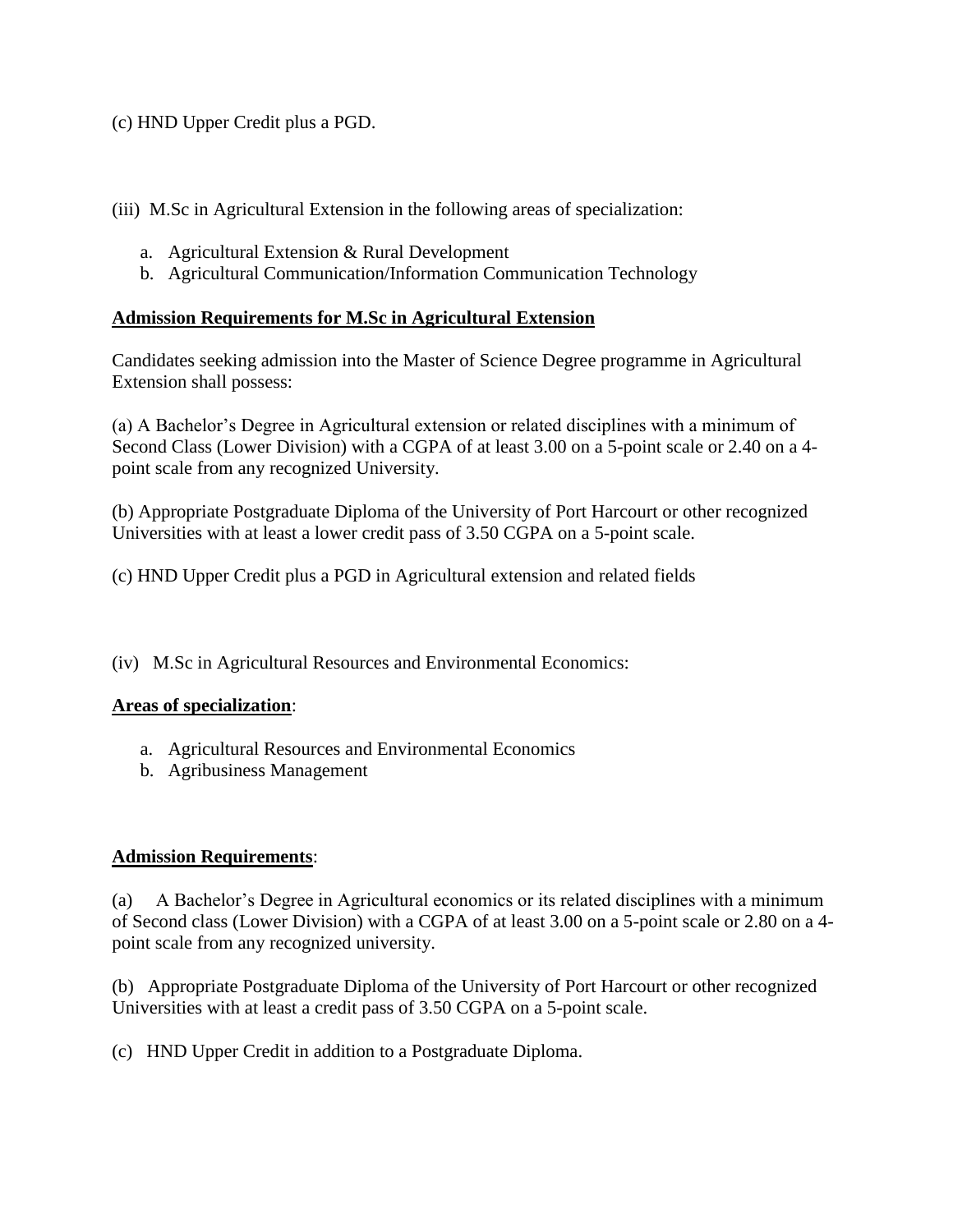(v) M.Sc in Agricultural Extension Administration and Programme Planning:

# **Areas of Specialization**

(a) Agricultural Extension Administration and Programme Planning

(b) Agricultural Extension and Rural Development

(c) Agricultural Extension Communication/Information Communication Technology in agriculture.

## **Admission Requirements**:

(a) A Bachelor's Degree in Agricultural extension or related disciplines with a minimum of Second Class (Lower Division) with a CGPA of at least 3.00 on a 5-point scale or 2.80 on a 4 point scale from any recognized University.

(b) Appropriate Postgraduate Diploma of the University of Port Harcourt or other recognized Universities with at least a credit pass of 3.00 CGPA on a 5-point scale.

(c) HND Upper Credit plus a PGD in Agricultural Extension and related fields.

(vi) Doctor of Philosophy (Ph.D) in Agricultural Economics

# **Areas of Specialization**:

(a) Farm Management and Production Economics

(b) Agricultural Finance and Project Management

## **Admission Requirements for Ph.D Programme:**

(i) M.Sc Degree in Agricultural Economics of the University of Harcourt or any other recognized University with a minimum CGPA of 3.50 on a 5-point scale or 2.80 on a 4-point scale and a dissertation score not lower than 60% (B) at the M.Sc level.

(ii) Shortlisted candidates shall be required to submit a proposal on their intended research area of interest to the Departmental Graduate Studies Committee. Candidates shall be interviewed by the Committee and candidates who scored 60% and above will be admitted into the programme.

(vii) Doctor of Philosophy (Ph.D) in Agricultural Extension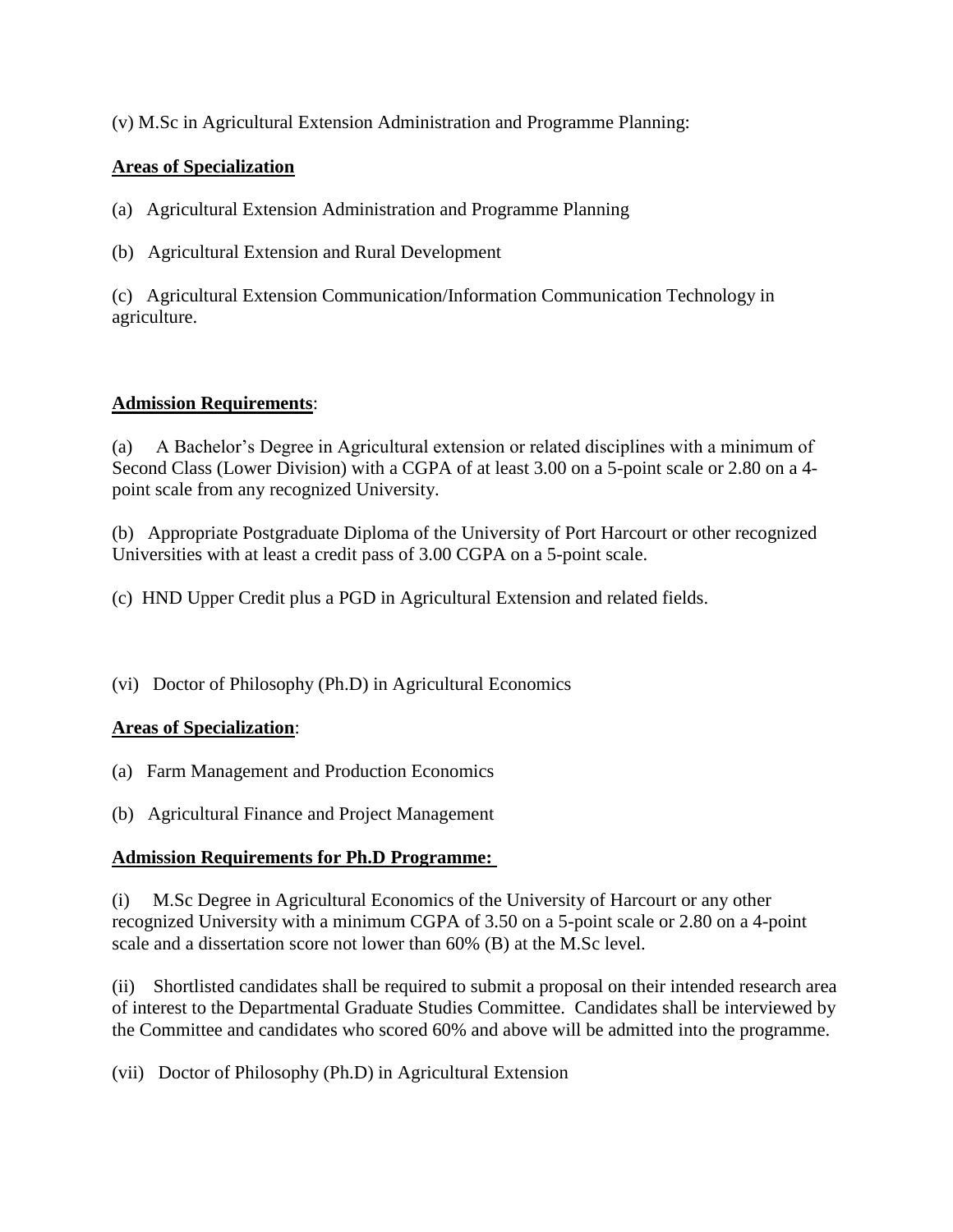## **Areas of Specialization:**

- (a) Agricultural Extension and Rural Development
- (b) Agricultural Communication/Information Communication Technology in Agriculture.

## **Admission Requirements for Ph.D Programme**:

(i) M.Sc Degree in Agricultural Extension of the University of Port Harcourt or any other recognized University with a minimum CGPA of 3.50 on a 5-point scale or 2.80 on a 4-point scale and a Dissertation score not lower than 60% (B).

(ii) Shortlisted candidates shall be required to submit a proposal on their intended research area of interest to the Departmental Graduate Studies Committee. Candidates shall be interviewed by the Committee and candidates who scored 60% and above will be admitted into the programme.

# **COLLEGE OF HEALTH SCIENCES**

# **F. FACULTY OF BASIC MEDICAL SCIENCES**

# **37. MD/MS DEGREE PROGRAMME**

(a) Candidates must be either Medical Graduates (MBBS) of the University of Port Harcourt for not less than 5 years or confirmed and experienced academic staff of the University with Medical Degree of other recognized Universities.

(b) In addition to the above, candidates must possess either a recognized professional qualification at the fellowship level or at least an M.Sc Degree of a recognized University, after the MB.BS Degree.

# **38. DEPARTMENT OF HUMAN PHYSIOLOGY**

(1) PGD in Human Physiology

(2) M.Sc, Ph.D in Human Physiology

## **Special areas**: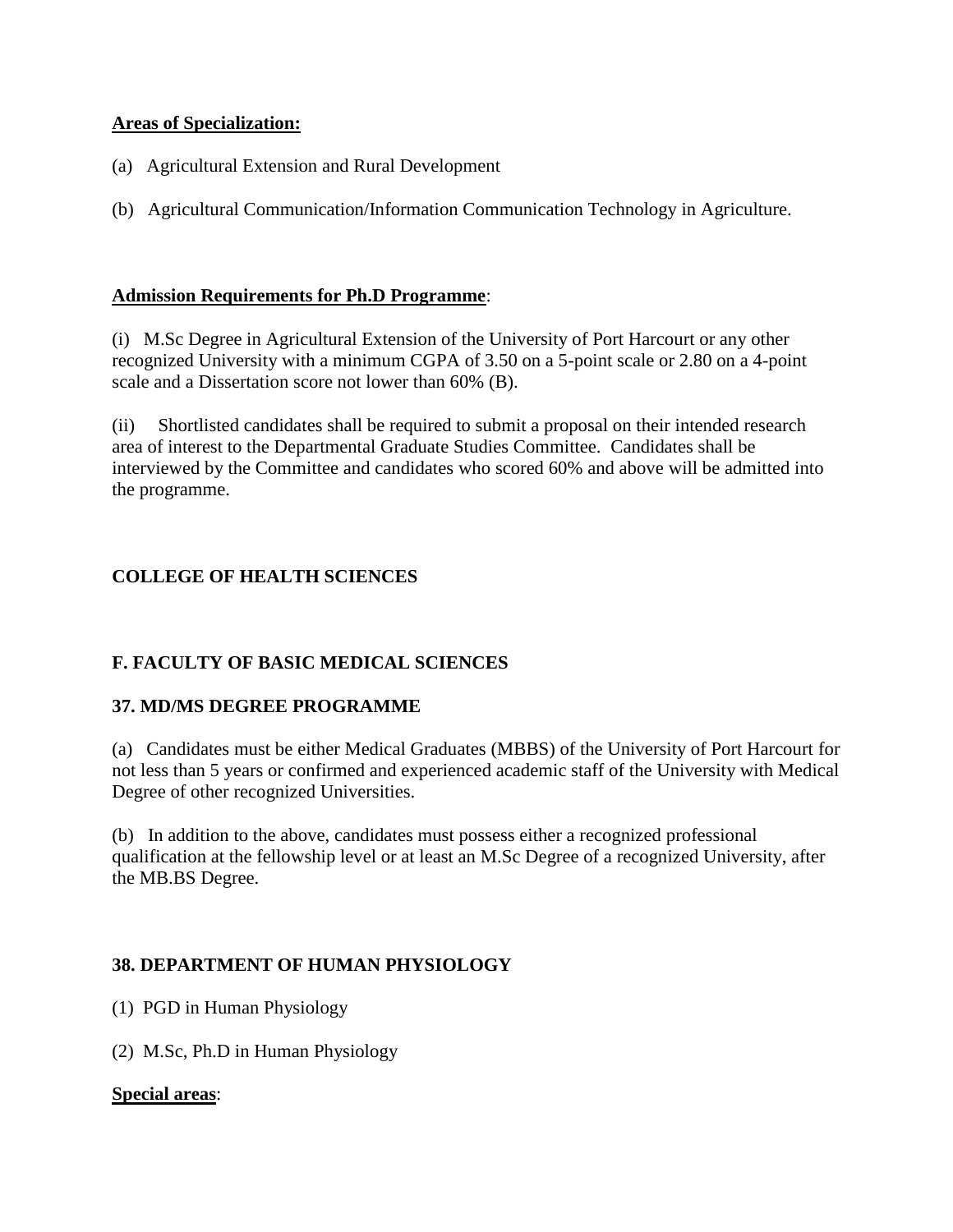- (a) Membrane Physiology
- (b) Endocrine and Reproductive Physiology
- (c) Blood Physiology
- (d) Nutrition Physiology
- (e) Neuro Physiology

#### **Requirements for M.Sc Programmes:**

(i) Graduates of the University of Port Harcourt or other Universities recognized by statute of the University of Port Harcourt with a Second Class Honours Degree with a minimum CGPA of 3.00 on a 5-point scale or its equivalent in Human Physiology or related discipline.

(ii) Holders of MB.BS, DVVM or BVM, Pharmacy, Pharmacology, Biochemistry, Anatomy with a CGPA of 3.50 in Postgraduate Diploma in Human Physiology.

(iii) **Requirement for Ph.D Programmes:** Candidates must possess an M.Sc or M.Phil Degree or its equivalent in Human Physiology in addition to the other Faculty Requirements and a CGPA of 3.50 and above.

## **39. DEPARTMENT OF HUMAN ANATOMY**

(i) M.Sc, Ph.D in Anatomy

## **Requirements for M.Sc in Human Anatomy:**

(a) Candidates must possess a Second Class Honours Degree with at least a CGPA of 3.00 on a 5-point scale or its equivalent in Anatomy from the University of Port Harcourt or other recognized Universities.

(b) Holders of good Degrees in Medicine and Surgery, Veterinary Medicine and Physiotherapy.

#### **ii. Areas of Specialization in Ph.D Anatomy**:

- (a) Histochemistry and Teratology
- (b) Clinical Anatomy
- (c) Physical and Forensic Anthropology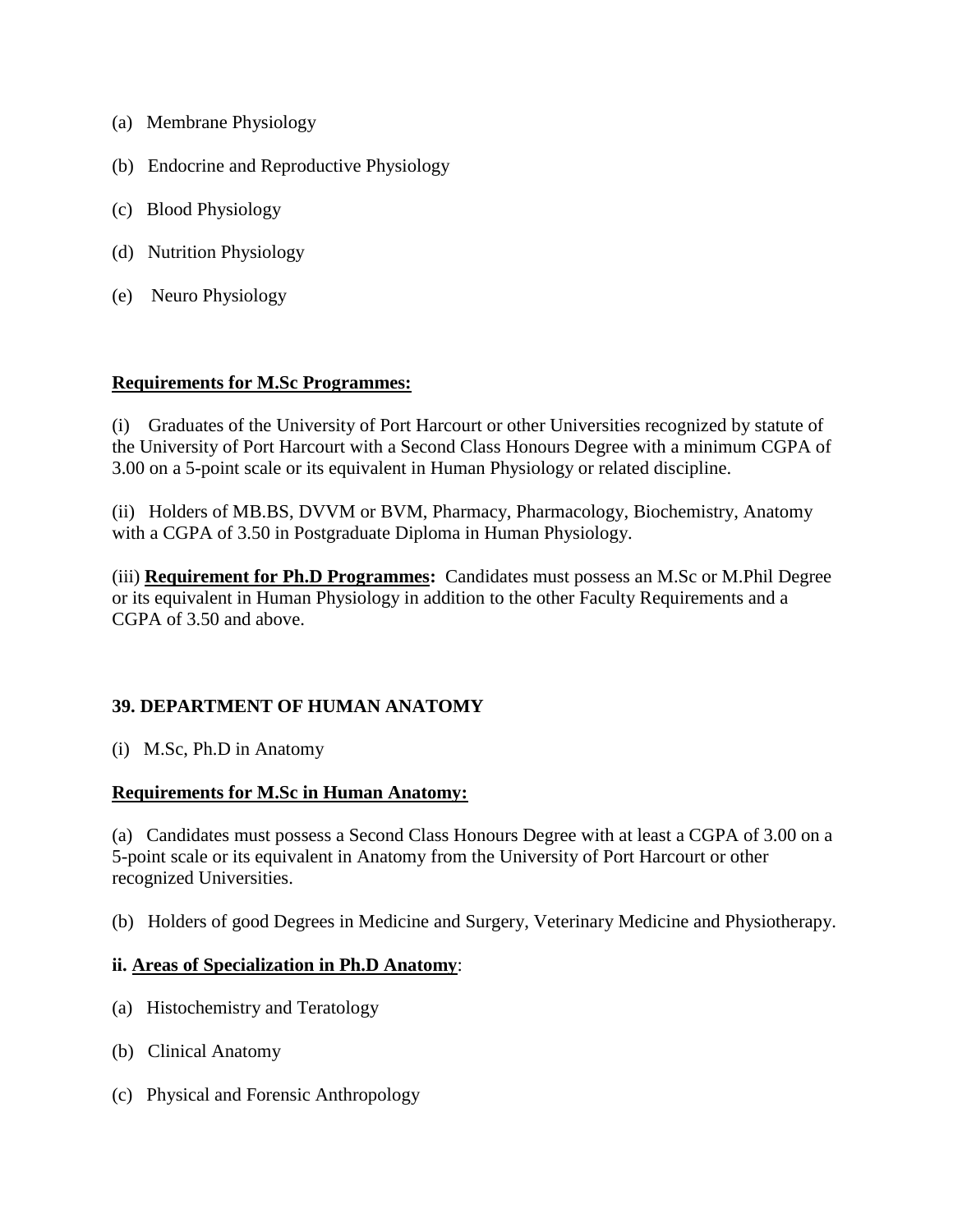(d) Radiological Anatomy

#### **Requirements for Ph.D in Anatomy:**

Candidate must have MSc Degree in Anatomy with a minimum CGPA of 3.50 points on a 5 point scale or its equivalent qualification. Interviews are conducted to assess candidates before admission and final selection is based on interview performance.

#### **40. DEPARTMENT OF PHARMACOLOGY**

(i) PGD in Pharmacology

#### **Requirements for PGD in Pharmacology:**

Candidates must posses a Bachelor's Degree with a minimum of Second Class (Lower Honours) in either Biochemistry, Physiology, Anatomy, Biomedical Technology, Nursing, Physiotherapy, radiography, Optometry, Medical Laboratory Science, any related Biological Science disciplines or a Third class in Pharmacology.

- (ii) Master of Science (M.Sc) in the following areas:
	- (a) Cardiovasular Pharmacology
	- (b) Biochemical Pharmacology
	- (c) Immunopharmacology
	- (d) Toxicology
	- (e) Ethnopharmacology
	- (f) Chemotherapy

#### **Requirements for M.Sc in Pharmacology:**

(a) Candidates must possess a Second Class Honours Degree with at least a CGPA of 3.00 on a 5-point scale or its equivalent in Pharmacology from the University of Port Harcourt or other recognized Universities.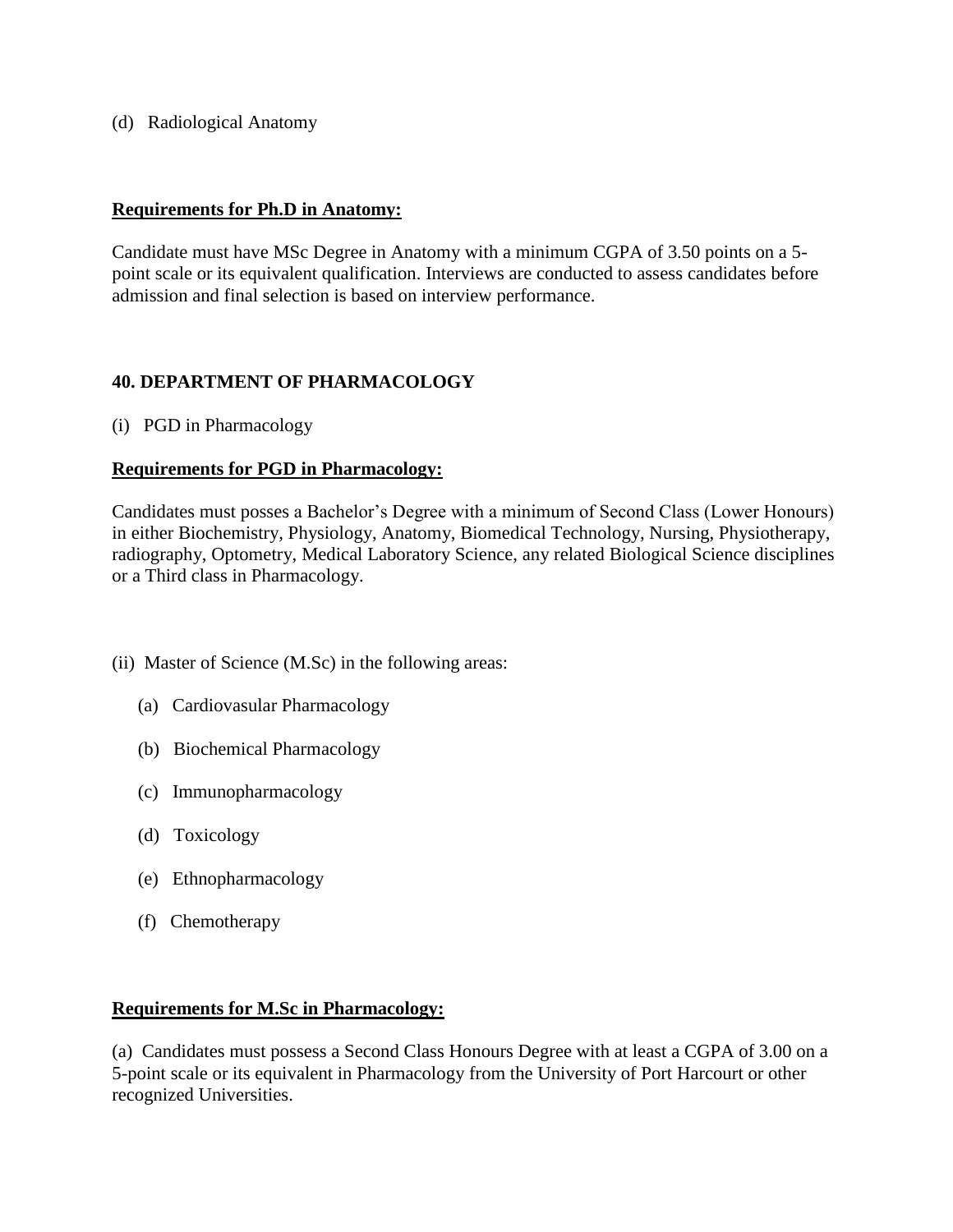(b) Holders of good Degree in Medicine and Surgery, Veterinary Medicine,

Dentistry, Physiology and related Biomedical Science subjects.

Candidates whose background in Pharmacology is considered satisfactory, will be required to register for the Advanced Pharmacology courses, start their research projects and spend a minimum of eighteen (18) months for the programme.

(iii) Ph.D in Pharmacology:

#### **Requirements for Ph.D in Pharmacology:**

Candidates must possess an M.Sc or an M.Phil Degree or an equivalent Degree in Pharmacology in addition to the other Faculty Requirements with a minimum CGPA of 3.50 on a 5-point scale.

## **41. DEPARTMENT OF HAEMATOLOGY, BLOOD TRANSFUSION**

## **AND IMMUNOLOGY**

## **Requirements for M.Sc in Immunology Programmes:**

A minimum of five O'level credit passes including English Language, Biology, Chemistry, Mathematics and Physics.

The course is open to graduates of Medicine, Dentistry, Anatomy, Physiology, Pharmacy, Pharmacology, Nursing, Biochemistry, Molecular-Biology, Microbiology, Animal Science, Veterinary Medicine and Zoology. Candidates who hold a minimum of Second Class Honours (Lower Division) with a minimum CGPA of 3.00 on a 5-point scale in any of the abovementioned courses, from the University of Port Harcourt or other recognized Universities shall be eligible for admission into the programme (except for the Medical, Dental and Pharmacy graduates whose Degrees are unclassified).

## **G. FACULTY OF CLINICAL SCIENCES**

#### **42. M.Sc Sports Medicine**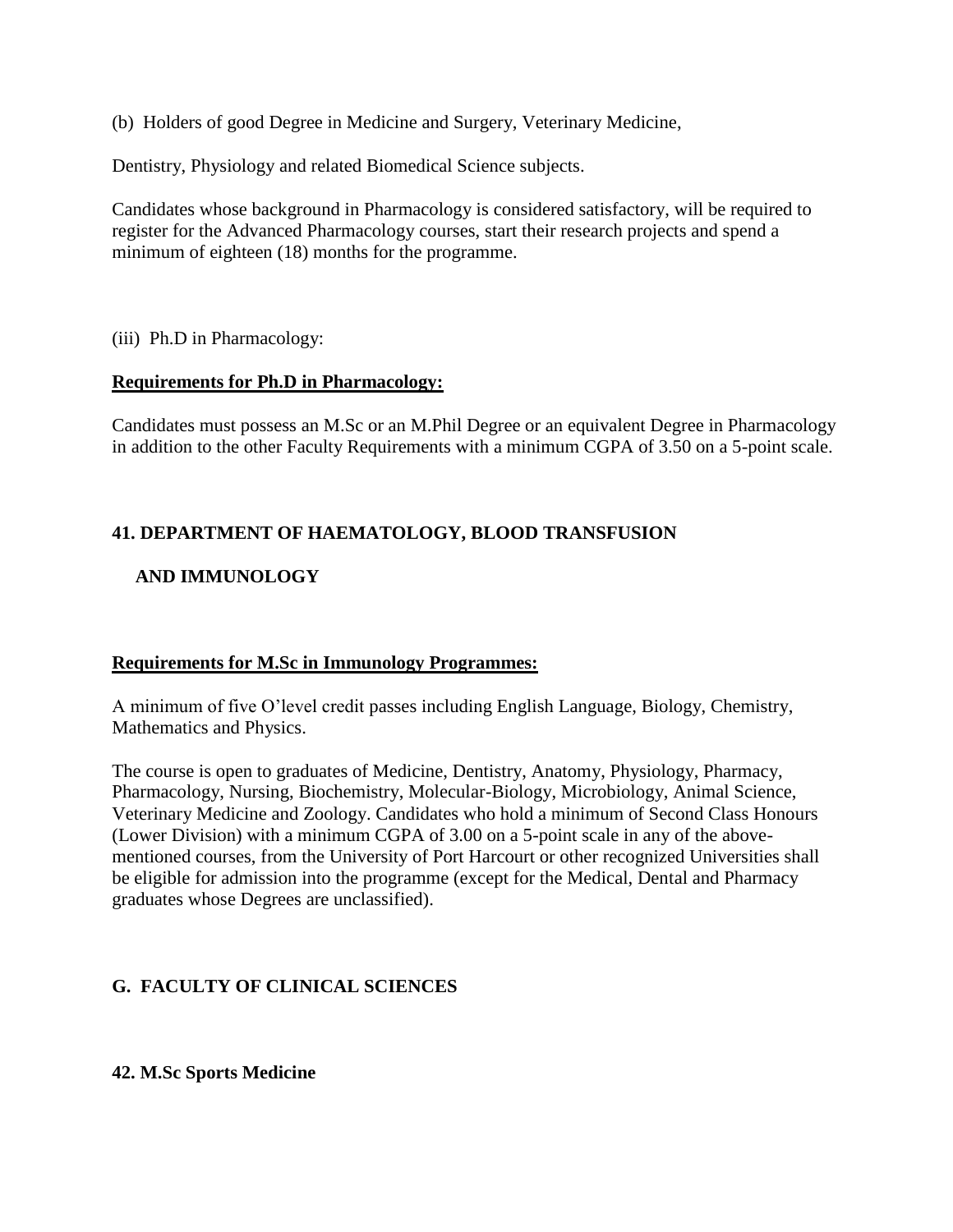(a) For medically qualified persons with MB.BS, B.Ch or a fellowship in any

Medical discipline.

(b) The duration of Course is 18 – 36 months.

The Course work will be taught in two semesters of 12 months while the

student will spend the remaining 6 months in a training attachment and a

project work.

(c) Area of specialty – Sports Medicine generally, while the project work will be on Sport of interest.

## **43. DEPARTMENT OF PREVENTIVE AND SOCIAL MEDICINE**

i. Master of Public Health (MPH) for MBBS graduates

ii. Master of Science in Public Health (MSc Public Health -MScPH) for other B.Sc in Science, Anatomy etc.

## **Admission Requirements:**

The Programmes will be open to candidates who possess a first Degree in Medicine, Basic Medical Sciences, Pharmacy, Nursing and other relevant courses allied to Medicine. In addition candidates must have at least three years post Degree experience and must have completed National Youth Service (NYSC) programme. Candidates for admission into the programme will undergo a selection process and only those who are successful will be admitted into the programme.

To serve the interest and needs of all Medical, Health and allied professions who desire the programme, there is need to simultaneously mount two separate programmes, one for medically qualified graduates and another for non-medically qualified professionals who wish to practice Public Health.

## **Requirements for Master of Public Health Programme:**

(a) MBBS or its equivalent, with a minimum of three years post qualification experience.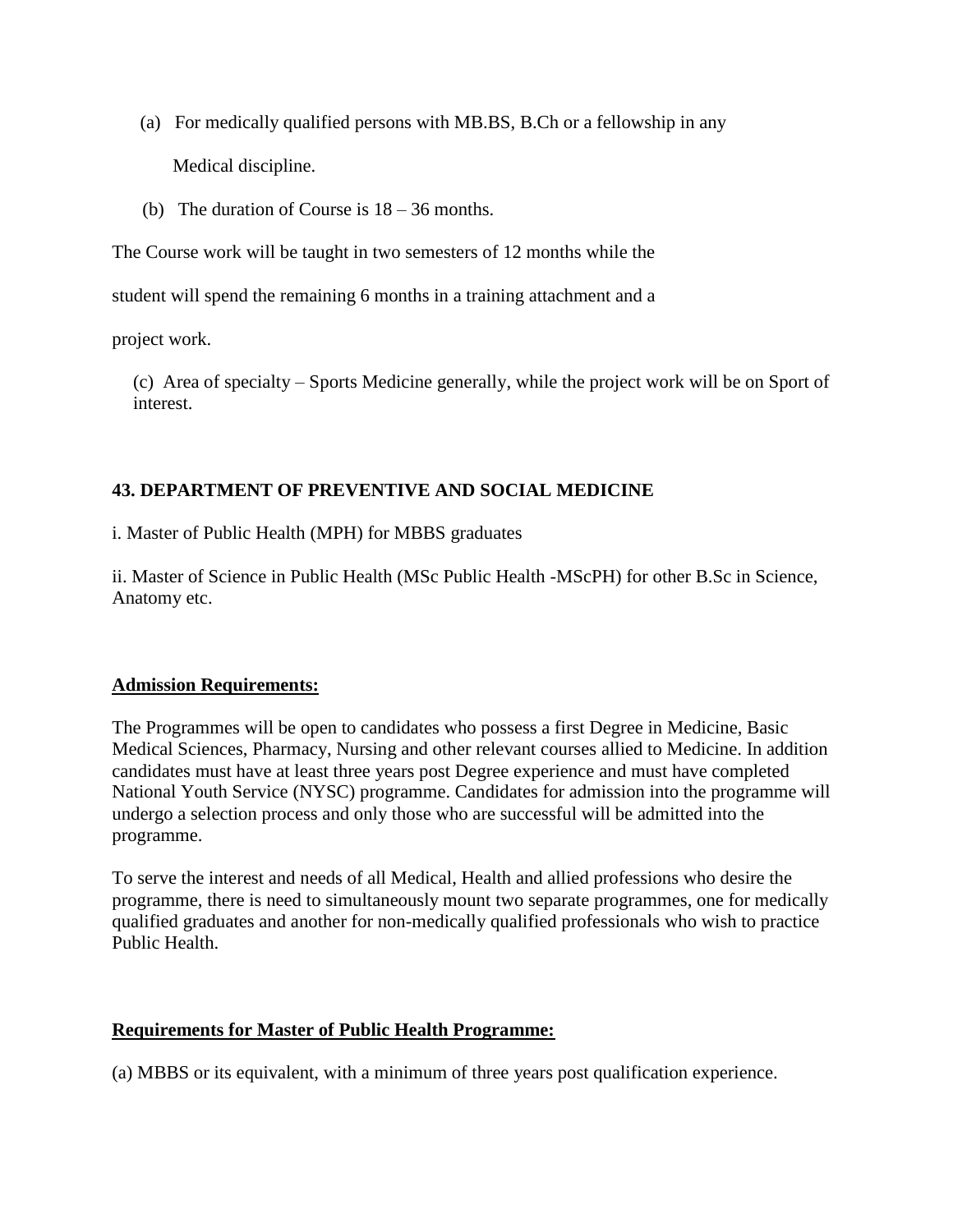(b) Candidates are also required to pass the qualifying examination.

#### **Requirements for MSc Public Health Programme:**

(a) B.Sc Honours in a health-related discipline with a minimum of Second

Class Lower Division  $(2^2)$  Degree with CGPA not less than 3.00 on a 5-point scale or CGPA of 2.50 on a 4-point scale.

(b) Candidates are also required to pass the qualifying examination.

## **H. FACULTY OF PHARMACEUTICAL SCIENCES**

## **44. DEPARTMENT OF PHARMACOGNOSY & PHYTOTHERAPY**

(i) M.Pharm and Ph.D Programmes

#### **Areas of Specialization:**

- (a) Phytochemistry/Phytotherapy Research
- (b) Medicinal Plant Research
- (c) Standardization of Phytopharmaceuticals/Herbals
- (d) Formulation Studies of Herbal Products
- (e) Tissues Culture

#### **Requirements for M.Pharm**

Candidates must possess a good first Degree in Pharmacy from the University of Port Harcourt or any other recognized University, not below Second Class Honours with a minimum CGPA of 3.00 on a 5-point scale. Non pharmacy graduates in closely related subjects like Chemistry, Biochemistry and Botany may be considered for admission. Such candidates may be required to take remedial undergraduate courses in Pharmacognosy as recommended by the Departmental Graduate Studies Committee.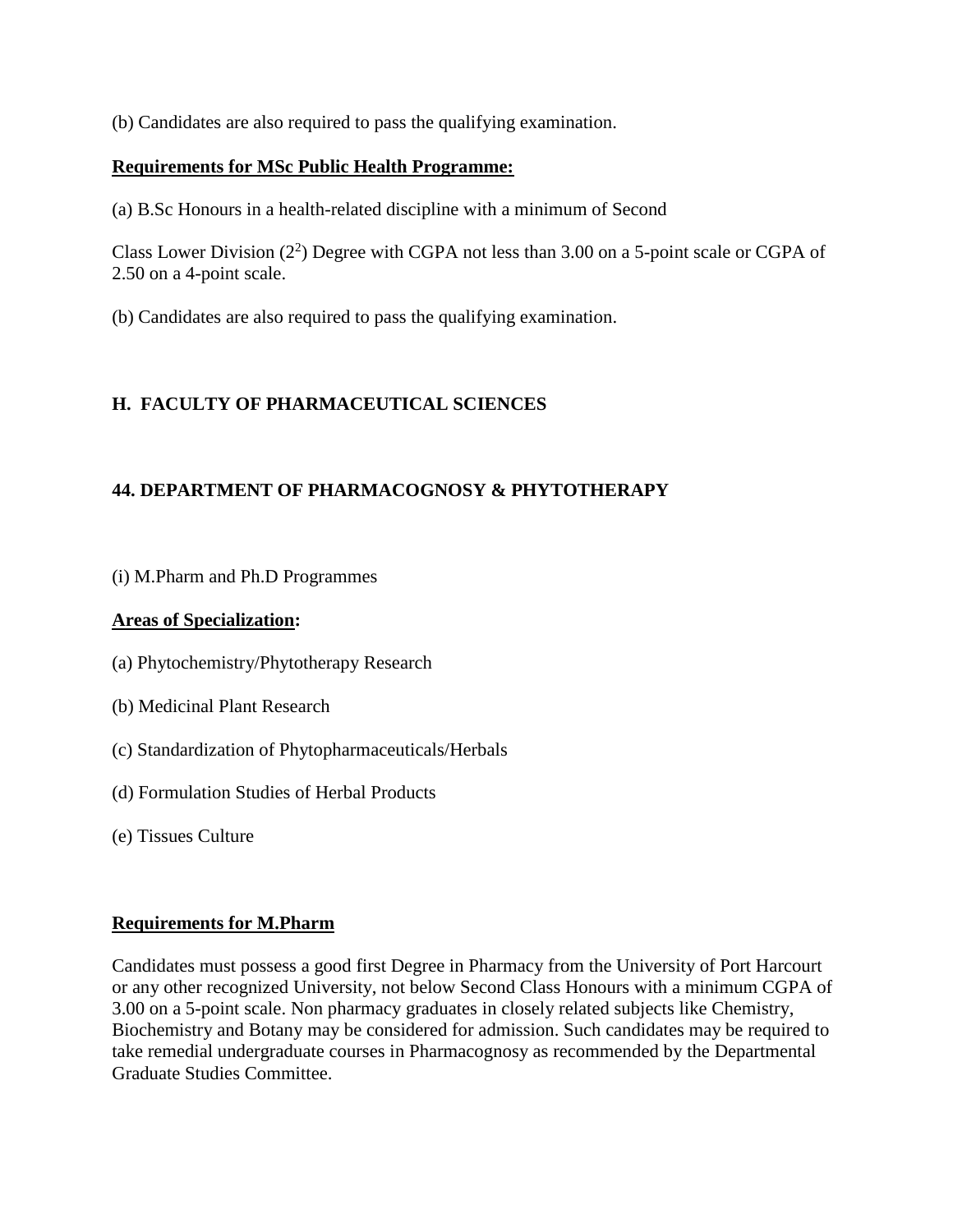## **Requirements for Ph.D**

(i) Candidates who possess the M.Pharm Degree in Pharmacognosy of the University of Port Harcourt or any other recognized Universities, with a CGPA of 3.50 on a 5-point scale. However candidates with CGPA of 3.00 in their M.Pharm or M.Sc Programmes in the Pharmacognosy or related disciplines may be considered for admission. Such candidates shall be required to take recommended 700 level/remedial courses which they must pass at an average score of 60% in the first year.

(ii) Candidates with M.Sc/M.Pharm Degree (minimum CGPA of 3.50); M.Phil Degrees in Pharmacognosy, Ethnomedicine, Chemistry, Biochemistry or Botany of the University of Port Harcourt or other approved Universities. Final selection of candidates is by presentation of a research proposal. Part-Time candidates will also be considered.

# **45. DEPARTMENT OF PHARMACEUTICS AND**

# **PHARMACEUTICAL TECHNOLOGY**

(i) M.Pharm and Ph.D Programmes

## **Areas of Specialization for M.Pharm:**

- (a) M.Pharm in Pharmaceutics
- (b) M.Pharm in Pharmaceutical Technology

## **Requirements for M.Pharm**

Candidates must be graduates of Pharmacy from the University of Port Harcourt or any other recognized Universities with at least a Second Class (Lower Division) or a declassified approved Degree Programme with evidence of good performance in pharmaceutics. Candidates shall be required to satisfy the Department in a selection process.

## **Areas of Specialization for Ph.D:**

- (a) Ph.D in Pharmaceutics
- (b) Ph.D in Pharmaceutical Technology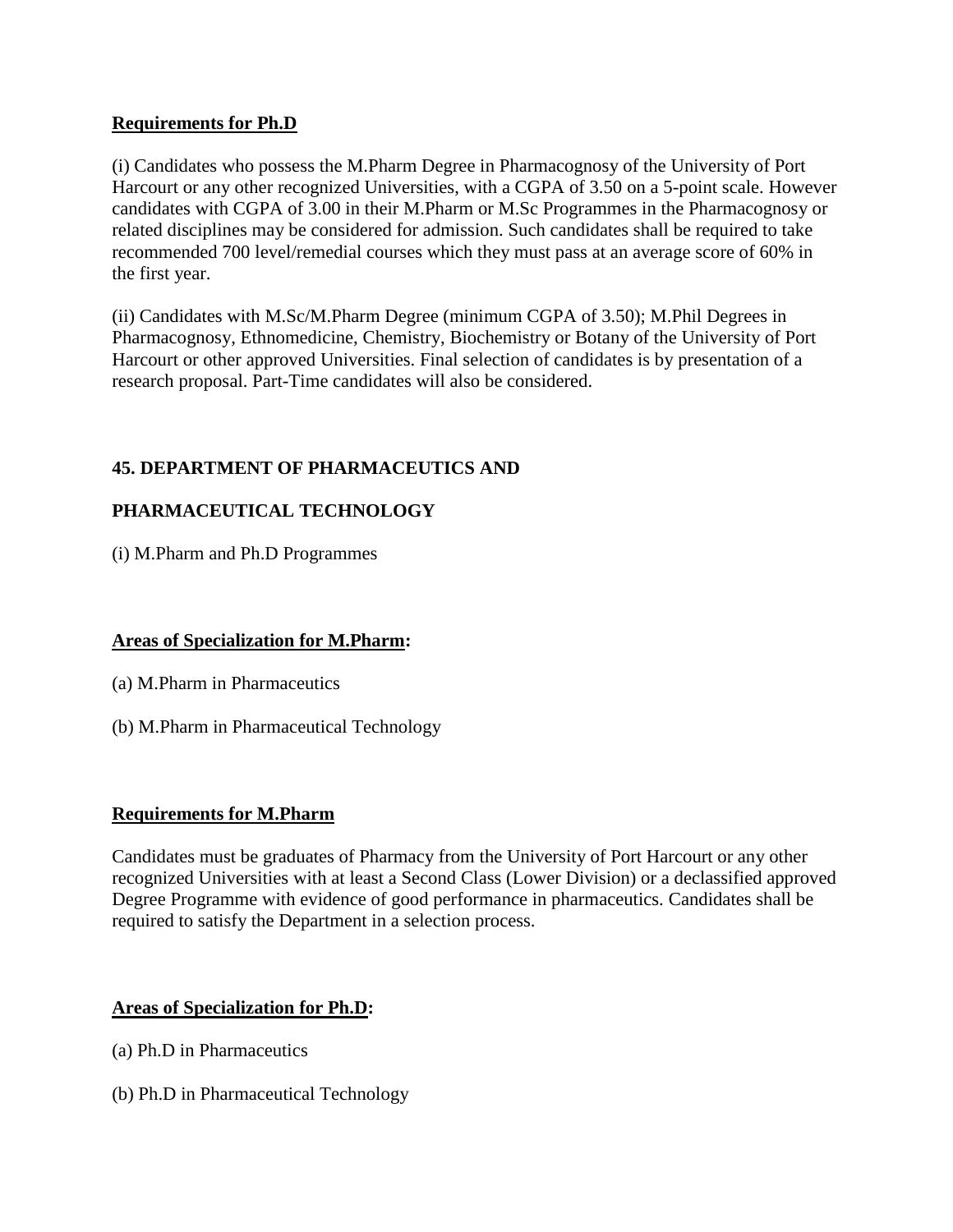## **Requirements for Ph.D**

(i) A graduate of the University of Port Harcourt holding a Master's Degree (M.Pharm) in the specialized field of Pharmaceutics and Pharmaceutical Technology with requirements as stated above for the M.Pharm Programme.

(ii) Graduates of the University of Port Harcourt holding a Master's Degree as stated above in the requirements for M.Pharm who have obtained at least a CGPA of 3.50 on a 5-point scale or an overall average of 60%(B) in the course work.

(iii) A graduate of any other recognized university who meets the above requirements shall be admitted on presentation of transcripts from the university. Candidates may be required to take relevant remedial courses as may be recommended by the Departmental and Faculty Graduate Committees.

## **46. DEPARTMENT OF EXPERIMENTAL PHARMACOLOGY AND TOXICOLOGY**

(i) MSc & Ph.D Toxicology

## **Areas of Specialization:**

- (a) Drug Toxicology
- (b) Food Toxicology
- (c) Medical/Clinical Toxicology
- (d) Environmental Toxicology

## **Requirements for M.Sc Toxicology**

Candidates must possess a B.Sc Degree from the University of Port Harcourt or from any other recognized University in any of these disciplines: Biological and Chemical Sciences including (Chemistry, Civil, Agricultural, Chemical and Environmental Engineering), Medical Sciences and Forensic Sciences.

## **Requirements for Ph.D**

Candidates who obtained a minimum CGPA of 3.50 in the relevant written examinations and project on the M.Sc Course in Toxicology of the University of Port Harcourt, or any other recognized University.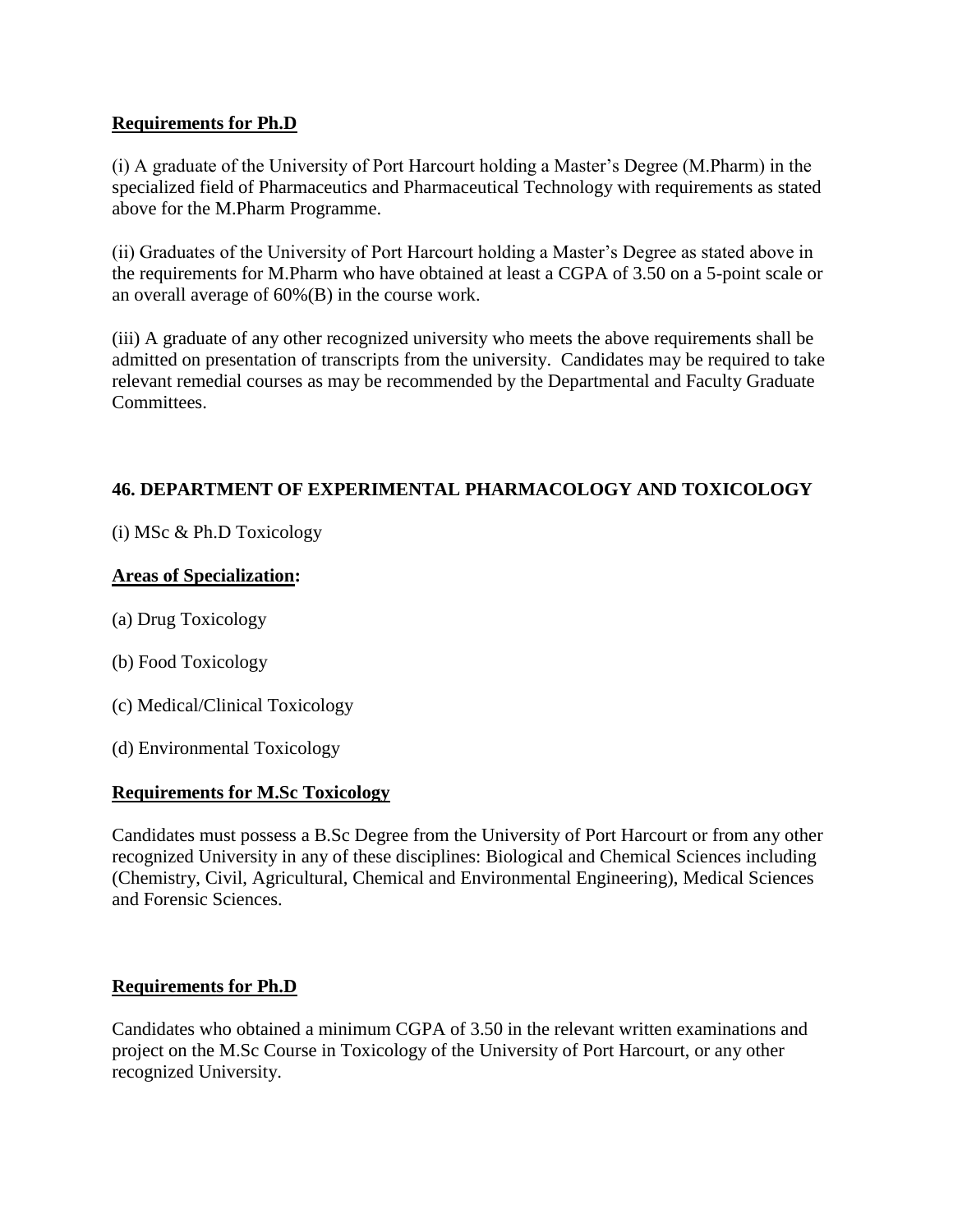# **47. DEPARTMENT OF PHARMACEUTICAL & MEDICINAL CHEMISTRY**

Master of Science in Pharmaceutical & Medicinal Chemistry

#### **Areas of Specialization**

- (i) Medicinal Chemistry
- (ii) Pharmaceutical Analysis

## **Requirement for M.Sc Pharmaceutical & Medicinal Chemistry**

Candidates must possess a B.Pharm or Pharm.D Degree of the University of Port Harcourt or any other approved university. Candidates shall also satisfy the general requirements for admission into the postgraduate programme of the University of Port Harcourt.

# **I. CENTRE FOR MEDICAL RESEARCH AND TRAINING (CENMERT)**

## **(i) Postgraduate Diploma in Medical Education**

## **Requirments for PGD in Medical Education:**

(a) The Programme will be open to candidates who possess a first degree in medicine, dentistry, the basic medical sciences, pharmacy, nursing,

physiotherapy, radiography, medical laboratory science, biochemistry, microbiology, veterinary medicine, biotechnology and any other medicine-related course that the College Academic Board shall determine subject to the

approval of Postgraduate School. Aside from Medical and Dental graduates, whose certification is a 'Pass' requirement, other candidates must obtain a CGPA of not less than 3.00on a 5-point scale or 2.5 on a 4-point scale. In addition

(b) Graduates of the College of Health Sciences of the University of Port Harcourt, other graduates in related disciplines from University of Port Harcourt and graduates from other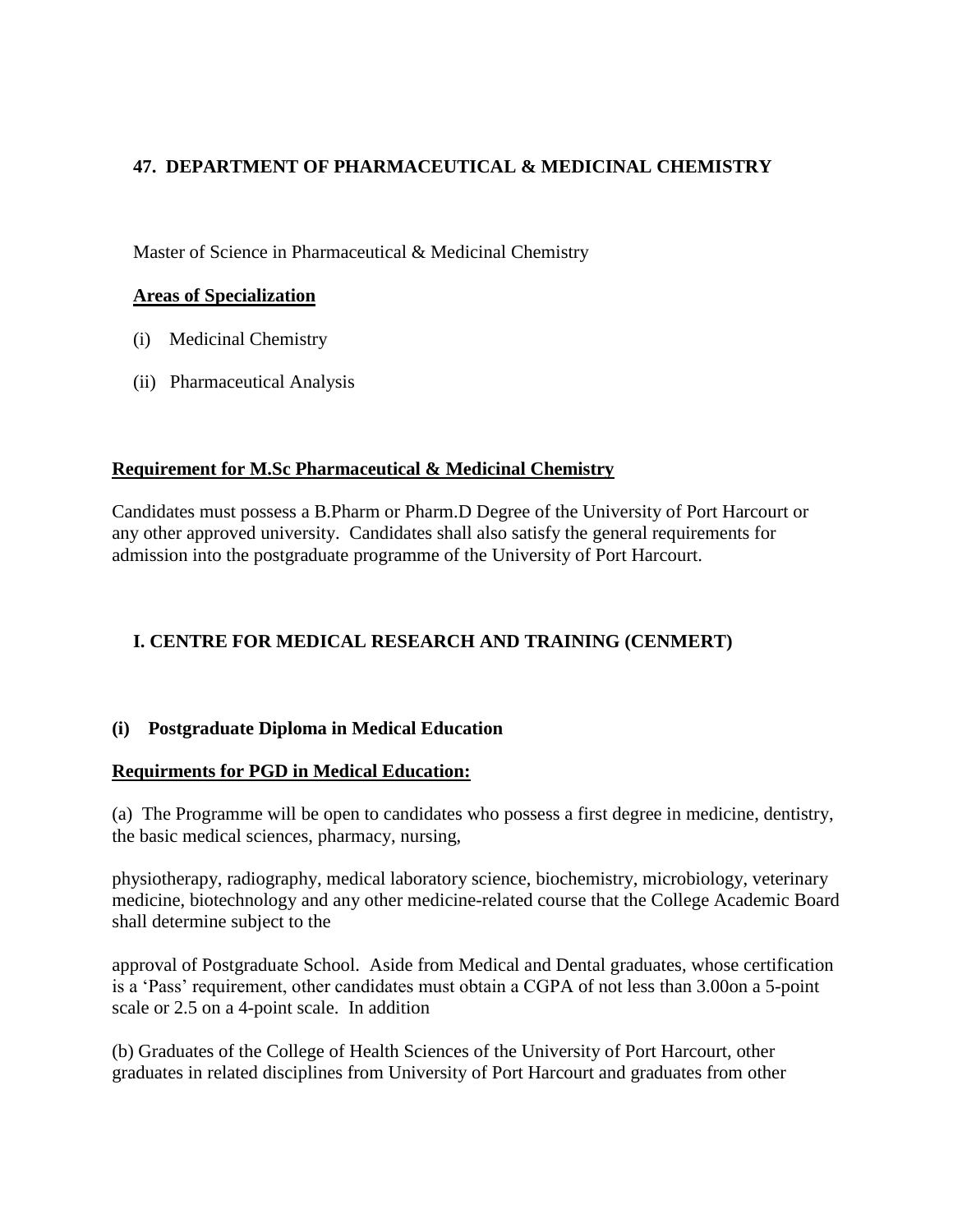Universities approved by the Senate of University of Port Harcourt are eligible for admission into the programme.

(c) Candidates must present an NYSC discharge or exemption certificate.

(d) Candidates are required to undergo an aptitude test and oral interview.

(e) Current lecturers or those aspiring to lecture in medical and health-related courses are eligible to apply. However, having a current teaching position in a University will be an advantage.

(f) Admission into the programme shall be in accordance with the regulations and requirements of the University of Port Harcourt which may change from time to time.

**Note: Contact the following email address and phone number to obtain information on the Application Form Fee and mode of payment – [cenmert@uniport.edu.ng,](mailto:cenmert@uniport.edu.ng) 08092085222.**

## **J. UNIVERSITY OF PORT HARCOURT SPORTS INSTITUTE**

## **(i) POSTGRADUATE DIPLOMA PROGRAMME IN SPORTS**

- (a) Sports Broadcasting/Journalism
- (b) Sports Marketing
- (c) Team Management
- (d) Massage Therapy
- (e) Fitness and Recreation
- (f) Sports Medicine

#### **Admission Requirements for Postgraduate Diploma Programme in Sports**

(i) A Degree in Sports Education or related courses with a minimum of  $3<sup>rd</sup>$  Class (Honours) Degree and at least 1.50 CGPA.

(ii) Experience in Sports matters will be an advantage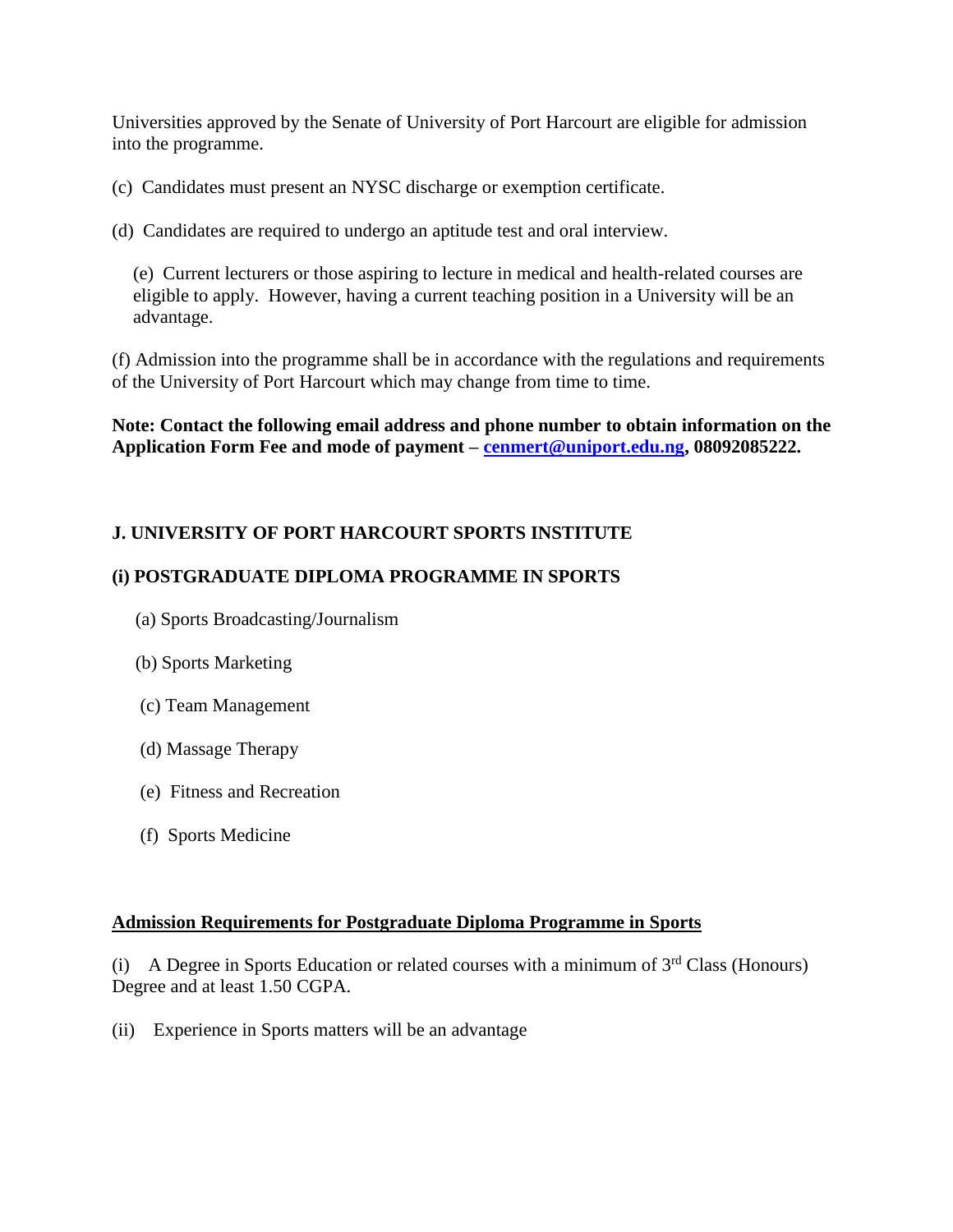## **Duration**

The programme is designed to last for two semesters of full time course work.

#### **(ii) Master of Science (M.Sc) in Sports Science with options in:**

- a. Sports Nutrition
- b. Exercise Science
- c. Fitness and Recreational Management
- d. Sports Coaching and Administration
- e. Sports Broadcasting/Journalism

#### **Admission Requirements for M.Sc Programme in Sports Science**

(a) Candidates must have five credit passes, including English Language and Mathematics at the O'Level or its equivalent.

(b) Bachelor's Degree with a minimum of Second Class Lower and with a CGPA of 3.00 or above on a 5-point scale or its equivalent.

(c) A Postgraduate Diploma with a minimum of 3.50 in Sports Science or related discipline, including Postgraduate Diploma in Basic Medical Sciences (Biochemistry, Anatomy and Physiology) and Human Kinetics and Health Education from a recognized University.

Interested candidates should visit the University of Port Harcourt Sports Institute for further information.

# **K. FACULTY OF ENGINEERING**

All Engineering Ph.D programmes require a minimum CGPA of 3.50 on a 5-point scale. Candidates would be required to attend an interview before admission and registration for the programme, and will be required to write a qualifying examination.

## **Requirements for Faculty of Engineering**

1. **PGD Programmes**: Candidates must possess a Bachelor's Degree with a minimum of 3rd Class Honours in his/her choice of discipline or a minimum of

 $2<sup>2</sup>$  in any other related Engineering discipline.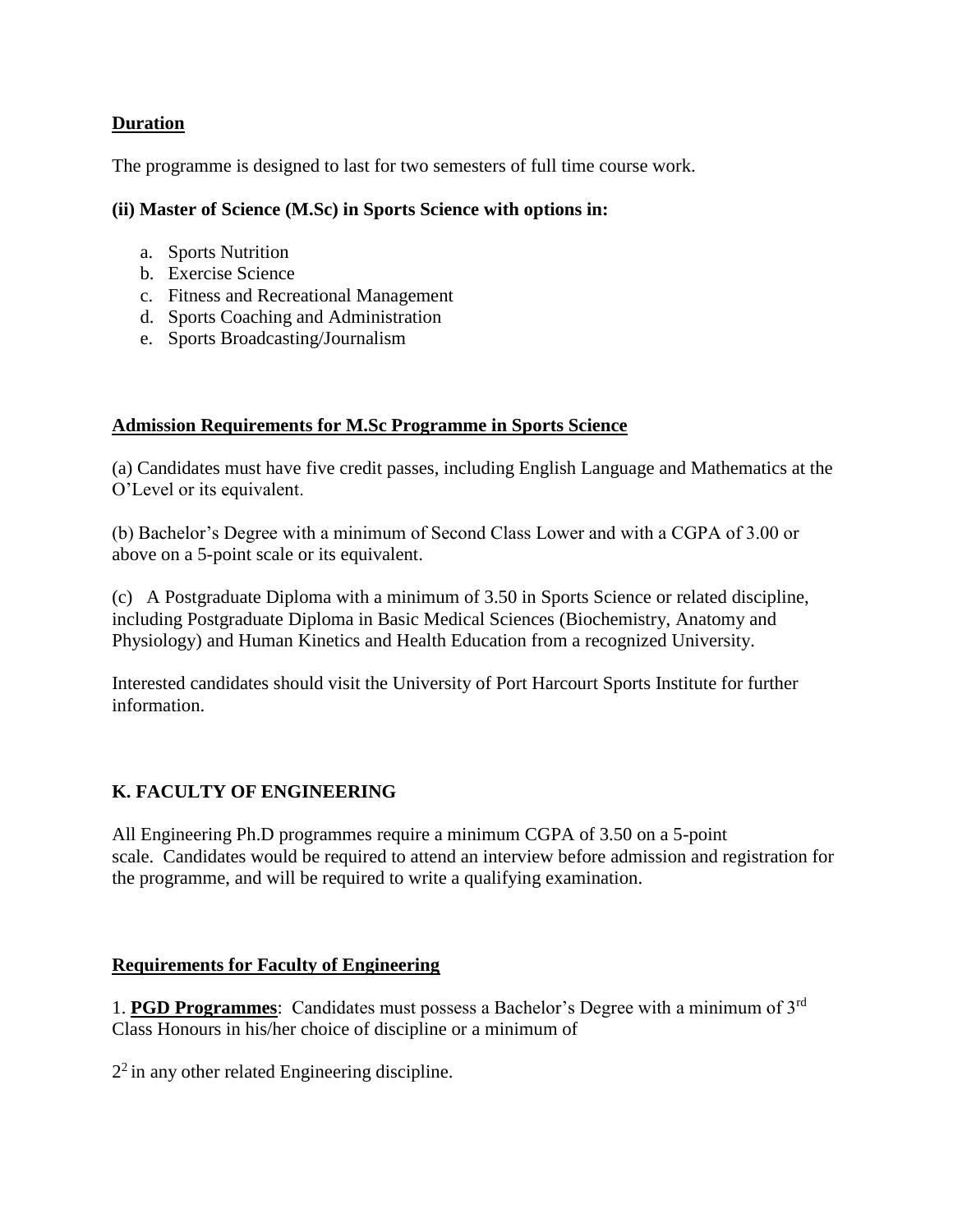2. **M.Eng Programmes**: Candidates must possess either a Bachelor's Degree with minimum of Second Class Honours in the relevant Discipline, with a minimum CGPA of 3.00 on a 5-point scale or PGD in the relevant areas with minimum CGPA of 3.50 on a 5-point scale.

## **49. Master of Engineering Management (MEM)** in the following areas:

- (a) Chemical Engineering
- (b) Civil Engineering
- (c) Electrical/Electronic Engineering
- (d) Mechanical Engineering
- (e) Petroleum Engineering

## **Requirements:**

Candidates must possess a Second Class Bachelor's Degree in a chosen Engineering discipline with a minimum CGPA of 3.00. **The MEM is a Terminal Degree.**

## **50. Master of Environmental Engineering Technology (M.ENV.T)**

## **Requirements:**

Candidates must possess a Bachelor's Degree in Engineering or related science discipline, with a minimum CGPA of 3.00. **The M.Env.T is a Terminal Degree.**

## **51. DEPARTMENT OF CHEMICAL ENGINEERING**

- (i) Postgraduate Diploma in Chemical Engineering (PGDCE)
- (ii) M.Eng, Ph.D in Chemical Engineering
	- (a) Reaction Engineering/Kinetics & Catalysis
	- (b) Chemical Engineering Thermodynamics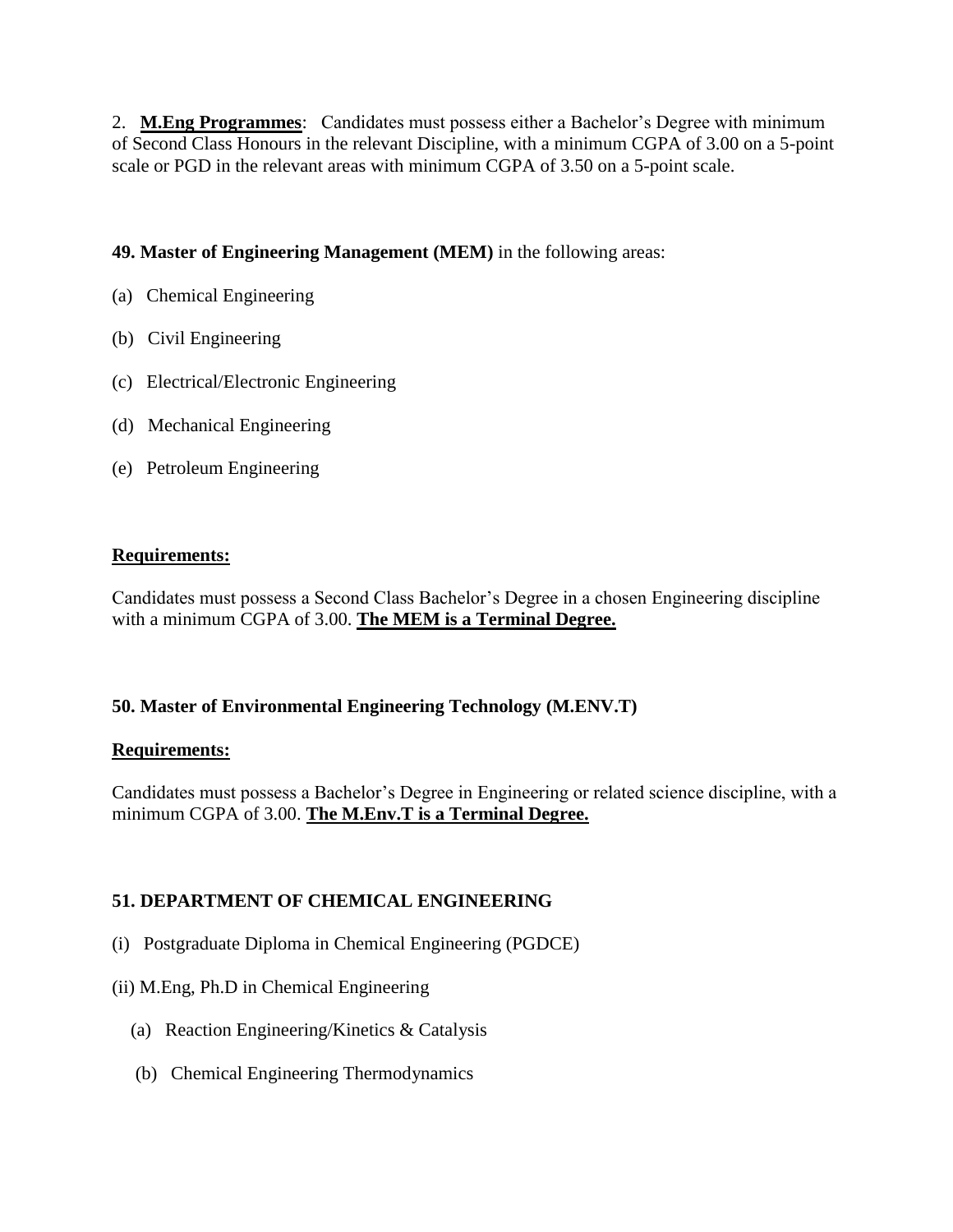- (c) Process Optimization
- (d) Transport Phenomena
- (e) Process Dynamics & Control
- (f) Pollution Control Engineering
- (g) Petroleum Refining Engineering
- (h) Polymer/Material Engineering
- (i) Biochemical Engineering

#### **Requirements for PGDCE**

Candidates for PGDCE must possess a Bachelor's Degree with a minimum of Third Class in Chemical Engineering or Second Class lower in any other Engineering discipline.

#### **Duration:**

The programme shall last for a minimum of 24 calendar months and a maximum of 60 calendar months of full-time study or 36 calendar months and a maximum of 84 calendar months for parttime study.

## **52. DEPARTMENT OF PETROLEUM & GAS ENGINEERING**

- (i) Postgraduate Diploma in Petroleum Engineering (PGDPE)
- (ii) Postgraduate Diploma in Petroleum Technology (PGDPT)

#### **Requirement for PGDPE:**

Candidates must possess a Bachelor's Degree with a minimum of Third Class in Petroleum & Gas Engineering or a minimum of Second Class in any related Engineering Discipline.

(iii) Postgraduate Diploma in Petroleum Technology (PGDPT)

## **Requirement for PGDPT:**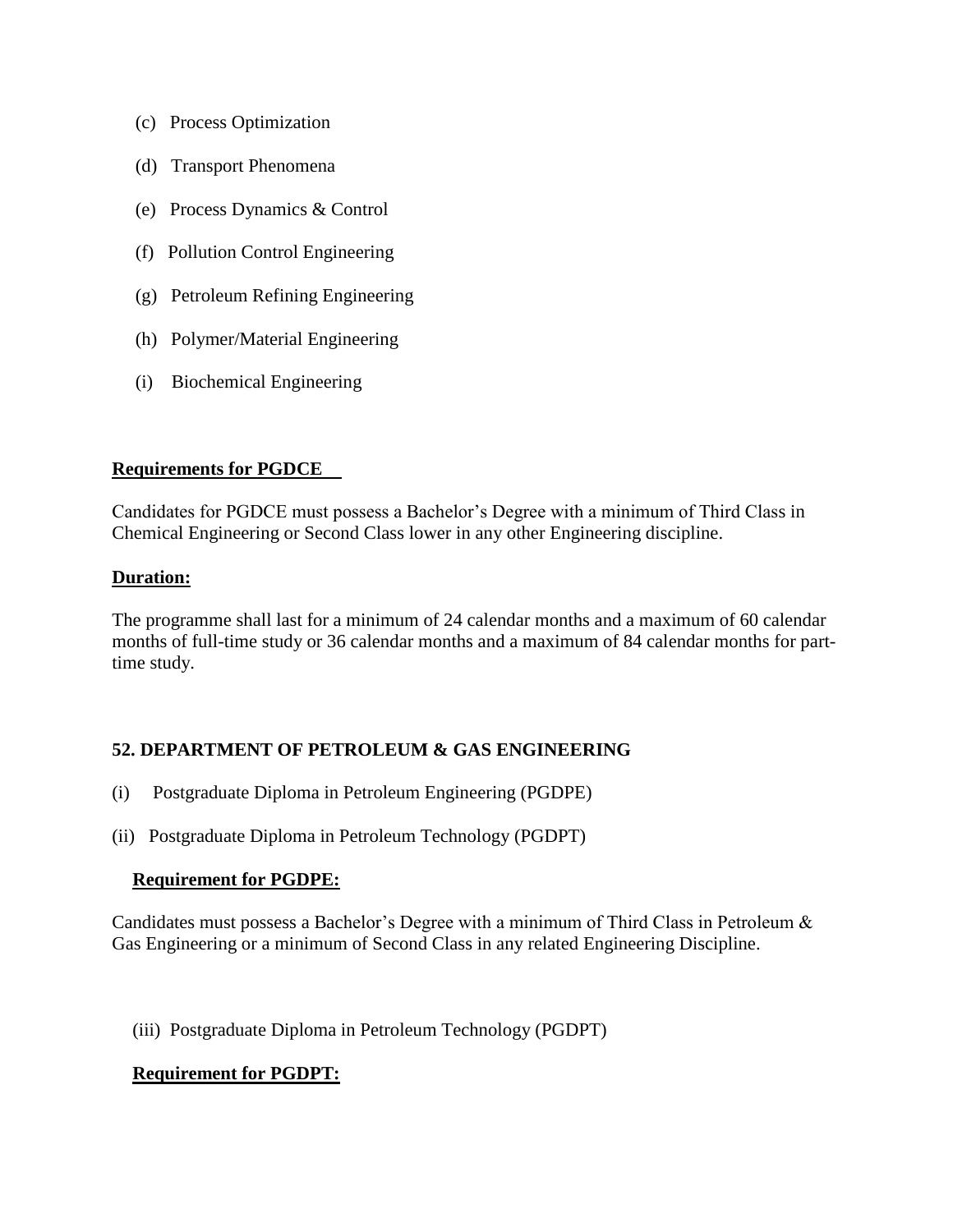Candidates with Degrees in Physics, Chemistry, Geology, Geophysics, or Metallurgy with a minimum of Second Class Lower Degree or Third Class with at least five (5) years industrial experience are eligible to apply.

- (iv) M.Eng, Ph.D in Petroleum Engineering in the following areas:
	- (a) Reservoir Engineering
	- (b) Gas Engineering
	- (c) Drilling Engineering
	- (d) Production Engineering
	- (e) Petroleum Economics

## **53. DEPARTMENT OF MECHANICAL ENGINEERING**

PGD, M.Eng and Ph.D programmes in Mechanical Engineering

(i) Postgraduate Diploma in Mechanical Engineering (PGDME)

## **Requirements for PGDME:**

Candidates for the Postgraduate Diploma in Mechanical Engineering must possess a Bachelor's Degree in engineering from a reputable university with a minimum of Third Class Honours for graduates of mechanical or mechatronic engineering, or a minimum of second class lower division for graduates of other related engineering field such as marine engineering, mining engineering, agricultural engineering or chemical engineering.

## **(ii) Master of Engineering (M.Eng) in the following areas:**

- (a) Energy and Thermofluid Engineering
- (b) Industrial & Systems Engineering
- (c) Mechanical & Tribological Systems Engineering
- (d) Mechatronic Engineering
- (e) Production & Maintenance Engineering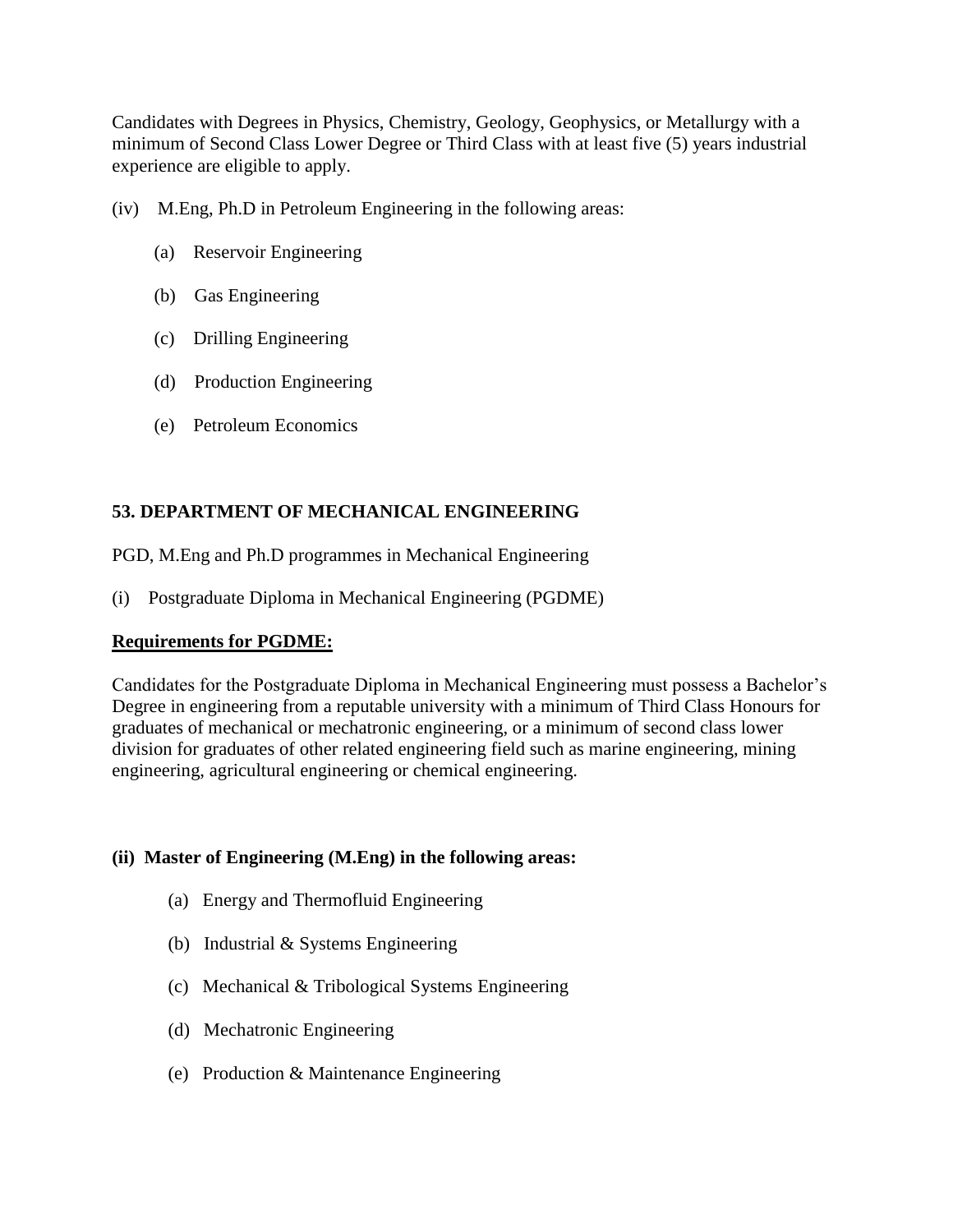#### **Requirements for M.Eng Admission:**

Candidates for the M.Eng in Mechanical Engineering must possess a good Bachelor's Degree (B.Eng) or an acceptable Postgraduate Diploma (PGD) in Mechanical Engineering with a minimum CGPA of 3.00 (or 3.50 for PGD holders). Bachelor's Degree holders from other related field of engineering (such as Marine Engineering, Mining Engineering, Agricultural Engineering

or Chemical Engineering) with a minimum of second class upper division may also be considered, but they must be prepared to remedy the deficiencies by taking the recommended Department's undergraduate and/or Postgraduate Diploma courses in addition

- (iii) Ph.D in Mechanical Engineering in the following areas:
- (a) Applied Mechanics and Design
- (b) Engineering Materials Design
- (c) Production/Industrial Engineering
- (d) Thermofluid Engineering

#### **Requirements for Ph.D Admission:**

To be admitted into the Ph.D Degree programme in Mechanical Engineering, each candidate must fulfil the following requirements:

(i) Satisfy the general University requirements for admission into the programme.

(ii) Possess a Master's Degree in Mechanical Engineering with a minimum CGPA of 3.50 on a 5-point scale or a minimum percentage score of 60% obtained from a recognized University.

(iii) Provide a copy of the Master's Degree transcript and the details of the referees on his/her academic work and

(d)Be successful (score at least 60%) in a proposal presentation/admission screening interview to be organized by the Department.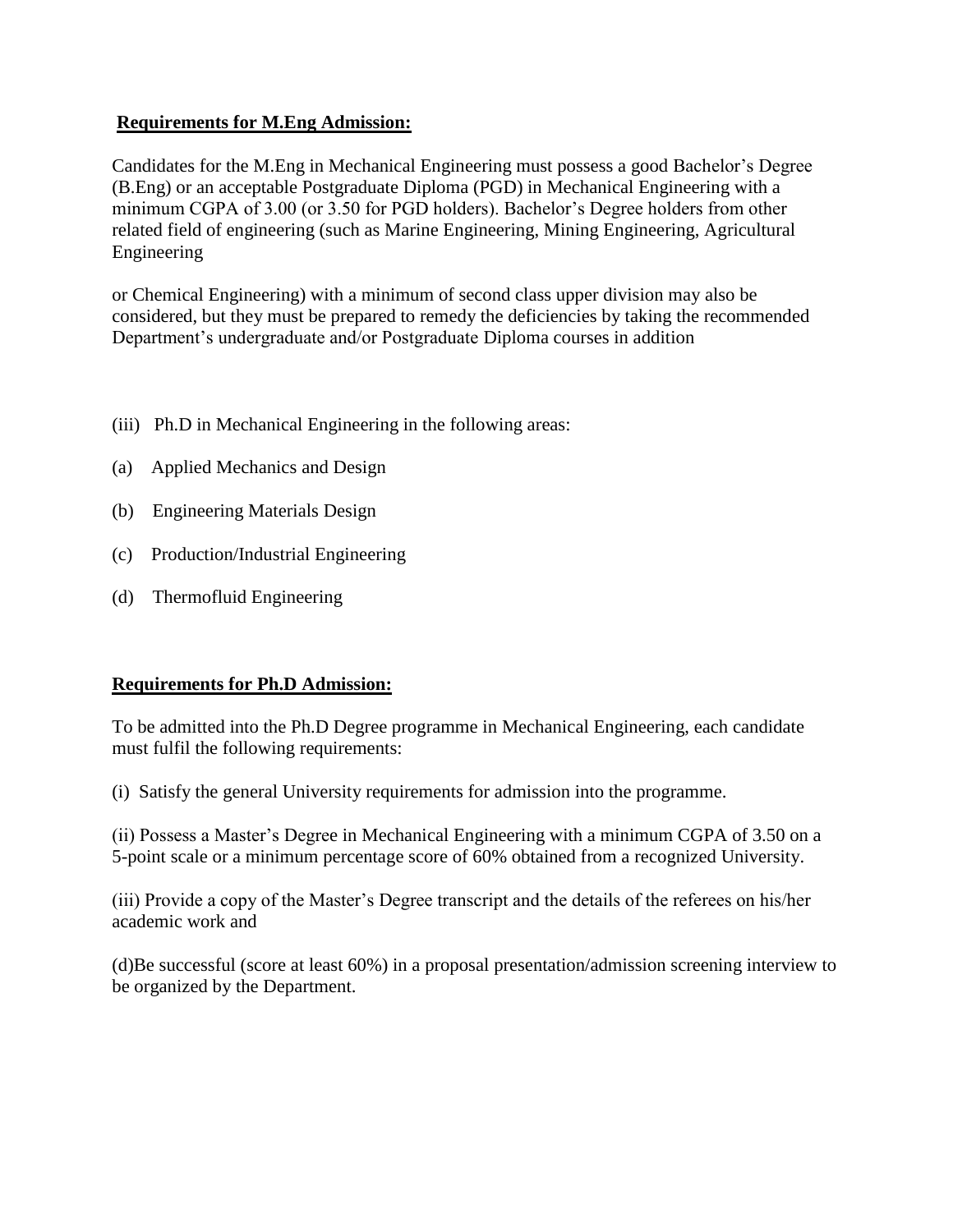# **54. DEPARTMENT OF CIVIL & ENVIRONMENTAL ENGINEERING**

- (i) M.Eng., Ph.D in Civil Engineering in the following areas:
- (a) Geotechnical Engineering
- (b) Water Resources Engineering
- (c) Highway & Transportation Engineering
- (d) Structural Engineering
- (ii) Master of Engineering in Environmental Engineering
- (iii) Doctor of Philosophy in Environmental Engineering

## **O'Level Admission Requirements:**

Candidates must possess at least a credit pass in five subjects including Mathematics, English Language, Physics, Chemistry and Biology to be qualified for admission into M.Eng Programme in Civil Engineering.

## **Admission Requirements for Master of Engineering (M.Eng)**

To be admitted into any of the Specializations in the M.Eng (Civil Engineering) Degree Programme, a candidate must possess a minimum of second class (Honours) Degree in Civil Engineering, with a minimum CGPA above 3.00 on a 5-point scale obtained from the University of Port Harcourt or any other approved University. Preference will be given to those with a CGPA of 3.50 and above (corresponding to second class Honours Upper Division or First Class).

## **Admission Requirements for Ph.D**

Candidates for Admission into Ph.D Civil Engineering Programme must possess the Master of Engineering or Master of Science Degree in Civil Engineering from the University of Port Harcourt or any other recognized University with at least a CGPA) of 3.50 on a 5-point scale (corresponding to an average score of a B grade).

# **55. DEPARTMENT OF ELECTRICAL/ELECTRONIC**

# **ENGINEERING**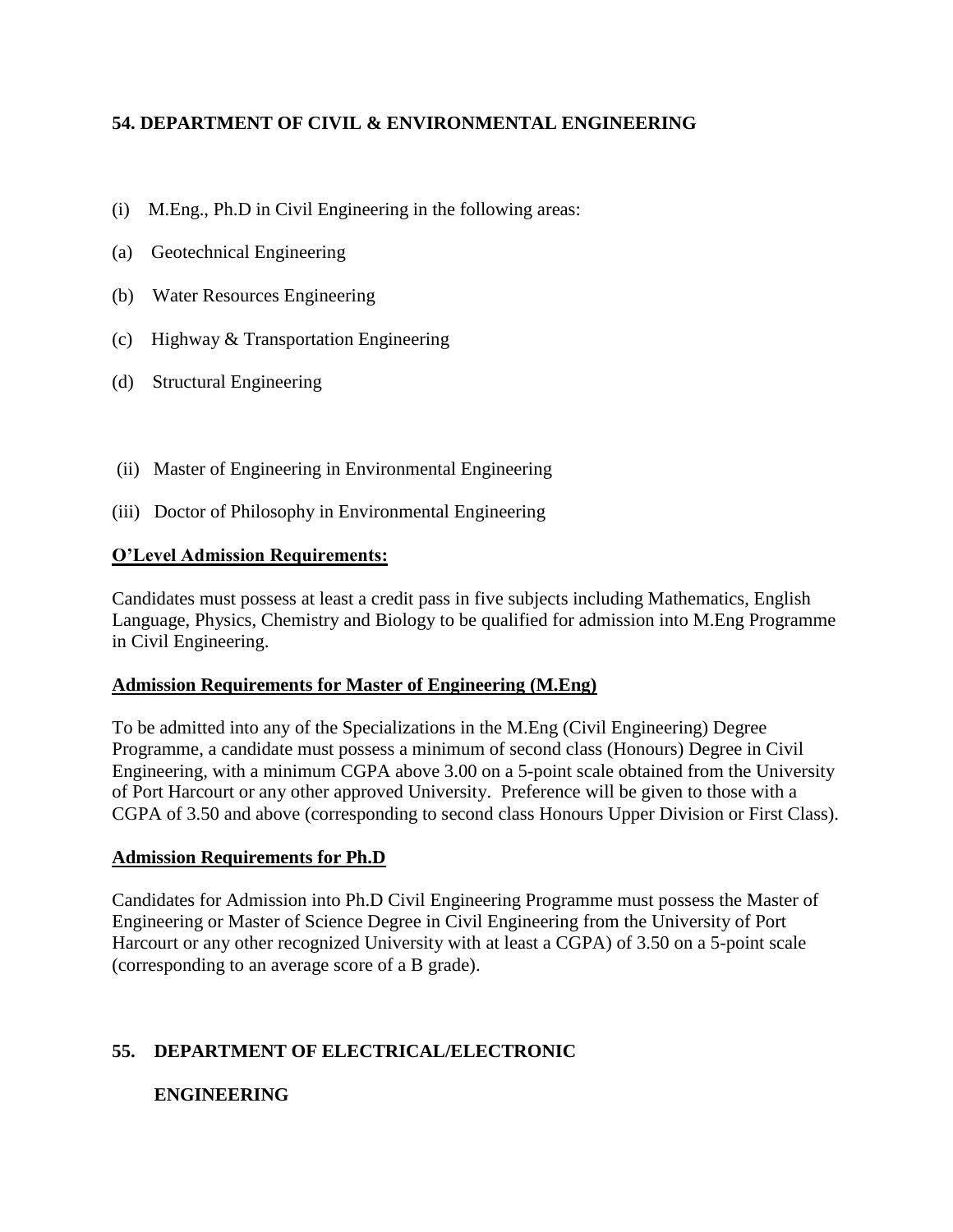- (i) M.Eng. in Electrical/Electronic Engineering in the following areas:
- (a) Power System and Machines
- (b) Electronics and Telecommunications
- (ii) Ph.D in Electrical Engineering and Technology in the following areas:
	- a. Power Systems Engineering
	- b. Electrical Machines
	- c. Power Electronics and Drives
	- d. Instrumentation and Control

#### **Admission Requirements for M.Eng Programme:**

Candidates must possess a minimum of Second Class Degree in Electrical/Electronic Engineering with at least a CGPA of 3.00 on a 5-point scale.

#### **Admission Requirements for Doctor of Philosophy (Ph.D) Programme:**

Candidates must possess a minimum of Second Class Degree in Electrical/Electronic Engineering with at least a CGPA of 3.50 on a 5-point scale.

## **L. FACULTY OF MANAGEMENT SCIENCES**

All Management Sciences Ph.D Programmes require a minimum CGPA of 4.00 on a 5-point scale. All Ph.D candidates are expected to attend a pre-admission oral interview, at which they are REQUIRED to defend their written proposals

All Management Sciences programmes require O'level credit pass in English Language, Mathematics, Economics and two other relevant subjects.

## **(i) Postgraduate Diploma (PGD) in the following areas:**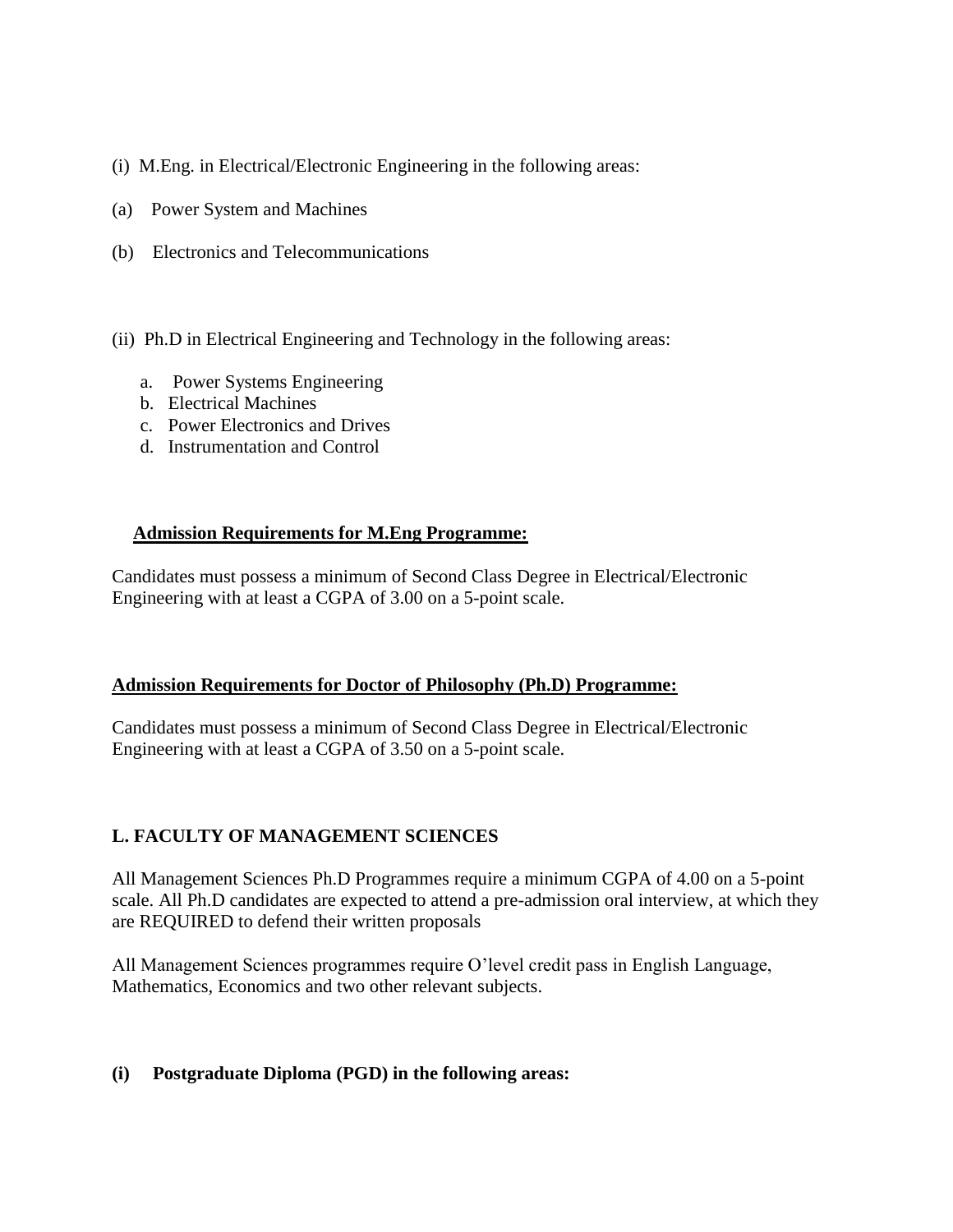- (a) Accounting
- (b) Finance and Banking
- (c) Management
- (d) Marketing

#### **Requirements for PGD Programmes:**

Candidates must possess at least a Third Class Degree in the field of specialization. Other candidates in related Disciplines must possess at least a

Second Class Honours Degree or a Third Class. For HND holders, a minimum of upper credit is acceptable in the related discipline.

#### **(ii) Master of Business Administration (MBA) in the following areas:**

- (a) Accounting
- (b) Finance and Banking
- (c) Management
- (d) Marketing

#### **Requirements for MBA Programmes:**

Candidates must have B.Sc Degree in the field of specialization with a minimum CGPA of 3.00on a 5-point scale in (Accounting, Finance and Banking, Management, Marketing). Others from related fields must possess at least a 3.50 on a 5-point scale from PGD programmes.

#### **(iii) Master of Science (M.Sc) in the following areas:**

- (a) Accounting
- (b) Finance and Banking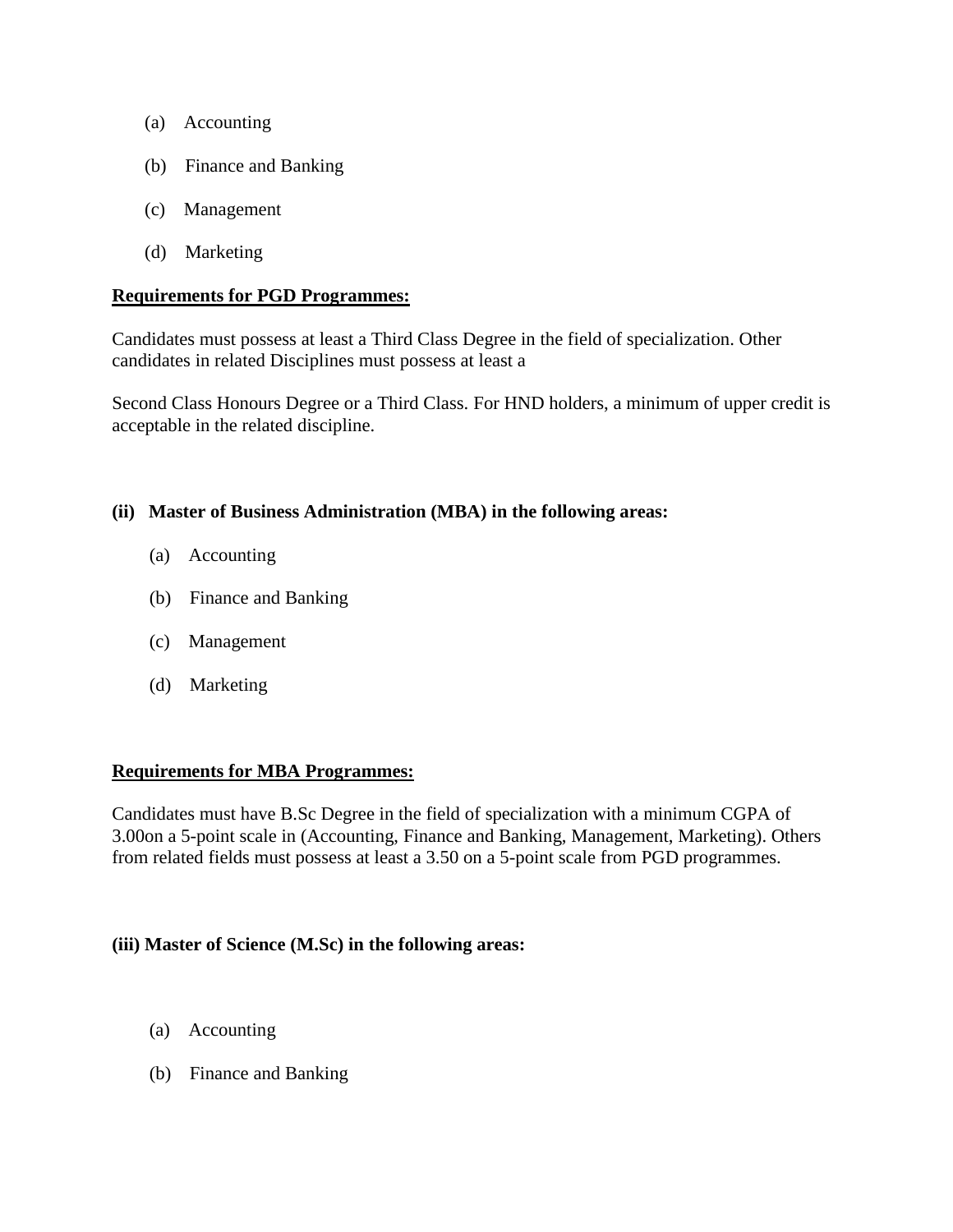- (c) Management
- (d) Marketing

#### **Requirements for MSc Programmes:**

Candidates with a minimum of Second Class B.Sc Degree in the field of specialization with minimum CGPA of 3.00on a 5-point scale or its equivalent.

Holders of MBA in Mgt Sciences with a minimum CGPA of 3.00 on a 5-point scale or its equivalent.

## **56. DEPARTMENT OF FINANCE AND BANKING**

## **(iv) Master of Finance & Banking / ACIB Linkage Programme (MFB/ACIB**):

On completion, a graduate will earn the Master of finance & Banking (MFB) Degree from the University of Port Harcourt and an award of an Associateship Certificate by the Chartered Institute of Bankers of Nigeria (CIBN).

## **Admission Requirements:**

(i) O'Level requirements include a credit pass in English Language, Mathematics, Economics and any other two subjects as approved by the University of Port Harcourt.

(ii) A minimum of Second Class Honours Degree in Finance & Banking with a CGPA of not less than 3.00 on a 5-point scale, 2.50 on a 4-point scale or 50% on an average scale system.

(iii) HND in Finance & Banking or other related business areas including Marketing, Insurance, Accounting, Management/Business Administration and an additional PGD in Finance & Banking with at least a CGPA of 3.50.

## **57. Department of Hospitality Management and Tourism:**

#### **Admission Requirements for PGD Programme:**

Candidates seeking admission for Postgraduate Diploma in Tourism and Hospitality Management must have any of the following qualifications from a recognized institution;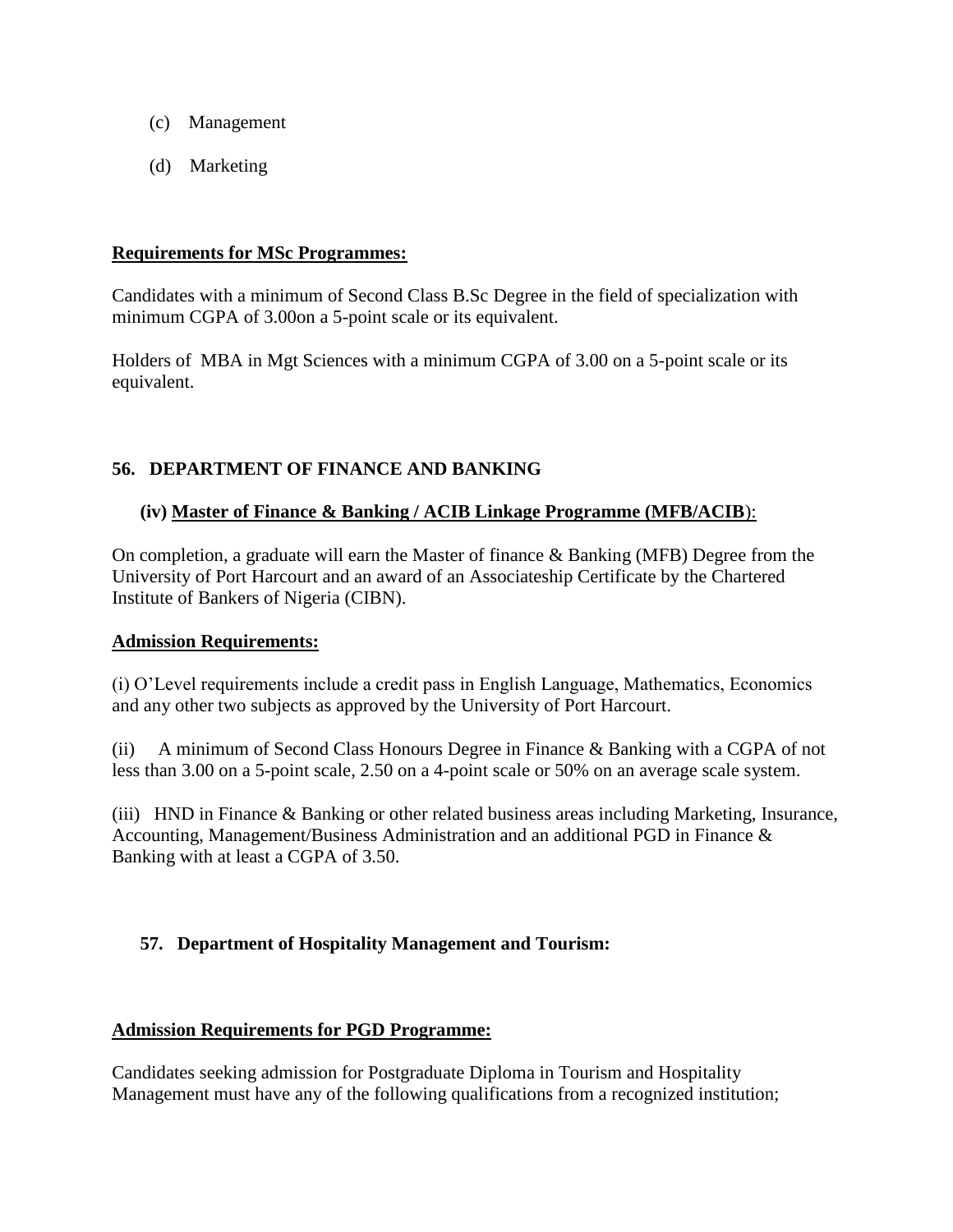(i) Five credit passes including English Language, Mathematics and any two from Commerce/Economics, Geography, Biology/Agricultural Science, Catering, Tourism and Nutrition at the 'O' level;

(ii) Relevant Bachelor's Degrees not lower than Third Class Division from recognized Universities;

- (iii) Higher National Diploma at minimum of Lower Credit level;
- (iv) Relevant professional qualifications will be added advantage.

#### **MSC in Hospitality Management and Tourism**:

- (a) Tourism and Leisure Studies
- (b) Hospitality and Event Management

#### **Admission Requirements**:

Candidates seeking admission for Masters in tourism and Hospitality Management must have any of the following qualifications from recognized institutions:

(i) Five credit passes including English Language, Mathematics, Economics and any two from, Commerce, Geography, Biology/Agricultural Science, Catering, tourism and Nutrition at the 'O' level;

(ii) Bachelor's Degrees with a minimum of Second class Lower with a CGPA of 3.00 in a 5 point scale or its equivalent in Tourism and/or Hospitality Management may be considered;

(iii) A Postgraduate Diploma with a minimum of  $3.50$  in Tourism and/or Hospitality Management or related discipline from a recognized university.

## **(v) Doctor of Business Administration (DBA) in the following areas**: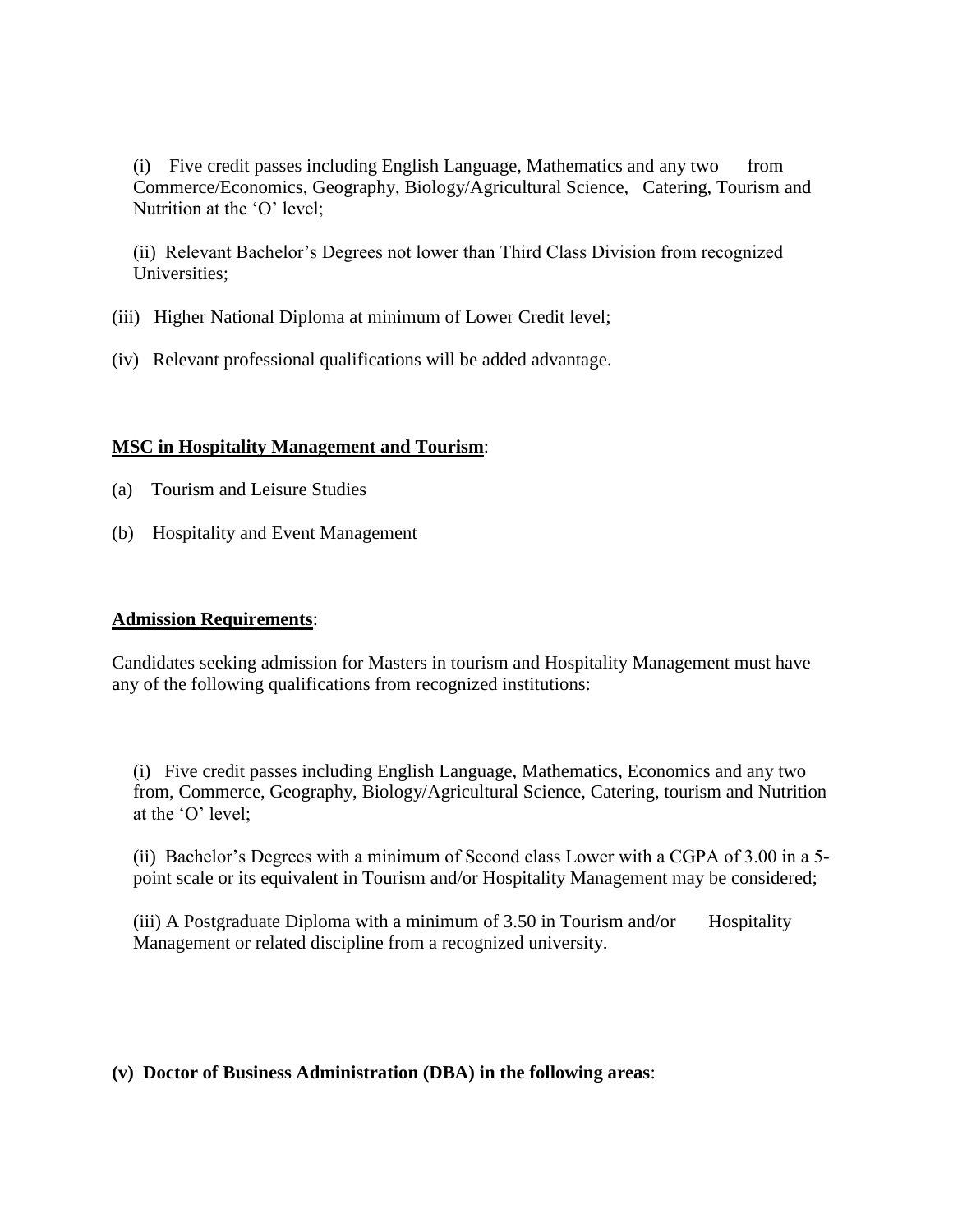- (a) Accounting
- (b) Finance and Banking
- (c) Management
- (d) Marketing

#### **Requirements for Doctor of Business Administration (DBA) Programme:**

Candidates for the DBA programme must possess an MBA or M.Sc in Accounting, Finance and Banking, Management, and Marketing or in an acceptable and closely related area/discipline. The Master's programme must have had a Dissertation/Research component.

Candidates are required to have had a minimum of 3.50 on a 5- point scale or 3.00 on a 4-point scale in their master's programme.

Working experience of two years attained in a middle management position in the corporate world or in an alternative relevant employment will be an added advantage.

The final selection of candidates for the DBA programme shall be based on the candidate's performance at an interview to be conducted by the Faculty Graduate Studies Committee.

#### **(v) Doctor of Philosophy (Ph.D) in the following areas:**

- (a) Accounting
- (b) Finance and Banking
- (c) Management
- (d) Marketing

#### **Requirements for Ph.D Programmes:**

Candidates must have M.Sc in the field of specialization (Accounting, Finance and Banking, Management, Marketing) in addition to the other faculty requirements.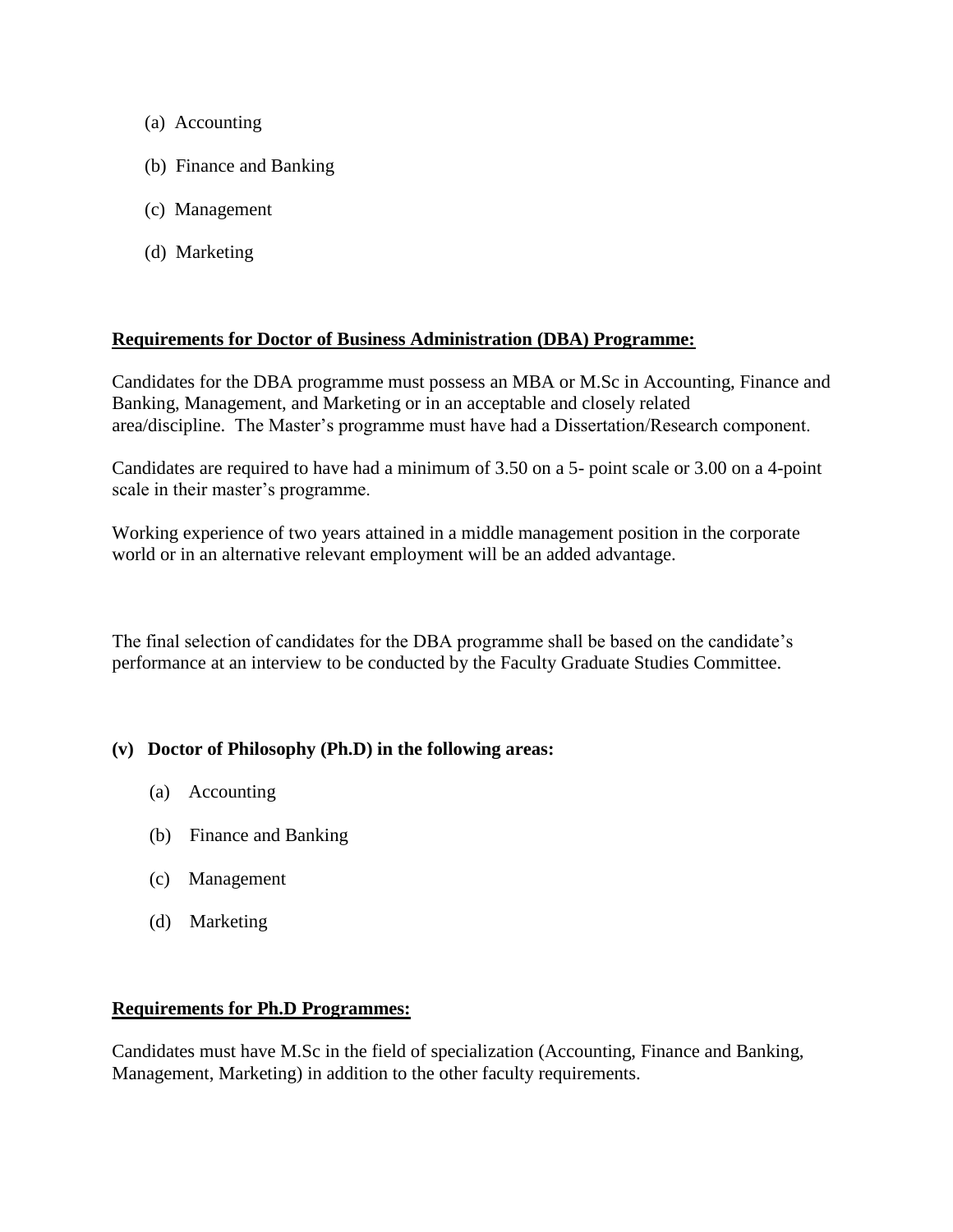#### **DURATION OF GRADUATE PROGRAMMES**

#### **A. Postgraduate Diploma in Education (PGDE)**

The Programme is to run on a Full-Time basis to last for a minimum of 12 calendar months and maximum of 24 calendar months and two consecutive long vacation of eight (8) weeks each for sandwich programme.

#### **B. MBA Programme**

Full-Time: Minimum of 24 Calendar Months and Maximum of 36 Calendar Months while Part-Time is a Minimum of 36 Calendar Months and a Maximum of 48 Calendar Months.

#### **C. MD and MS Programmes**

The Programmes will last for at least 24 Calendar Months.

#### **D. Ph.D Programmes**

Full-Time candidates will be required to spend a minimum of 24 calendar

months and a maximum of 60 calendar months.

Part-Time candidates will be required to spend a minimum of 36 calendar months and a maximum of 84 calendar months.

#### **E. DBA Programme**

Full-time candidates shall be required to spend a minimum of three (3) years and a maximum of five (5) years from the date of first registration.

Part-time candidates will be required to spend a minimum of five (5) years and a maximum of seven (7) years.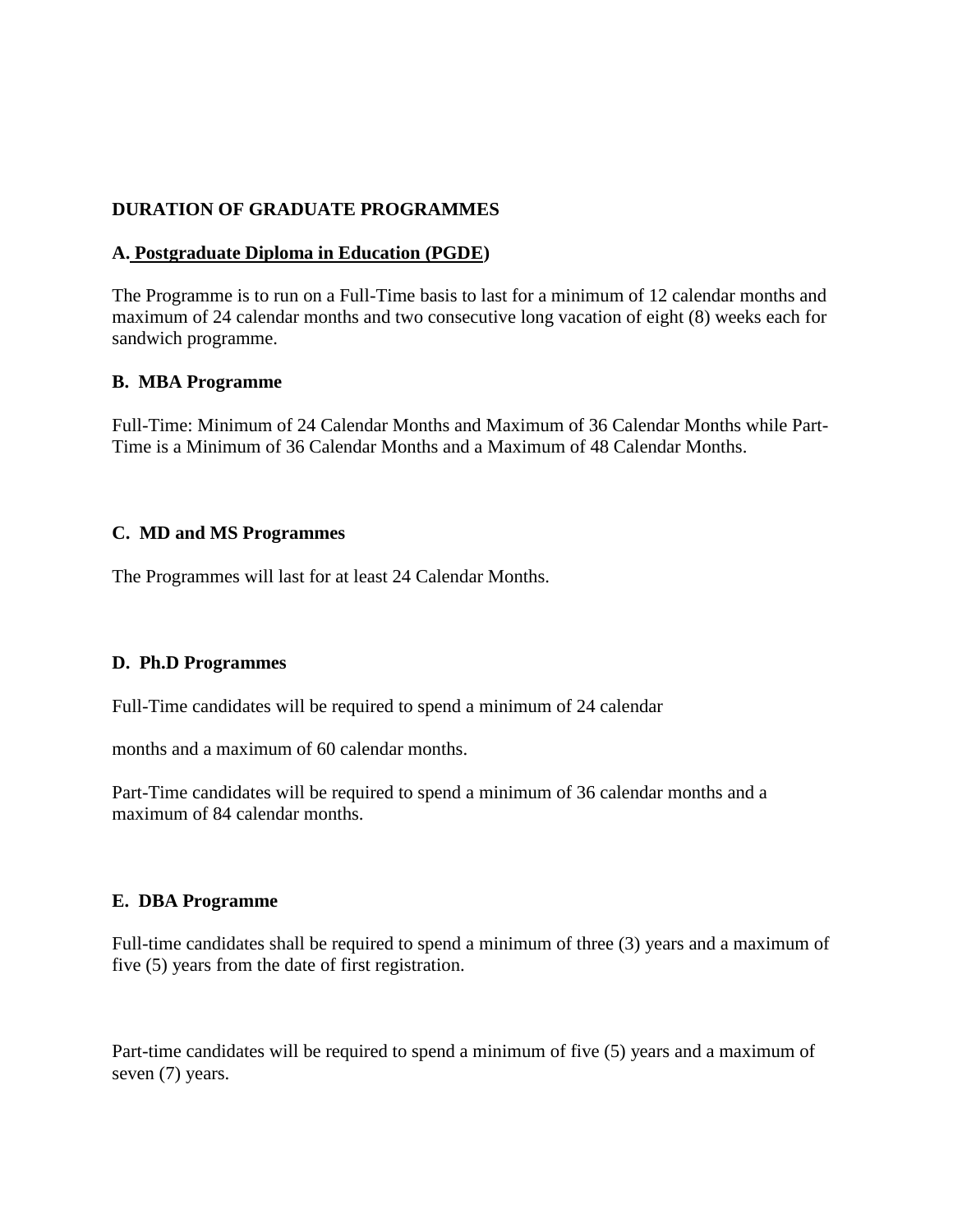## **GENERAL ADMISSION REQUIREMENTS**

## **O/LEVEL**

All candidates require a credit pass in English Language and Mathematics for all the courses. **However, candidates who obtained their O'Level Certificates before 2012 without a credit pass in Mathematics and wish to gain admission into the following Departments are eligible to apply:**

#### **Faculty of Humanities**

All the Departments in the Faculty of Humanities.

#### **Faculty of Education**

All the Departments in the Faculty of Education.

#### **Faculty of Social Sciences**

All the Departments in the Faculty of Social Sciences **except** the Department of Economics.

## **ALL PGD PROGRAMMES**

The minimum requirement for the Postgraduate Diploma Programmes is a Bachelor's Degree in the related disciplines. Candidates must possess at least a Second Class Honours Degree or Third Class in the related Discipline. For HND holders a minimum of Upper Credit is acceptable in the relevant Departments.

# **PGDC**

For the Postgraduate Diploma in Chemistry (PGDC) Programme, candidates with Third Class need not apply.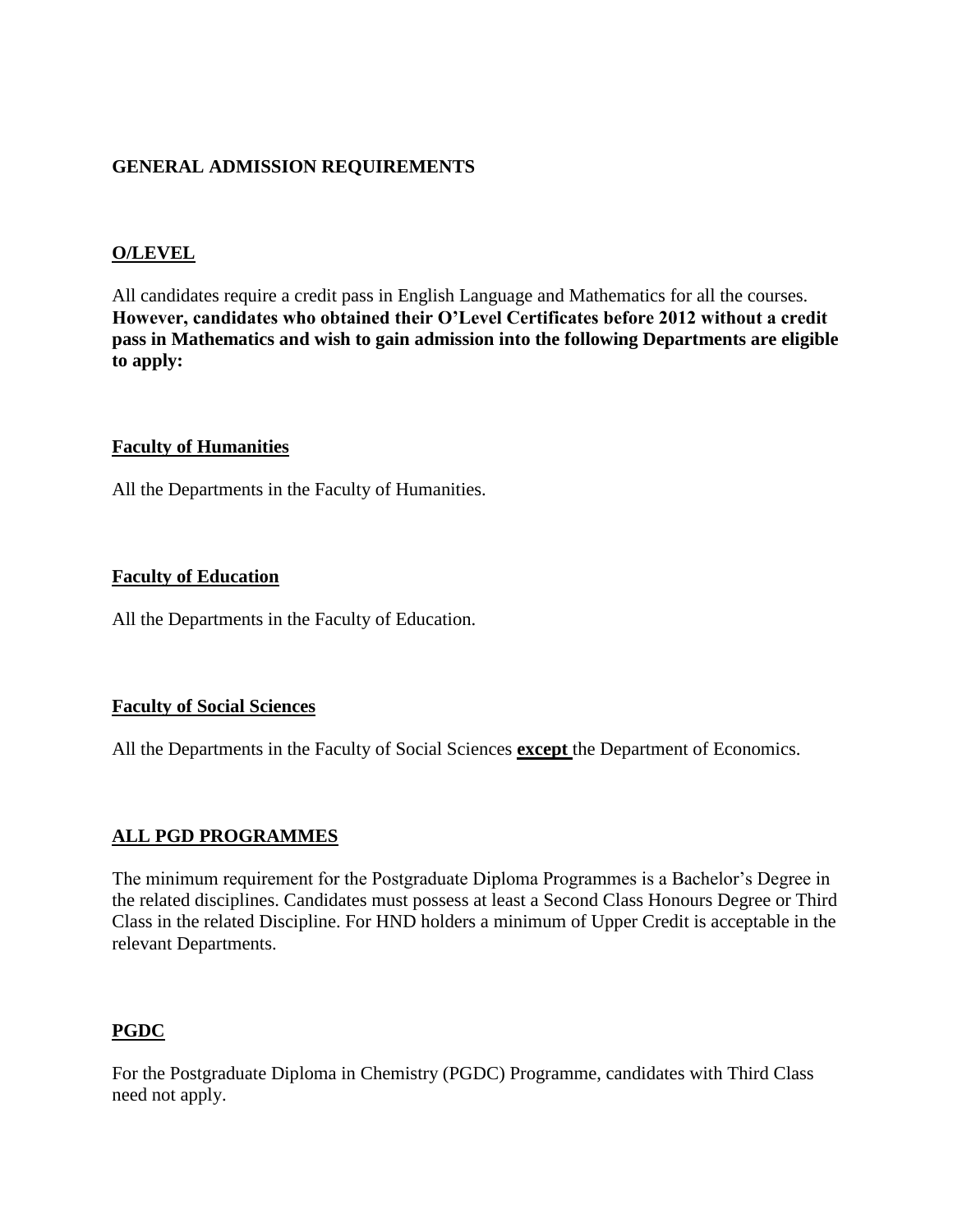## **MASTER'S DEGREE PROGRAMMES**

Candidates must possess at least a Second Class Honours Degree of the University of Port Harcourt or any recognized University, in the relevant course with a minimum CGPA of 3.00 on a 5-point scale or its equivalent.

Candidates for the Master's in Education must have obtained a first Degree in another field and in addition a Postgraduate Diploma in Education (PGDE) with at least an Upper Credit classification. Candidates for the MBA Programme must possess a strong quantitative background. Candidates with PGD must have a CGPA of 3.50 to register for Master's Degree in the relevant field

## **Ph.D PROGRAMMES**

Generally, for the Ph.D Programmes, candidates should have a Master's Degree with a minimum CGPA of 3.50 or 4.00 depending on the Department or its equivalent grade in the relevant discipline at the Master's level. Admission will be based on interview performance. Ph.D involves course work and qualifying examination.

# **MD/MS PROGRAMME**

(A) Candidates must either be graduates of Medicine (MBBS) of the University of Port Harcourt for not less than five (5) years or confirmed and experienced academic staff of the University with Medical Degree of recognized University.

(B) In addition to the above, candidates must possess either a recognized professional qualification at the fellowship level or at least an M.Sc Degree of a recognized University, after the MBBS Degree.

## **METHOD OF APPLICATION**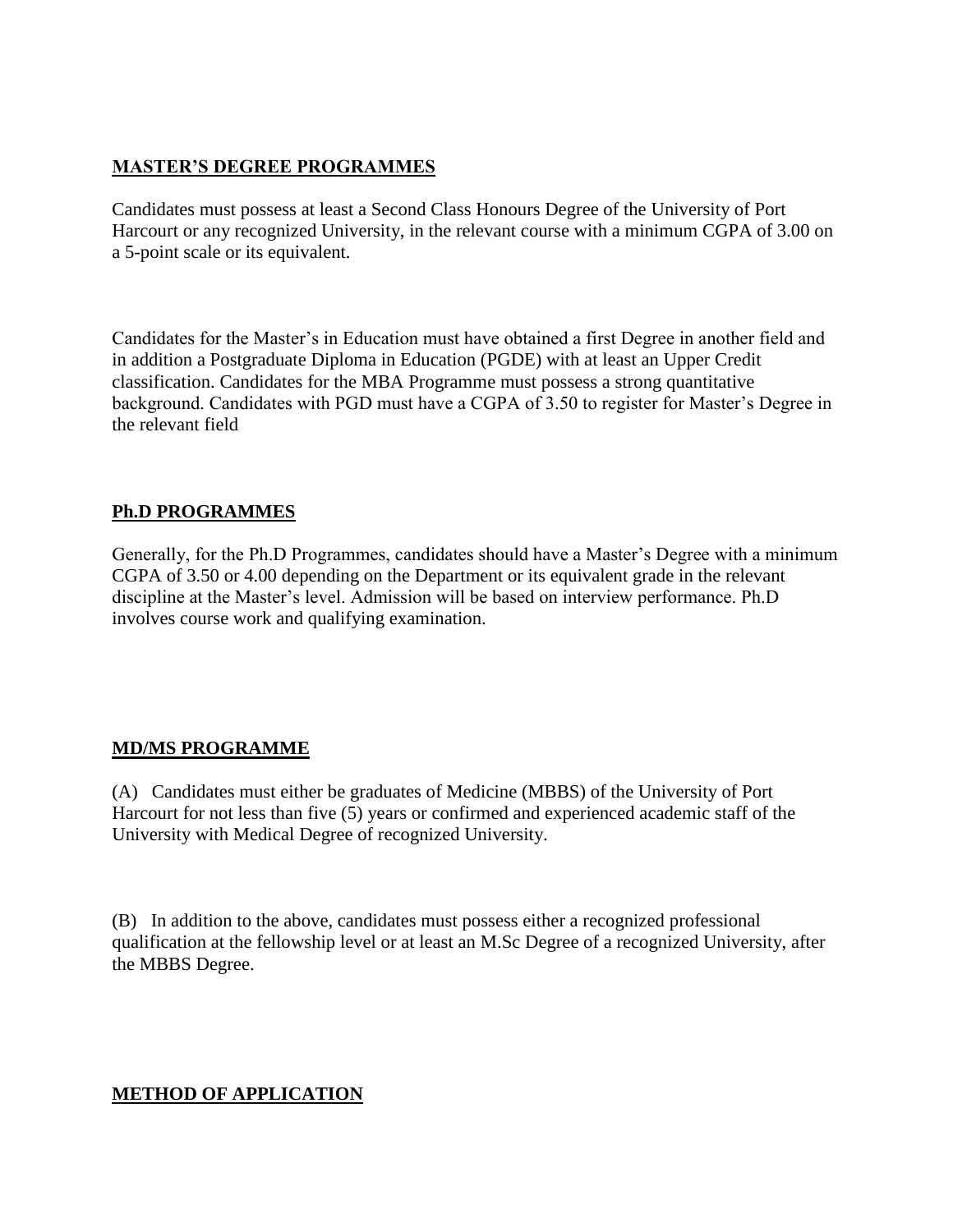Application Fee of Fifteen Thousand Naira (N15,000.00) should be paid online at any of the following Banks: U&C Microfinance Bank, UBA, Fidelity Bank, Access Bank, Eco Bank, First Bank and Sterling Bank.

It is mandatory for every candidate to pay the sum of Seven Thousand Naira (N7,000.00) for Prospectus in U&C Microfinance Bank Ltd, Choba with Account Number 1528000068.

Candidates should also visit [www.sgs.uniportdatacenter.net/portal/application](http://www.sgs.uniportdatacenter.net/portal/application) to download the Application Forms after payment.

Please note that payment for Application Form does not guarantee admission and the application fee is non-refundable.

## **ENCLOSURES TO ACCOMPANY THE SUBMISSION OF APPLICATION FORMS**

Please enclose two copies of the following documents:

- (i) Degree/Postgraduate Diploma Certificate
- (ii) NYSC Discharge Certificate or Exemption Certificate
- (iii) O'Level Certificate
- (iv) Birth Certificate/Affidavit of Age Declaration
- (v) Marriage Certificate/Newspaper Publication of Change of Name where applicable
- (vi) Local Government Identification Letter and
- (vii) Receipts of payment for the Form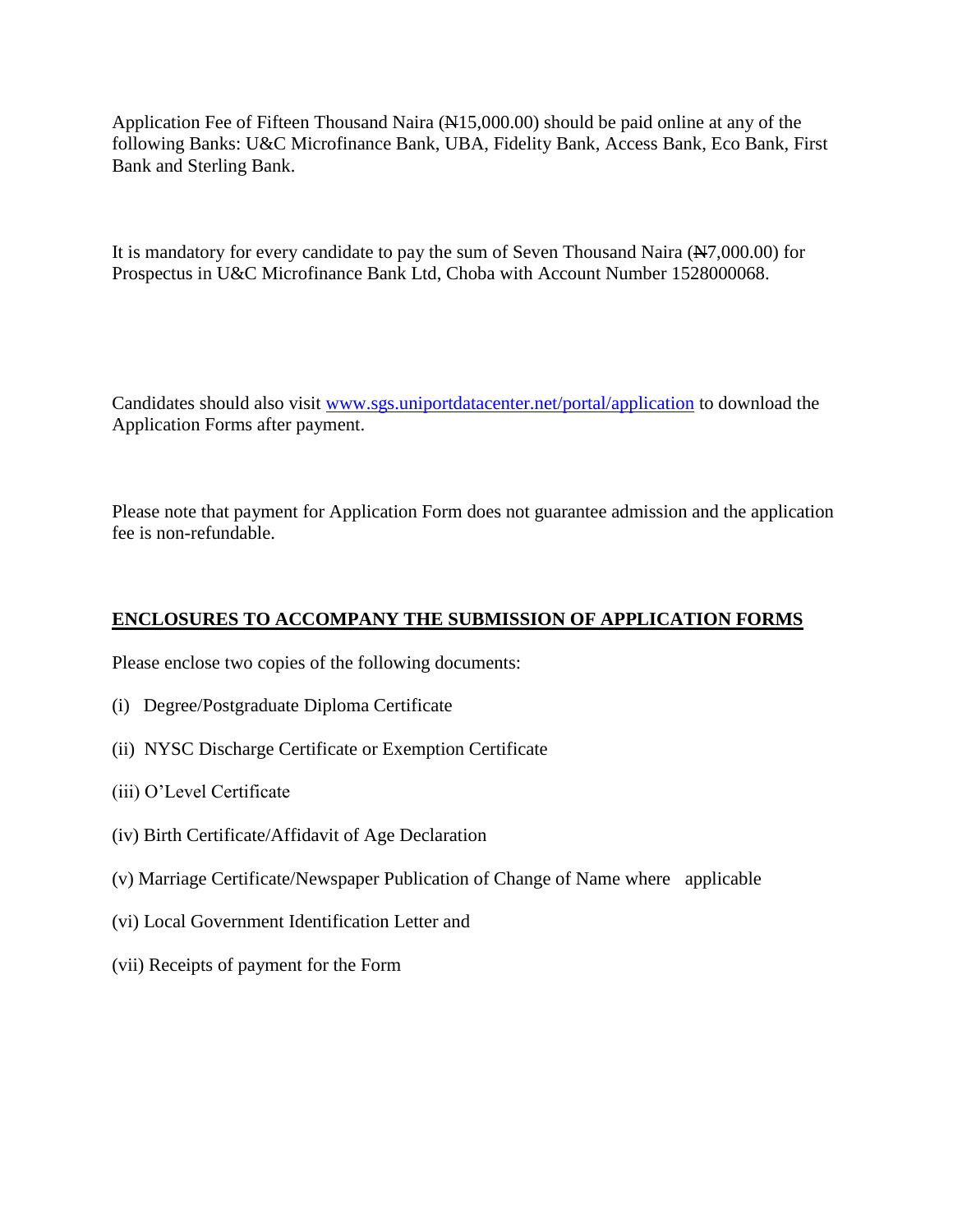For further inquiries, please contact the following between 9.00 a.m. and 4.00 p.m., Monday to Friday.

## **THE GRADUATE STUDIES OFFICER**

## **SCHOOL OF GRADUATE STUDIES**

## **UNIVERSITY OF PORT HARCOURT**

# **P.M.B. 5323, CHOBA, PORT HARCOURT.**

 **- 07059243946**

**OR**

# **UNIVERSITY OF PORT HARCOURT**

# **ABUJA LIAISON OFFICE**

 **NO. 6 HARARE STREET**

 **WUSE ZONE 6** 

 **ABUJA.** 

**- 08037086089**

**OR**

# **UNIVERSITY OF PORT HARCOURT**

# **LAGOS LIAISON OFFICE**

# **23 BUSH STREET, OKUPE ESTATE,**

# **MENDE,**